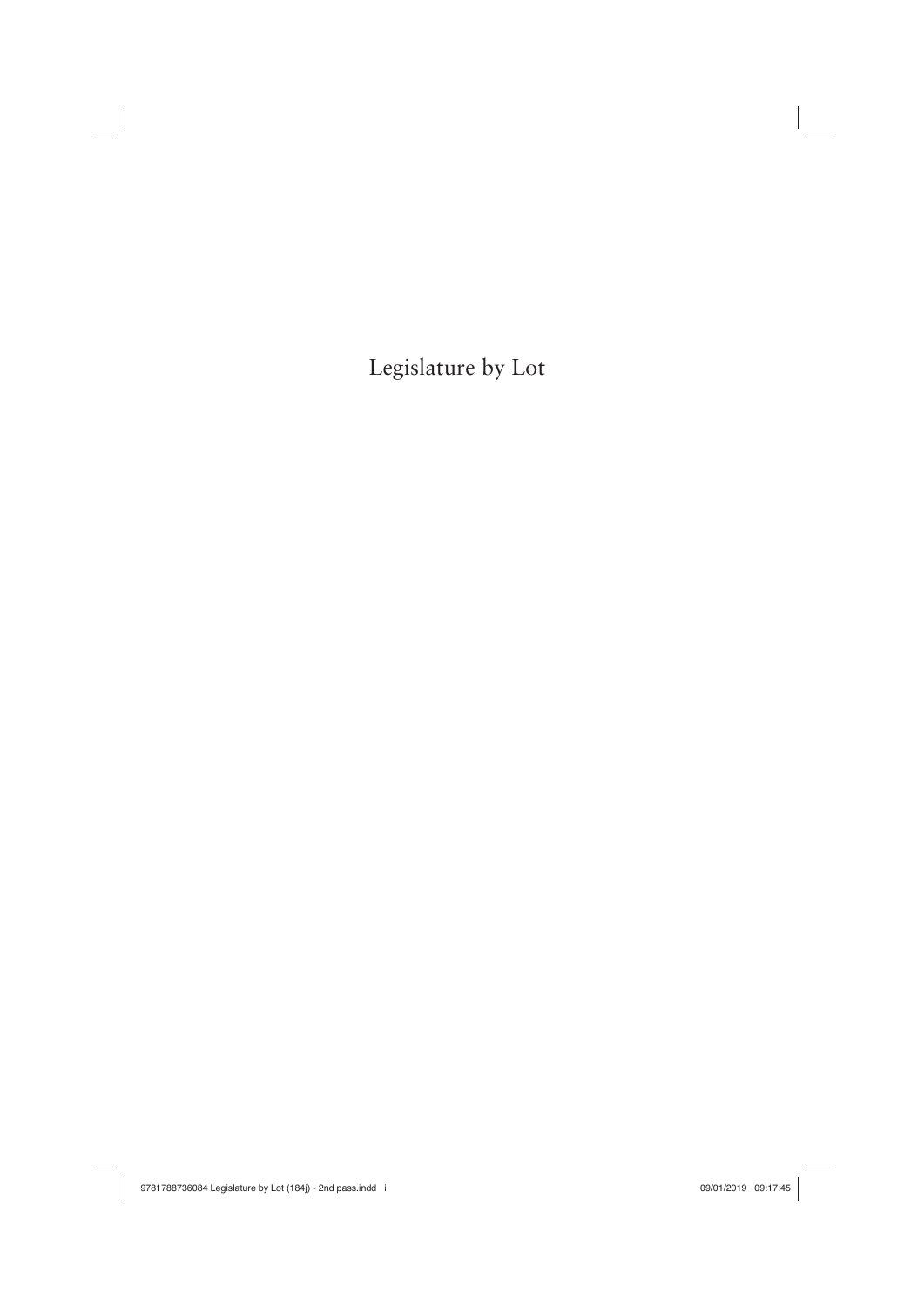The Real Utopias Project

# Series editor: Erik Olin Wright

The Real Utopias Project embraces a tension between dreams and practice. It is founded on the belief that what is pragmatically possible is not fixed independently of our imaginations, but is itself shaped by our visions. The fulfillment of such a belief involves "real utopias"—utopian ideals grounded in the real potentials for redesigning social institutions.

In its attempt at sustaining and deepening serious discussion of radical alternatives to existing social practices, the Real Utopias Project examines various basic institutions—property rights and the market, secondary associations, the family, the welfare state, among others—and focuses on specific proposals for their fundamental redesign. The books in the series are the result of workshop conferences, at which groups of scholars respond to provocative manuscripts.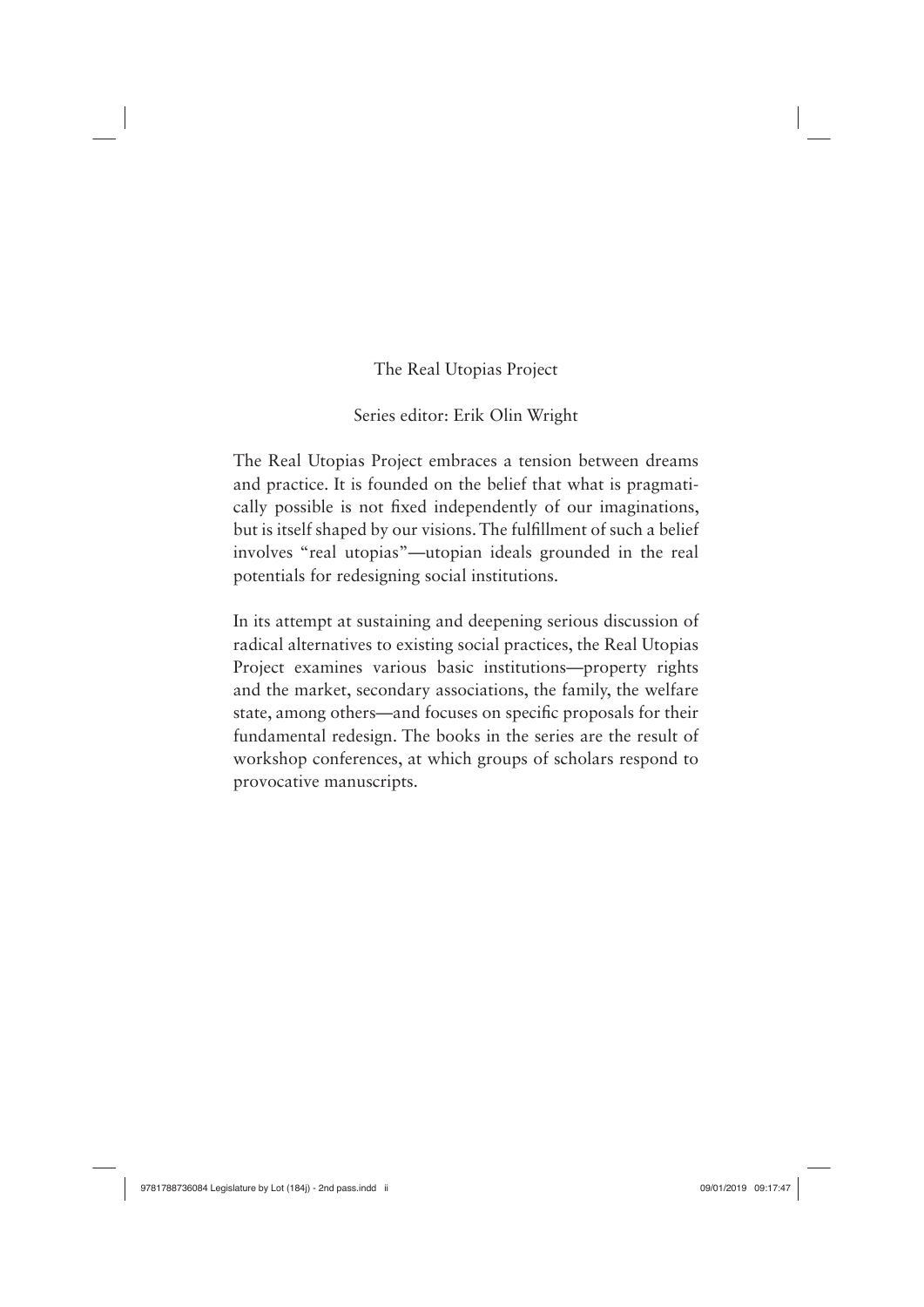# Legislature by Lot

*Transformative Designs for Deliberative Governance*

**Edited by John Gastil and Erik Olin Wright**



ersett of the Wreckage (184) - final pass.indd iii 150 minutes (8781788736084 Legislature by Lot (184j) - 2nd pass.indd iii 150 minutes (89/01/2019 09:17:47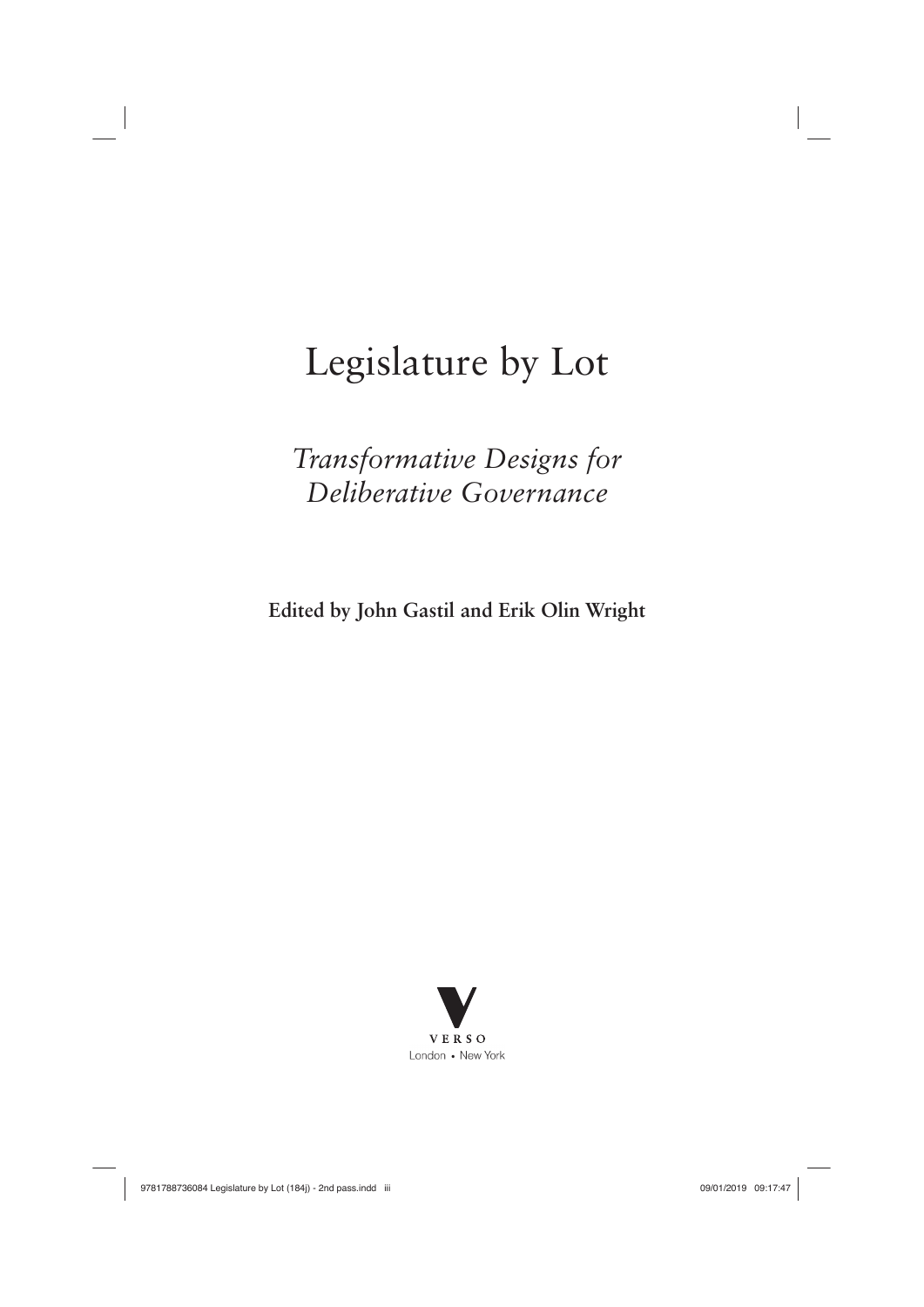[grant acknowledgment TK]

First published by Verso 2019 Contributions © The contributors 2019 All rights reserved The moral rights of the authors have been asserted 1 3 5 7 9 10 8 6 4 2

**Verso**

UK: 6 Meard Street, London W1F 0EG US: 20 Jay Street, Suite 1010, Brooklyn, NY 11201 versobooks.com

> Verso is the imprint of New Left Books ISBN-13: 978-1-78873-608-4 ISBN-13: 978-1-78873-612-1 (HBK) ISBN-13: 978-1-78873-611-4 (US EBK) ISBN-13: 978-1-78873-609-1 (UK EBK)

**British Library Cataloguing in Publication Data** A catalogue record for this book is available from the British Library **Library of Congress Cataloging-in-Publication Data** TK Typeset in Sabon LT by Hewer Text UK Ltd, Edinburgh Printed in the [country] by [printer]

9781788736084 Legislature by Lot (184j) - 2nd pass.indd iv 09/01/2019 09:17:48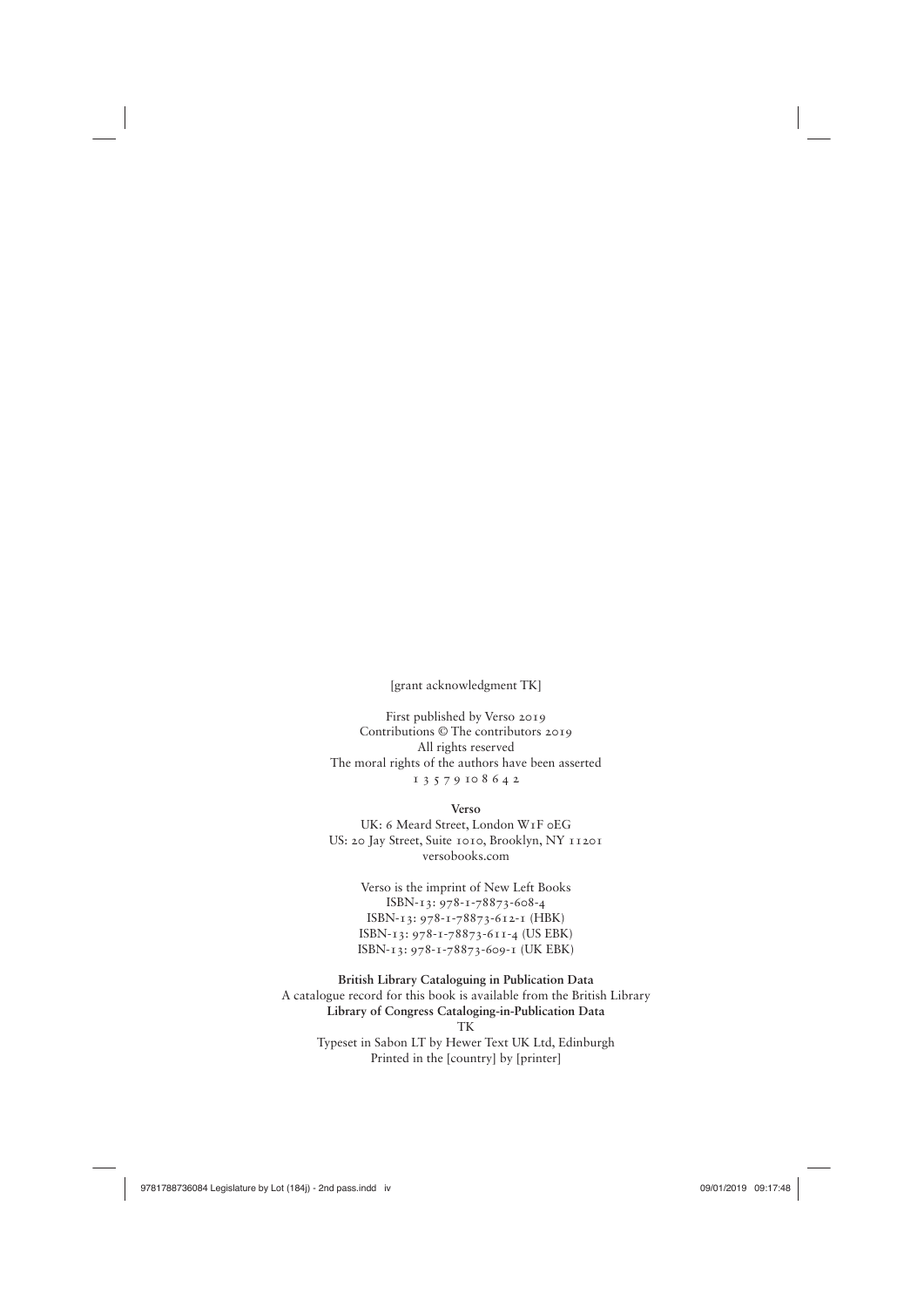# *Contents*

| Preface: The Real Utopias Series, Wright                                                                                             | vii |
|--------------------------------------------------------------------------------------------------------------------------------------|-----|
| <b>I. THE ARGUMENT</b>                                                                                                               |     |
| I. Legislature by Lot: Envisioning Sortition Within<br>a Bicameral System, Gastil and Wright                                         | 3   |
| 2. Postscript: The Anticapitalist Argument for<br>Sortition, Wright                                                                  | 39  |
| <b>II. CONTEMPORARY CONTEXT</b>                                                                                                      |     |
| 3. From Deliberative to Radical Democracy: Sortition<br>and Politics in the Twenty-First Century, Sintomer                           | 47  |
| 4. Random Assemblies for Lawmaking:<br>Prospects and Limits, Fishkin                                                                 | 75  |
| 5. Lessons from a Hybrid Sortition Chamber:<br>The 2012-14 Irish Constitutional Convention,<br>Arnold, Farrell, and Suiter           | IOI |
| 6. Intercameral Relations in a Bicameral Elected<br>and Sortition Legislature, Vandamme, Jacquet,<br>Niessen, Pitseys, and Reuchamps | I23 |
| 7. Joining Forces: The Sortition Chamber from a Social-<br>Movement Perspective, Felicetti and della Porta                           | 145 |
| <b>III. DEMOCRATIC PRINCIPLES</b>                                                                                                    |     |
| 8. Should Democracy Work Through Elections or<br>Sortition? Malleson                                                                 | 169 |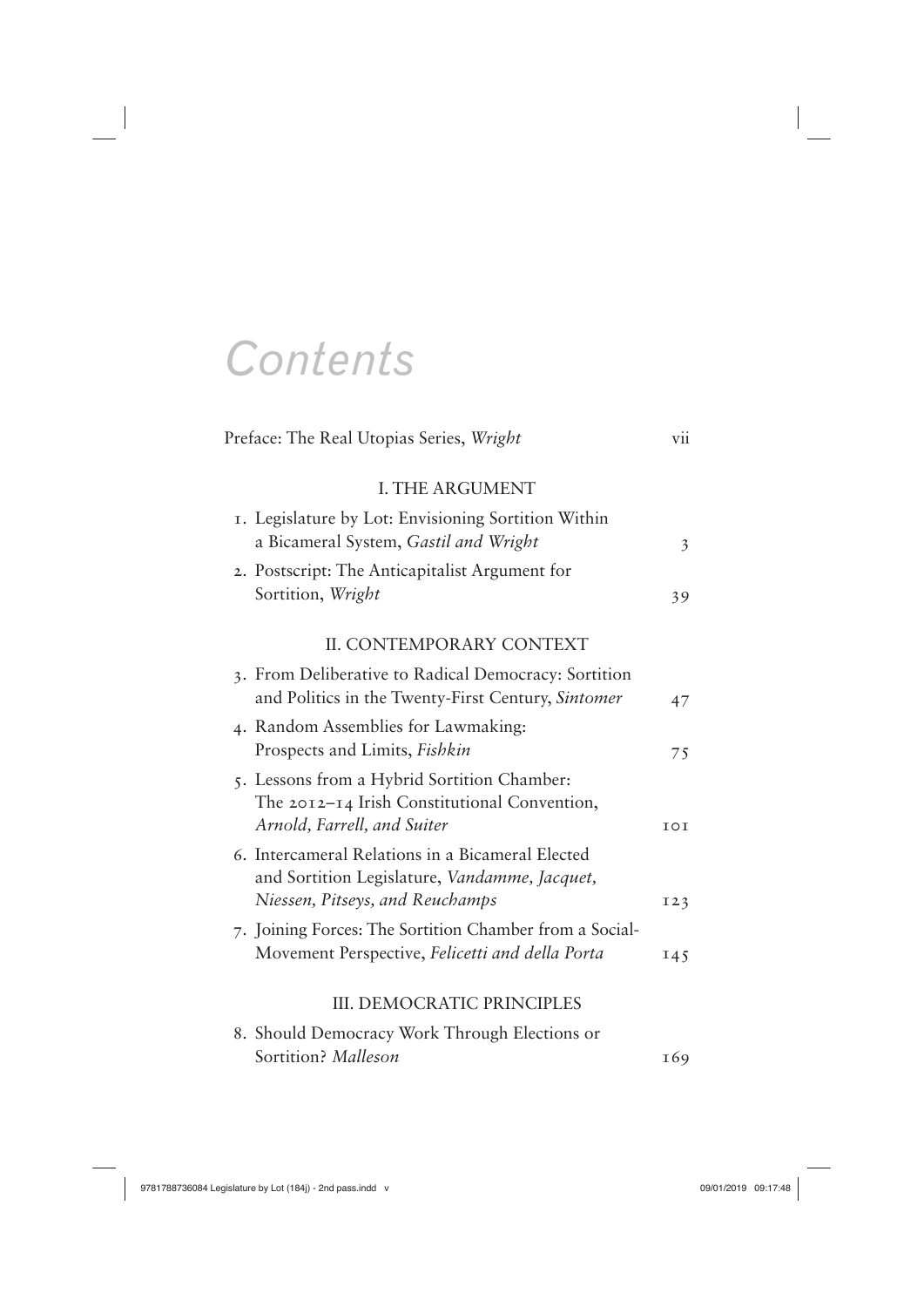# legislature by lot

| 9. Accountability in the Constituent-Representative<br>Relationship, Mansbridge                                          | 189             |
|--------------------------------------------------------------------------------------------------------------------------|-----------------|
| 10. How to Ensure Deliberation Within a Sortition<br>Chamber, Carson                                                     | 205             |
| II. Sortition and Democratic Principles:<br>A Comparative Analysis, Courant                                              | 229             |
| 12. In Defense of Imperfection: An Election-<br>Sortition Compromise, Abizadeh                                           | 249             |
| IV. ALTERNATIVE PATHS TOWARD SORTITION                                                                                   |                 |
| 13. A Gradualist Path Toward Sortition, Burks and Kies                                                                   | 259             |
| 14. Sortition, Rotation, and Mandate: Conditions<br>for Political Equality and Deliberative Reasoning,<br>Owen and Smith | 279             |
| 15. Who Needs Elections? Accountability, Equality,<br>and Legitimacy Under Sortition, Hennig                             | 30I             |
| 16. Why Hybrid Bicameralism Is Not Right for<br>Sortition, Bouricius                                                     | 3 <sub>13</sub> |
| <b>V. CONCLUSION</b>                                                                                                     |                 |
| 17. Sortition's Scope, Contextual Variations,<br>and Transitions, Gastil and Wright                                      | 335             |
| <b>Notes</b>                                                                                                             | 349             |
| Bibliography                                                                                                             | 403             |
| <b>About the Authors</b>                                                                                                 | 429             |
| Acknowledgments                                                                                                          | 437             |
| Index                                                                                                                    | 439             |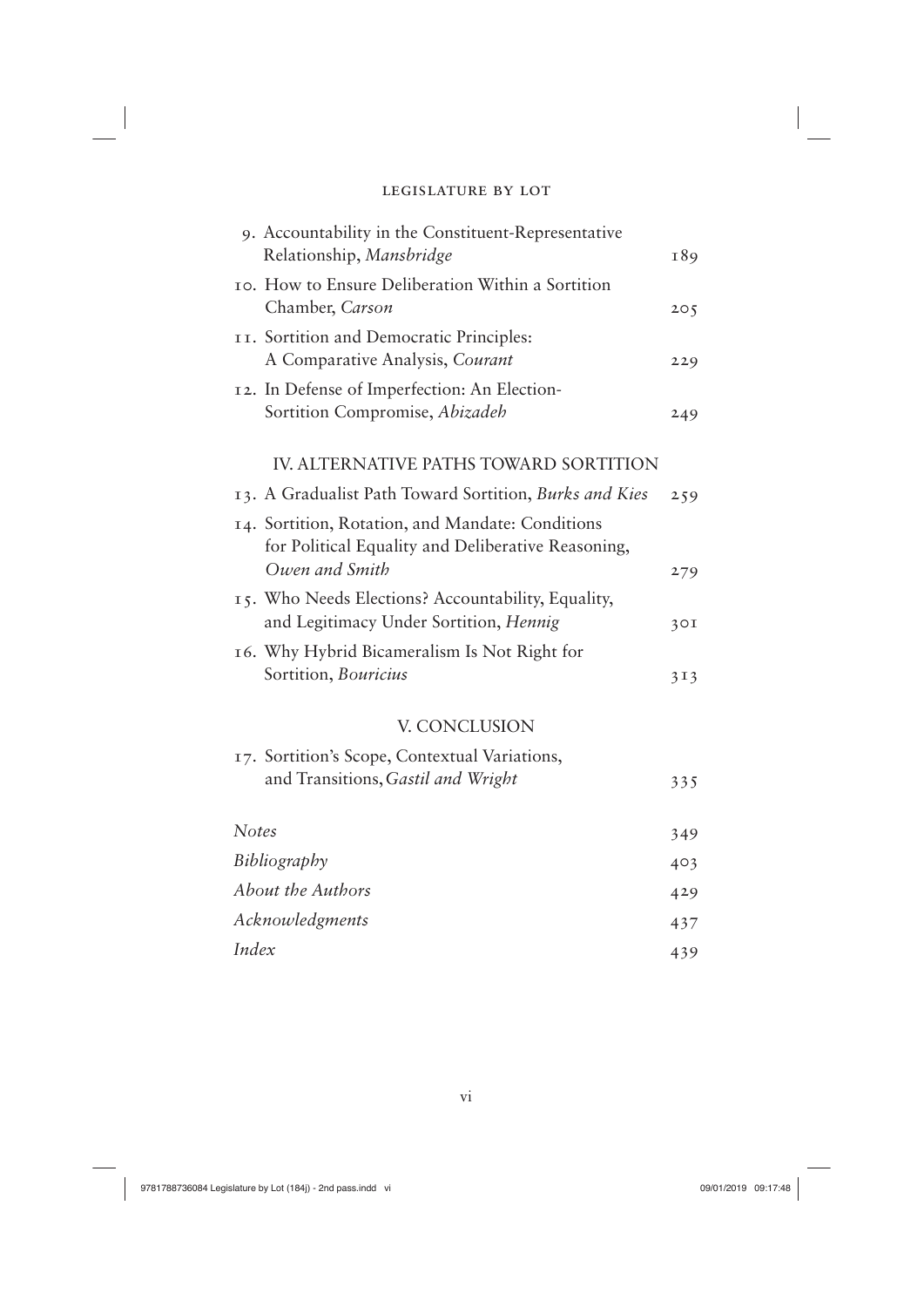# **11**

# *Sortition and Democratic Principles: A Comparative Analysis*

# **Dimitri Courant**

After centuries of absence, sortition is making its return through academic research, practical experiments, and activists' calls for linking participation and deliberation.<sup>1</sup> These invocations of sortition, however, offer divergent accounts of the concept and different justifications.<sup>2</sup> Gastil and Wright's proposal for a "sortition chamber" provides one such example, but sortition can be conceptualized more broadly.3 When properly analyzed in this larger sense, one can better appreciate how sortition satisfies democratic principles—often in novel ways that go beyond those enumerated in the lead chapter of this volume.

To better understand the implications of sortition, I begin by contrasting it with the other modes of selection democracies use to place people in positions of power, including not only elections but also nomination and certification. I then distinguish varieties of sortition that differ by their mandate, the population from which a random sample is drawn, and the degree to which service is voluntary or compulsory. Depending on the design considerations such as these, sortition can provide a novel means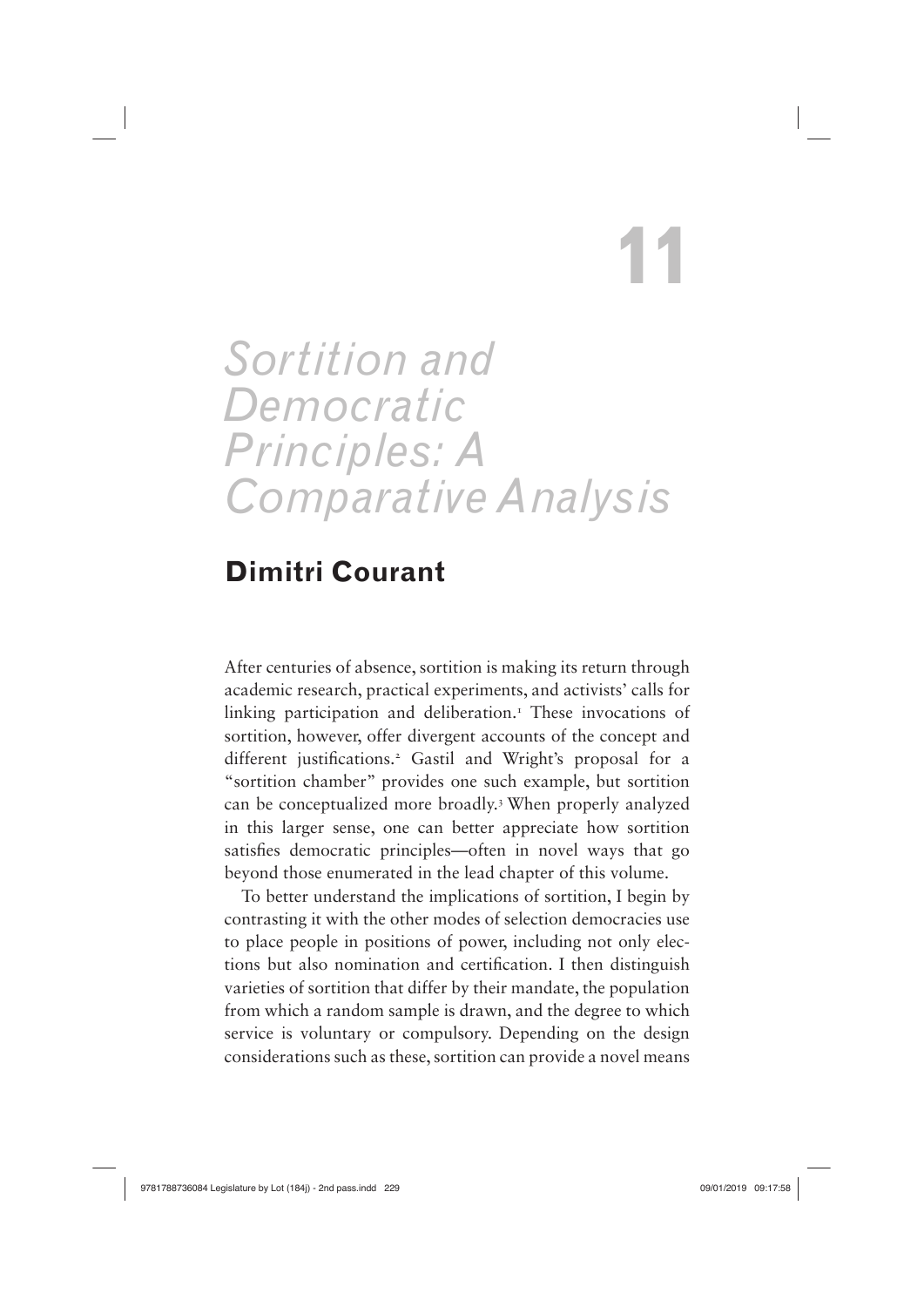#### democratic principles

of realizing the democratic aspirations of equality, impartiality, representativeness, and legitimacy.4

# **Modes of Selection**

When a good, task, or position are wanted by too many people. or undesired but necessary to the collective, a *selection process* is needed. Aside from in small direct democracies, certain missions—particularly deliberative ones—cannot be carried out by all the citizens and need to be accomplished, instead, by representatives. I identify four modes of selection, any of which can be combined with the others.<sup>5</sup> In doing so, I focus on the disadvantages of the mode of selection other than sortition.

# *Election*

The "triumph of election" as the legitimate way of selecting rulers makes us forget that prior to the American and French revolutions, it was common to hold a contrary view, as expressed by Montesquieu: "The suffrage by lot is the nature of democracy. Suffrage by choice is the nature of aristocracy. Drawing lots ... leaves each citizen a reasonable hope of serving his country."<sup>6</sup> In Athenian democracy, most public offices were appointed randomly, ensuring the equality of each citizen and refusing to elect the "better" *(aristoi)*, except for few specific tasks. By contrast, Sparta mainly used election and was considered to be an oligarchy.7

Manin shows that despite this knowledge, the American founding fathers and the French revolutionaries disliked democracy. They chose election for selecting representatives to create an elected aristocracy, socially distinct from the people.<sup>8</sup> Later the word *democracy* was used as an advertising tool by politicians to lure electors. Eventually, modern political regimes changed their names to "representative democracies."9

Election is a selection procedure that *vertically ascends* from the bottom to the top. A majority or plurality of electors choose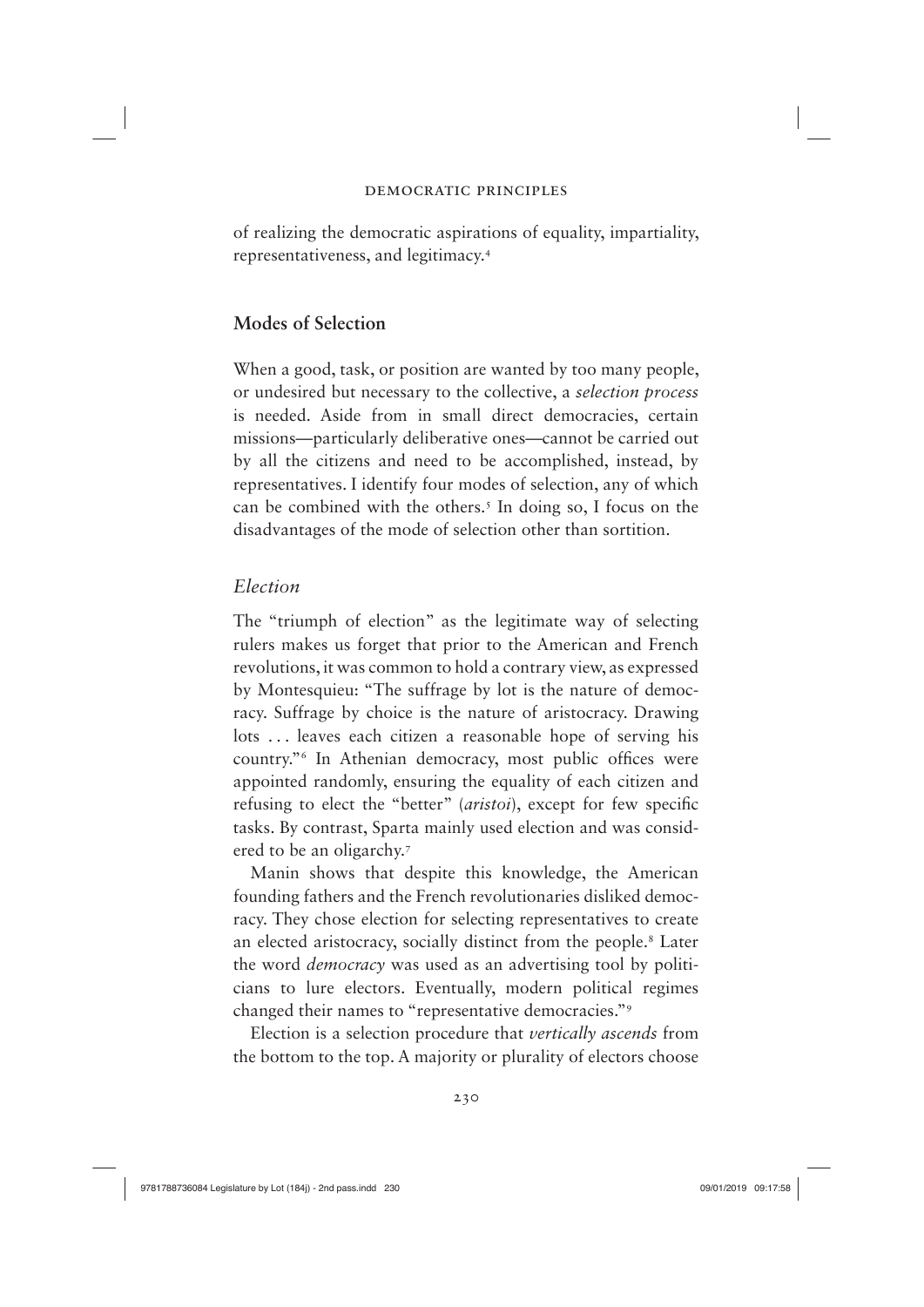# *Sortition and Democratic Principles*

every few years to which preselected candidate it will surrender power. In terms of the democratic criteria discussed more fully later in this chapter, elections have four limitations. First, they fail to provide *descriptive representation* (that is, a body of representatives demographically similar to the electorate). Second, they produce only a kind of *personal* legitimacy. Third, they cannot ensure *competent* and *impartial* governance. And finally, elections cannot function among true *equals* because they require voters to distinguish between candidates; choosing one person over another would be difficult—if not impossible when none are considered superior.

# *Nomination*

Nomination is a common selection method in representative governments. In France, for example, the prime minister is nominated by the president, who is elected through direct universal suffrage. The prime minister then nominates government ministers, and the president has to give his approval. Nowhere are federal government cabinet ministers or agency heads elected.

Nomination has significant problems. The nomination process can be accused of being partial, biased, and arbitrary. Like elections, it fails to provide descriptive representation. A nominee's legitimacy vertically descends from the top of the political hierarchy, which can create hostility among the lay public at that system's base. Finally, since nomination gives an office to a specific person, it produces a very individual type of legitimacy.

# *Certifi cation*

Certification is a mainstream selection process (for universities, civil servants, and so on), but because it is seen as technocratic, it is almost never used to produce political representatives in democratic systems. Exceptions do exist, however. Persons wishing to be nominated to judgeships in the United States, for instance, commonly receive ratings from the American Bar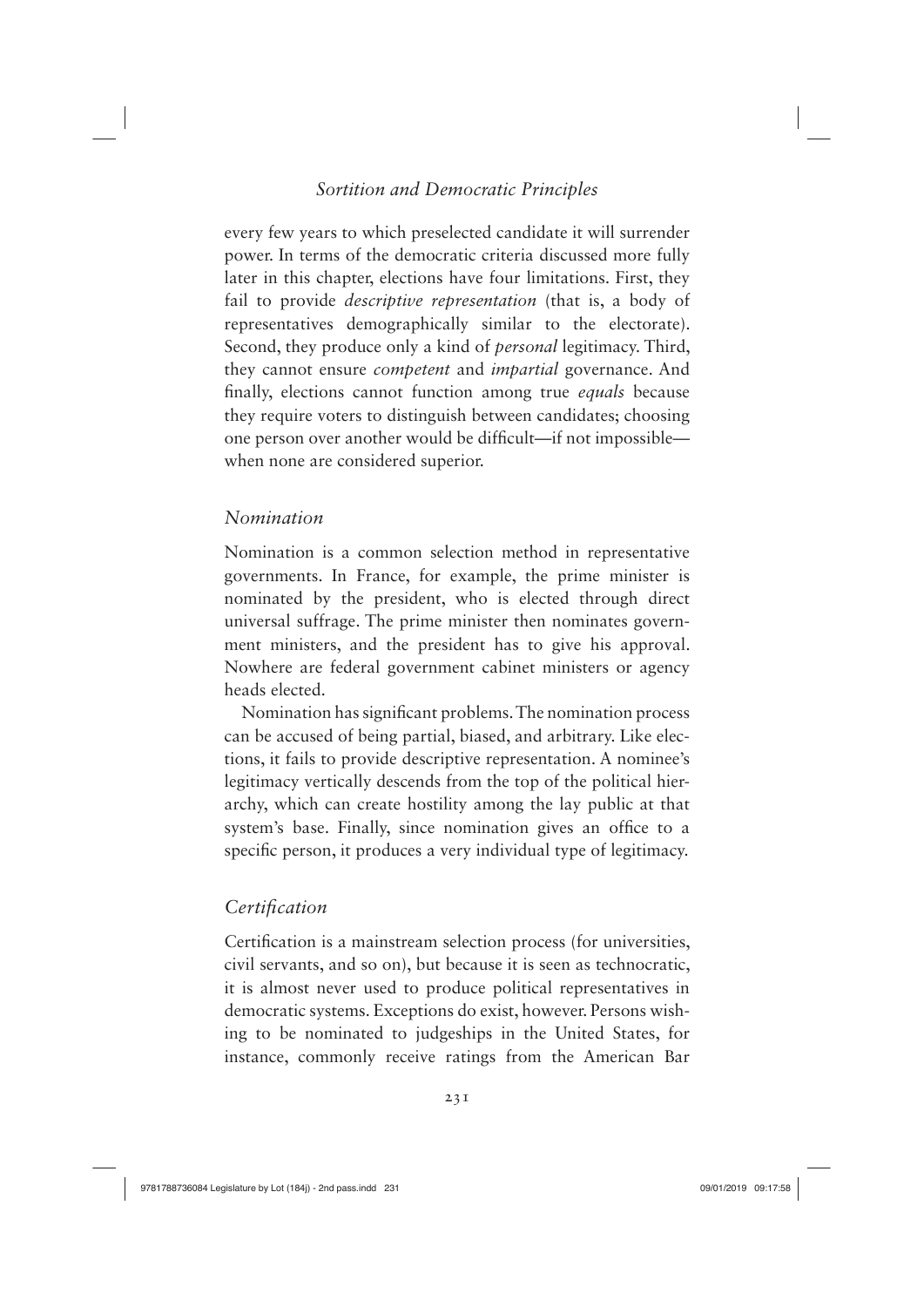#### democratic principles

Association regarding their qualifications, with an "unqualified" score sometimes jeopardizing a nominee.<sup>10</sup> Those who wish to be eligible for random selection onto the California Citizens Redistricting Commission must first meet a set of qualifications set out by the state auditor.<sup>11</sup>

Certification has its own problems. Those certified to serve have not been authorized by the public, nor even necessarily by elected officials. It is grounded in a distinction principle, so certified representatives, by definition, do not resemble the represented. Certification creates a type of legitimacy that is both individual and based on superiority. Even though certification seems to guarantee some equality of opportunity between candidates, producing a form of horizontal legitimacy, this impartiality is often illusory. In reality, certification tests are defined and conducted by superiors who may not themselves be accountable to anyone for the certification process. If the decision-makers atop the hierarchy do not directly choose their favored candidates, they create a test where those same candidates are more likely to succeed. Therefore, the legitimacy remains vertical.

# *Sortition*

Sortition means selecting representatives by lot, but the following section will clarify important variations of this general concept. Concerns about sortition abound, as evidenced by many of the other chapters in this volume. Here, I focus on one particular drawback—the hazard that a sortition body would produce incompetent officials. Jacques Rancière noted a first defense against this charge: "the drawing of lots has never favoured the incompetent over the competent."<sup>12</sup> Sortition is not a competence filter, but the other selection modes all share this problem. Only certification can pretend to ensure competence, on the condition that its test criteria are "sound"—though in whose judgment?<sup>13</sup>

Moreover, the majority of deliberative-democracy experiments, such as deliberative polls and citizens' juries,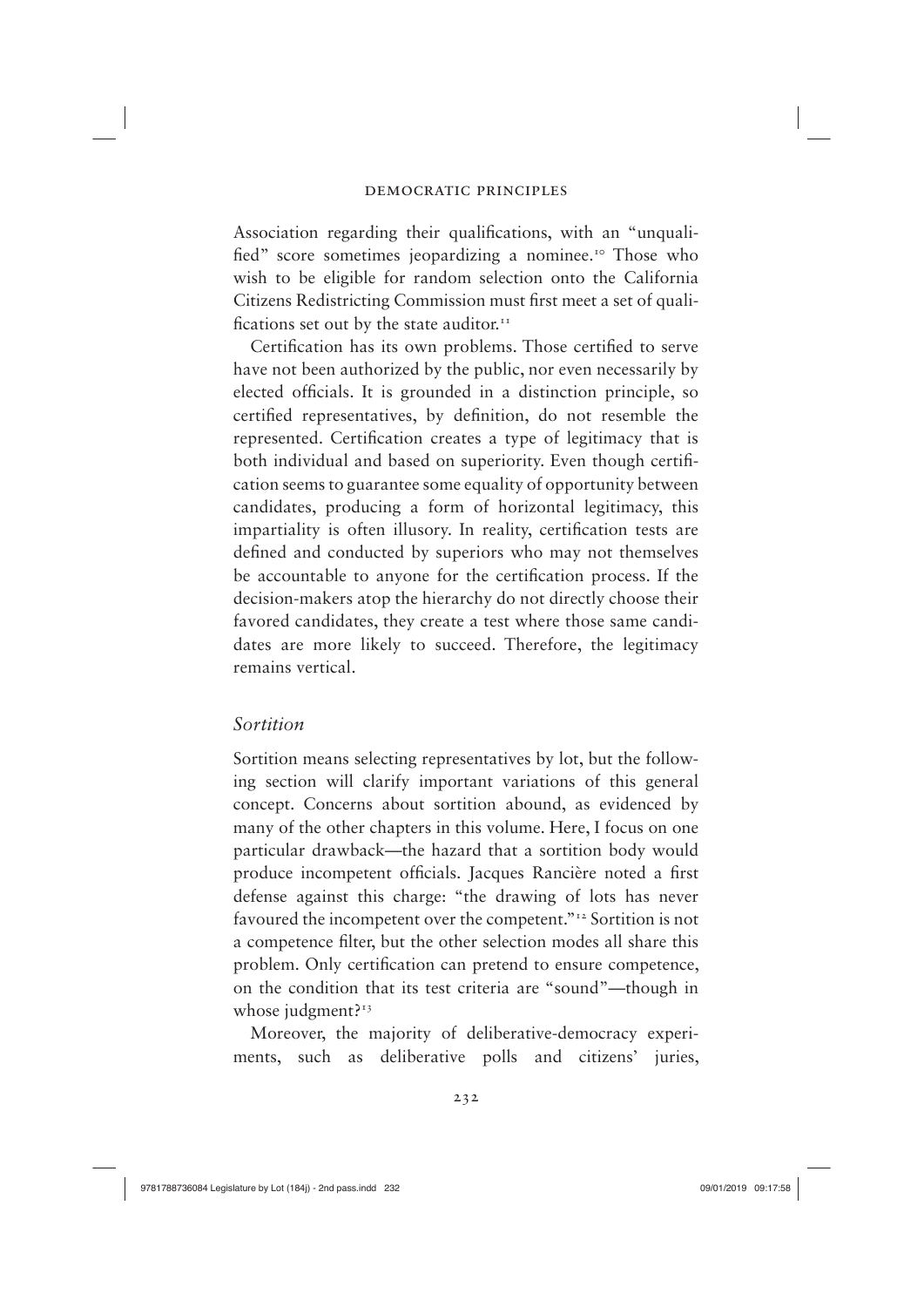# *Sortition and Democratic Principles*

demonstrate that citizens learn fast and become more competent than elected officials on complex issues.<sup>14</sup> Finally, due to the "cognitive diversity" it provides, random selection can be an "epistemically superior mode of selection of representatives." Hélène Landemore explains that "decisions taken by the many are more likely to be right than decisions taken by the few." Indeed, sortition produces an assembly with a greater diversity of experiences and social profiles, which creates a stronger collective intelligence capable of tackling issues elected legislatures fail to address adequately.<sup>15</sup>

# **Selection and Deliberation Frameworks in Sortition**

Which kind of officials do we want? If we want representatives who look like the represented, we shall choose sortition, for the democratic ideal of "government by the people." If we prefer socially distinct elites (an aristocratic view), we shall choose election. If we think that leaders should choose the representatives (an oligarchic perspective), we shall adopt nomination. If we want qualified representatives (leaning toward technocracy), we shall select through certification. Even if one chooses sortition over the alternative methods of selection, there remain many choices about how to create and organize a sortition body.16 Gastil and Wright's sortition chamber presents one set of choices, but other sortition designs will reflect different decisions about mandates, target populations, and voluntary versus compulsory service.

# *Mandate and Duration*

Regardless of the mode of selection, the deliberative rules and institutional architecture in which an assembly is embedded are crucial. This is especially the case for a sortition assembly, with the shifts from consultative minipublics to a powerful body granted legislative authority.17 Most sortition theorists and advocates envision assemblies that are *deliberative* but not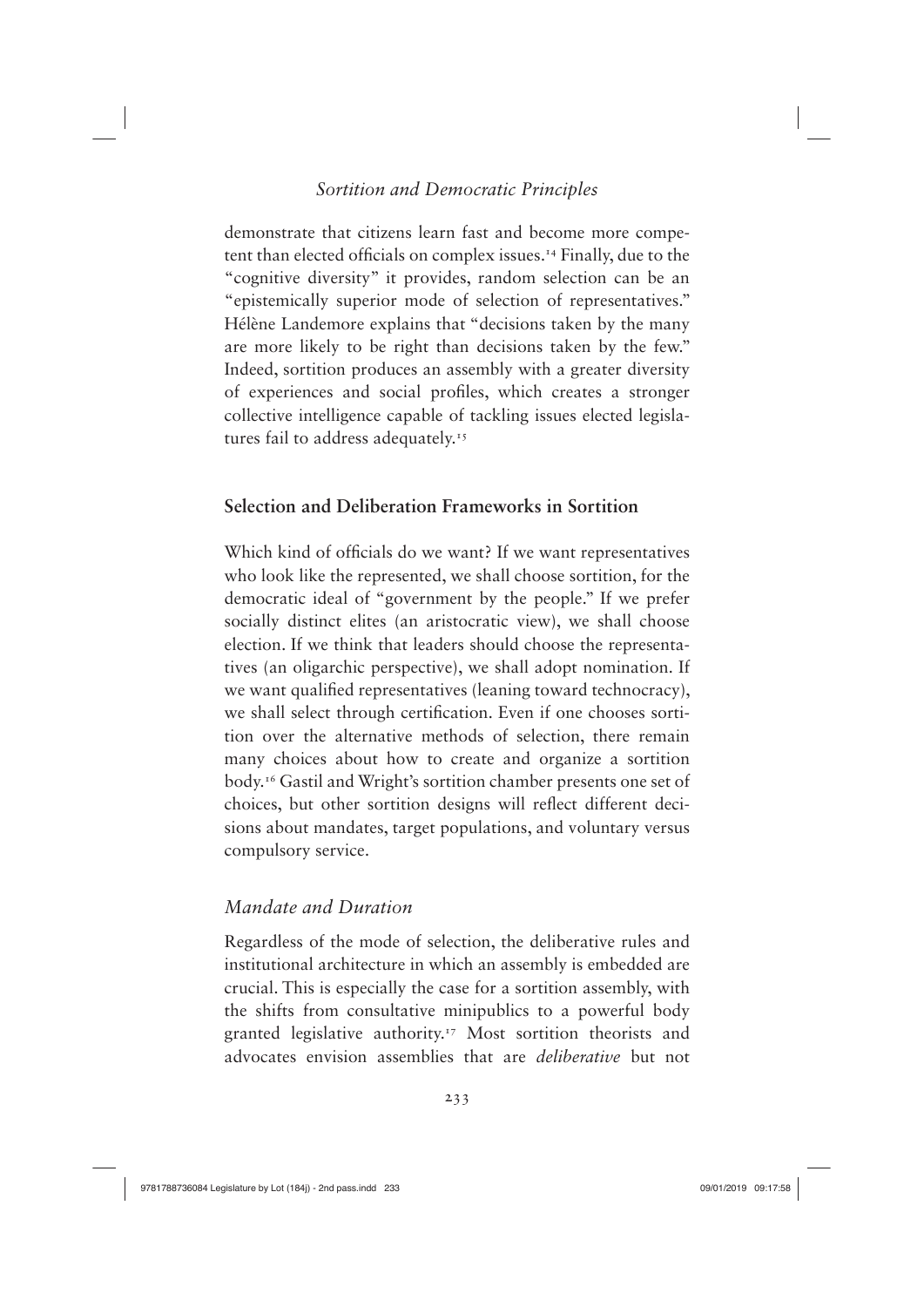#### democratic principles

executive. These main missions, none of which are mutually exclusive, include the following:

- 1. *Consultation* of the population, as in a deliberative poll.<sup>18</sup>
- 2. Providing information to officials and citizens, through writing a statement.<sup>19</sup>
- 3. *Control* and *evaluation* of officials and policies.<sup>20</sup>
- 4. *Making a policy or budgetary decision*, as in some citizens' juries or participatory budgeting.<sup>21</sup>
- 5. *Legislation*, with an additional chamber of the parliament, as in Gastil and Wright's proposal.
- 6. *Constitution*, both for revising one or writing a new one.<sup>22</sup>
- 7. *Long-term issues*, such as climate change or techno-scientific risks.23

Regardless of its mandate, so far, every political system based on sortition has had short mandates and regular rotation of members.<sup>24</sup> By contrast, election favors reelection, certification is easily sustained once met, and nomination maintains small circles of initiates. Unlike consultative minipublics, a more enduring sortition chamber would constitute a bold deviation from precedent, which might be necessary for a full-functioning legislature.

# *Population*

Regardless of the mode of selection, there is always a delimitation of the "relevant political body" and criteria to be part of the selection process. As in the case of elections, the lottery for sortition draws from the citizens of a given political unit, but the pool can sometimes be more inclusive. Some processes have drawn names from a phone book, which includes individuals not registered to vote—or not even eligible to do so. The Belgian G1000 reserved 10 percent of its seats for homeless people and undocumented immigrants. The pool is usually related to the level where the decision is implemented (such as workplace, local neighborhood, state).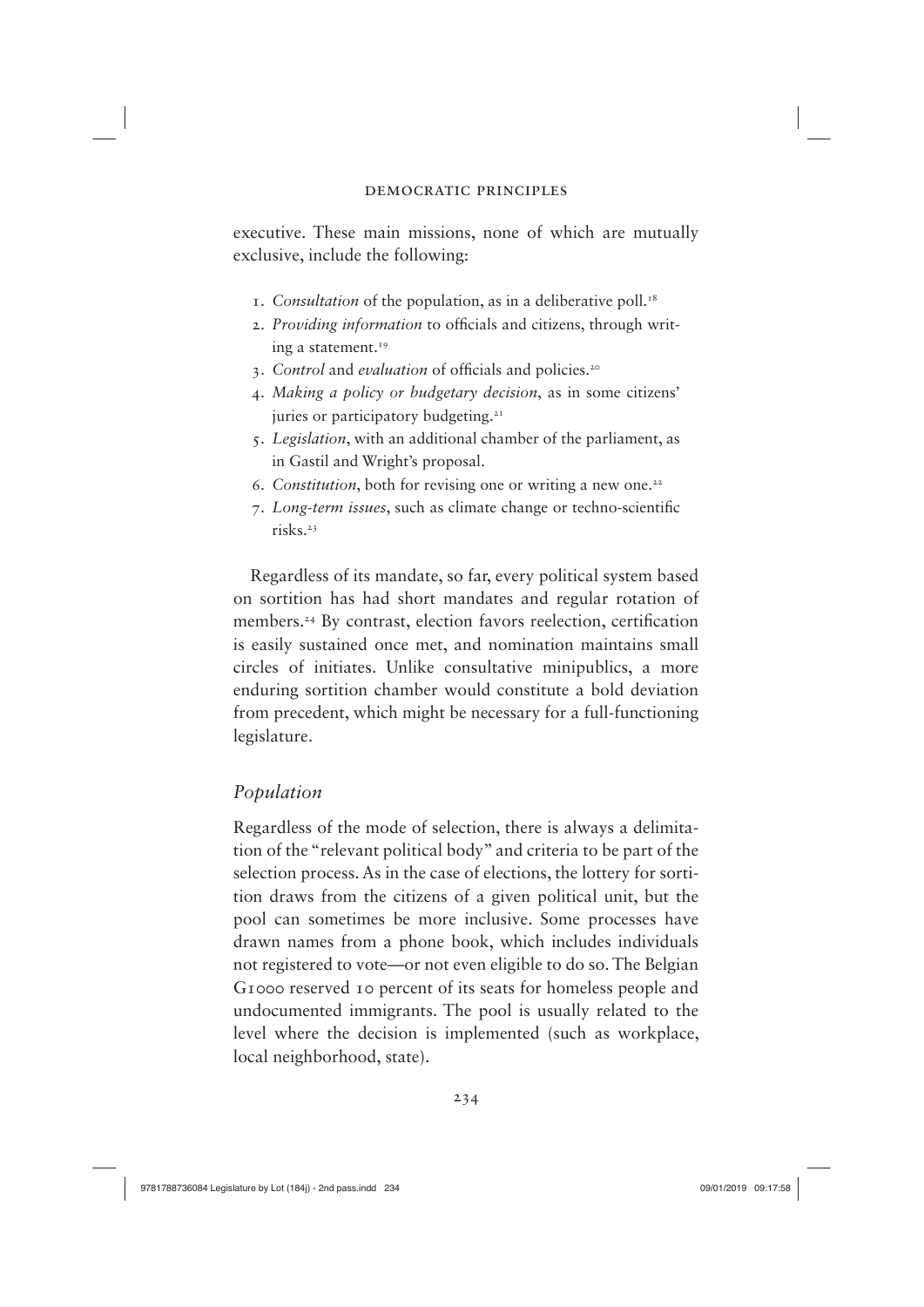# *Sortition and Democratic Principles*

# *Mixed Selection*

The different modes of selection are not opposed, but instead complementary and combinable. In the French military, for example, members of the High Council of Military Function (Conseil Supérieur de la Fonction Militaire, CSFM) pass certifi cation for their rank, then are sorted and elected by the other randomly designated soldiers.<sup>25</sup> The pairing of certification and sortition is also used in the California Citizens Redistricting Commission.<sup>26</sup>

To show the flexibility of the selection mix and stimulate democratic imagination, I propose that political parties could present manifestos and a long unranked list of candidates. Citizens could then vote on the manifestos, and the result would determine the proportion of representatives *randomly* selected from each party. This would avoid discussing candidates' charisma or personal life to focus on manifestos and concrete policy propositions.

# *Voluntary, Consensual, or Compulsory Service*

When it comes to serving on a sortition body, there are different degrees to which doing so might be obligatory. Here, I distinguish three levels: voluntary, consensual, and compulsory.<sup>27</sup>

At the first level, sortition representatives are selected from a pool of *volunteers*, which means they actively desired to be selected. This method has the advantage of bringing motivated people, but the disadvantage of letting power in the hands of those who wanted it—"the worst of all evils," according to Plato or Rancière.<sup>28</sup> However, volunteering to take part in sortition was the functioning mode in Athens, Venice, Florence, and Aragon.<sup>29</sup>

An alternative carries out the lottery among the whole relevant political body, without any call for volunteers. In this case, the persons selected have a right to refuse the public office a posteriori. The vast majority of deliberative-democracy experiments function on this *consensual* model. To encourage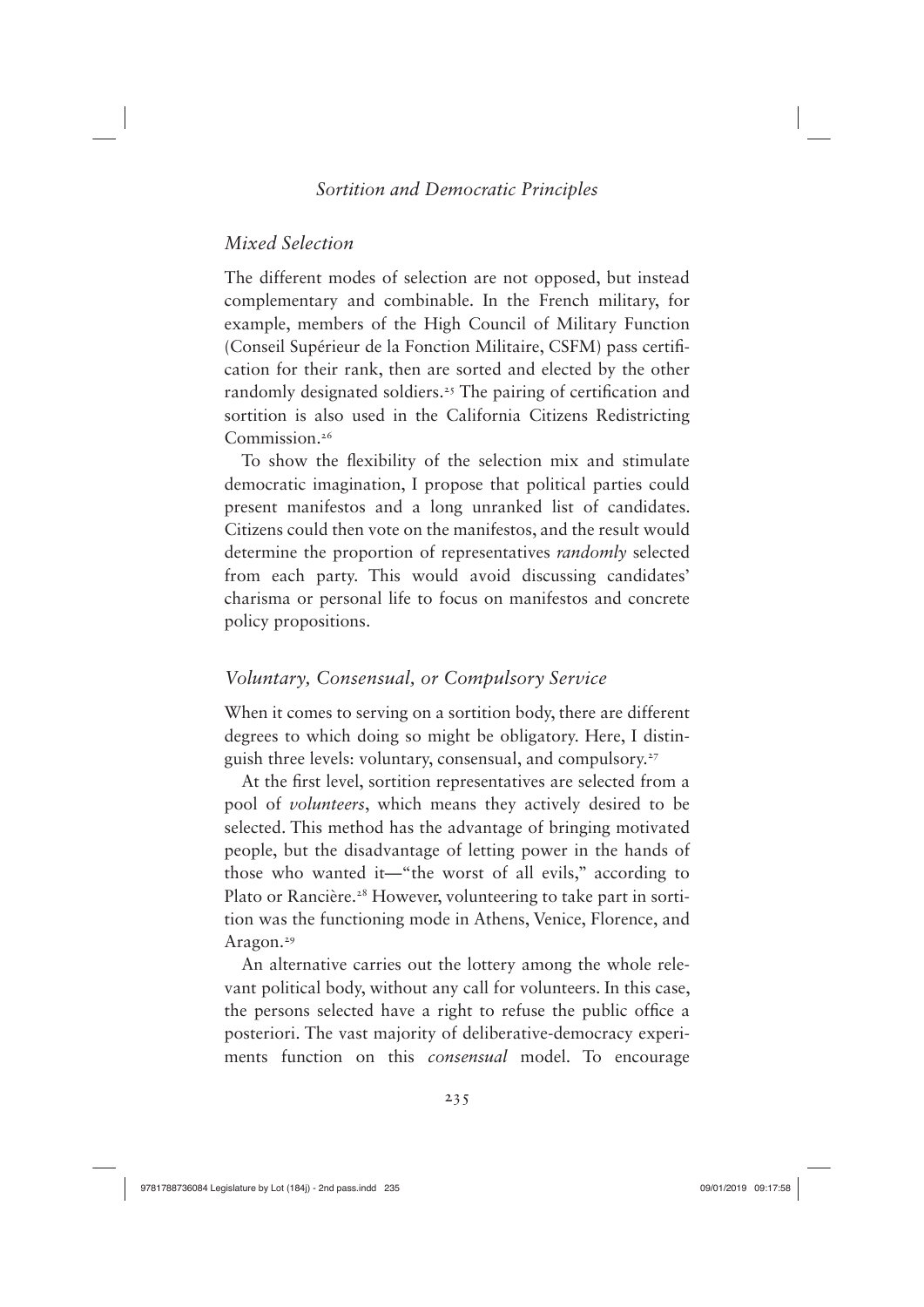#### democratic principles

acceptance of the invitation, organizers typically provide incentives for service, as do Gastil and Wright in their proposed sortition chamber. This approach fares better in terms of equality and of representativeness. By letting invitees decide whether to serve, even with strong incentives to do so, the resulting body differs from the larger population it aims to represent. Some demographic groups might be missing (or at least underrepresented) because their randomly selected members did not consider themselves as equal with the other selectees—not worthy of a seat in the sortition body. The same pattern appears for elections, in which underprivileged social classes vote less frequently than others.<sup>30</sup> The underrepresentation of disadvantaged social groups goes against principles of moral justice and inclusion, but it also poses a legitimacy problem: those secondclass citizens who felt excluded might stop respecting laws they had no hand in creating.

One solution to this problem would be moving away from voluntary and consensual levels by making public service *compulsory* for those chosen through sortition. It might seem strange to regard participation as a *duty*; however, it is the secular practice of popular jury in France, the United States, British Commonwealth countries, and many others. Many countries, notably including Australia, make voting compulsory, and no country excuses its citizens from paying taxes. There are other advantages to this third approach. Obligatory sortition improves the impartiality of those chosen. It would be suspicious to elect a jury from volunteer candidates; one would wonder what interests they serve. A compulsory system also protects against the "free rider" phenomenon. Taking part in a deliberative assembly or jury is a heavy load in time and energy; a compulsory system spreads that burden as widely as possible.<sup>31</sup> Finally, obligation would push into service those who might otherwise perceive themselves as unworthy—thereby empowering the most disenfranchised segment of society.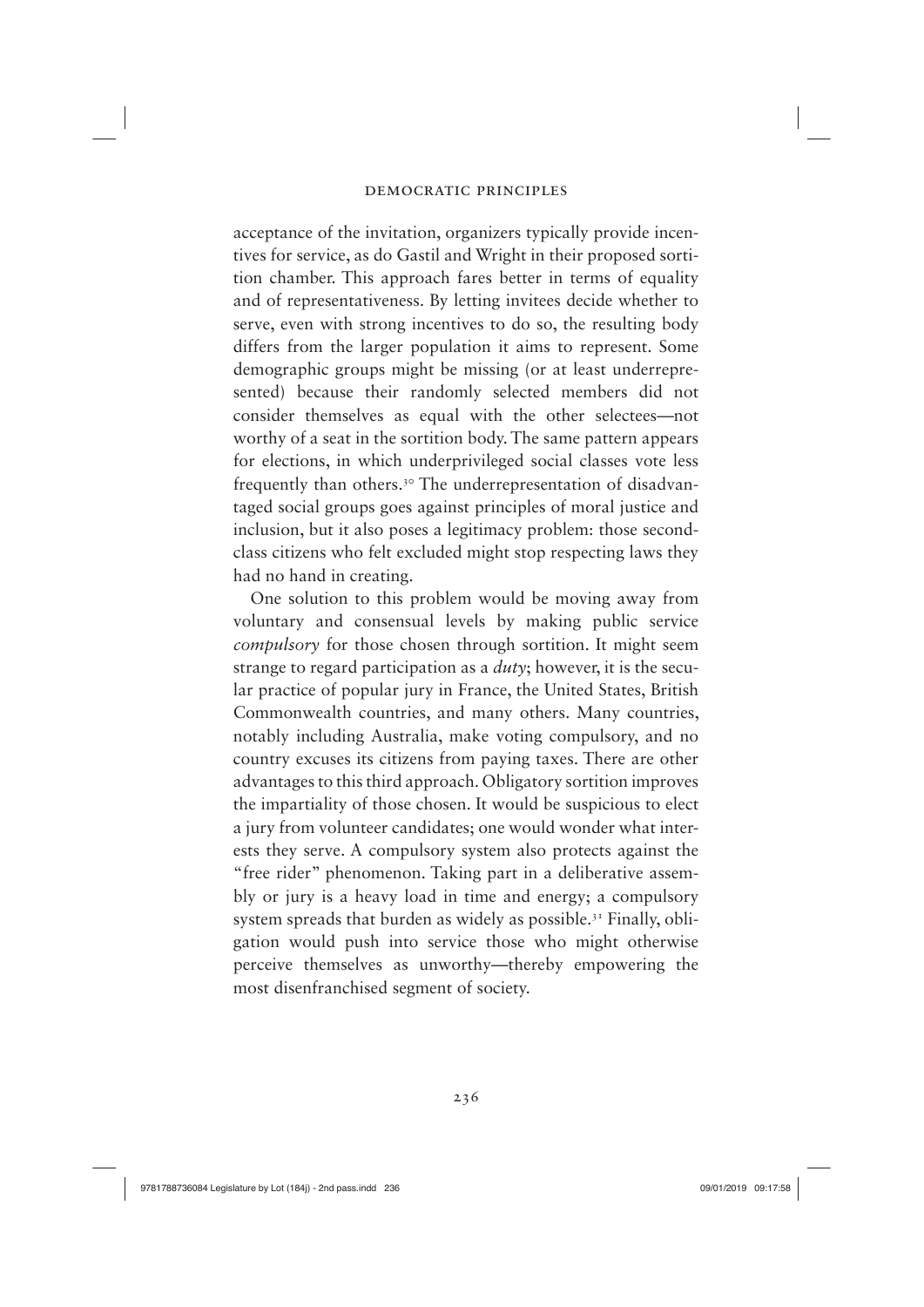# *Sortition and Democratic Principles*

# **How Sortition Meets Democratic Principles**

Having distinguished sortition from other modes of selection, and with an appreciation for the different ways one can implement it, I turn now to how sortition expresses democratic values. Historical analysis reveals three successive principles for sortition: the random selection of citizens for public offices in ancient Athens, based on the principle of *equality*; the lottery to pick out members of popular jury, aiming for *impartiality*; and opinion polls giving a *representativeness* of the population through representative sample. Some authors in this volume address the issue of democratic values, but they overlook some of the novel ways sortition relates to equality, impartiality, representativeness—and the legitimacy this relationship produces.<sup>32</sup> Depending on its institutional architecture, sortition's democratic principles can be enhanced or diminished, but here I stress its greatest democratic potential compared to other modes of selection.

# *Equality*

Without volunteering or quotas, sortition gives excellent *statistical equality* between individuals. Each citizen has the same chance to be randomly selected. For Cornelius Castoriadis, this principle is the same as universal suffrage and majority rule. Each citizen is considered equally politically competent; therefore, each voice is considered equal to others.33 "The scandal of democracy, and of the drawing of lots that is its essence, is to reveal that [the title to govern] can be nothing but the absence of title." As Jacques Rancière says, the power of the people is "the equality of capabilities to occupy the positions of governors and of the governed."34

An answer to skeptics of this equality of capabilities is the evidence showing that citizens come to good decisions, if given the chance, as has been shown in so many deliberativedemocracy experiments. Compared with the average voter, addled by political infotainment, a participant in a random assembly is demonstrably more competent.<sup>35</sup>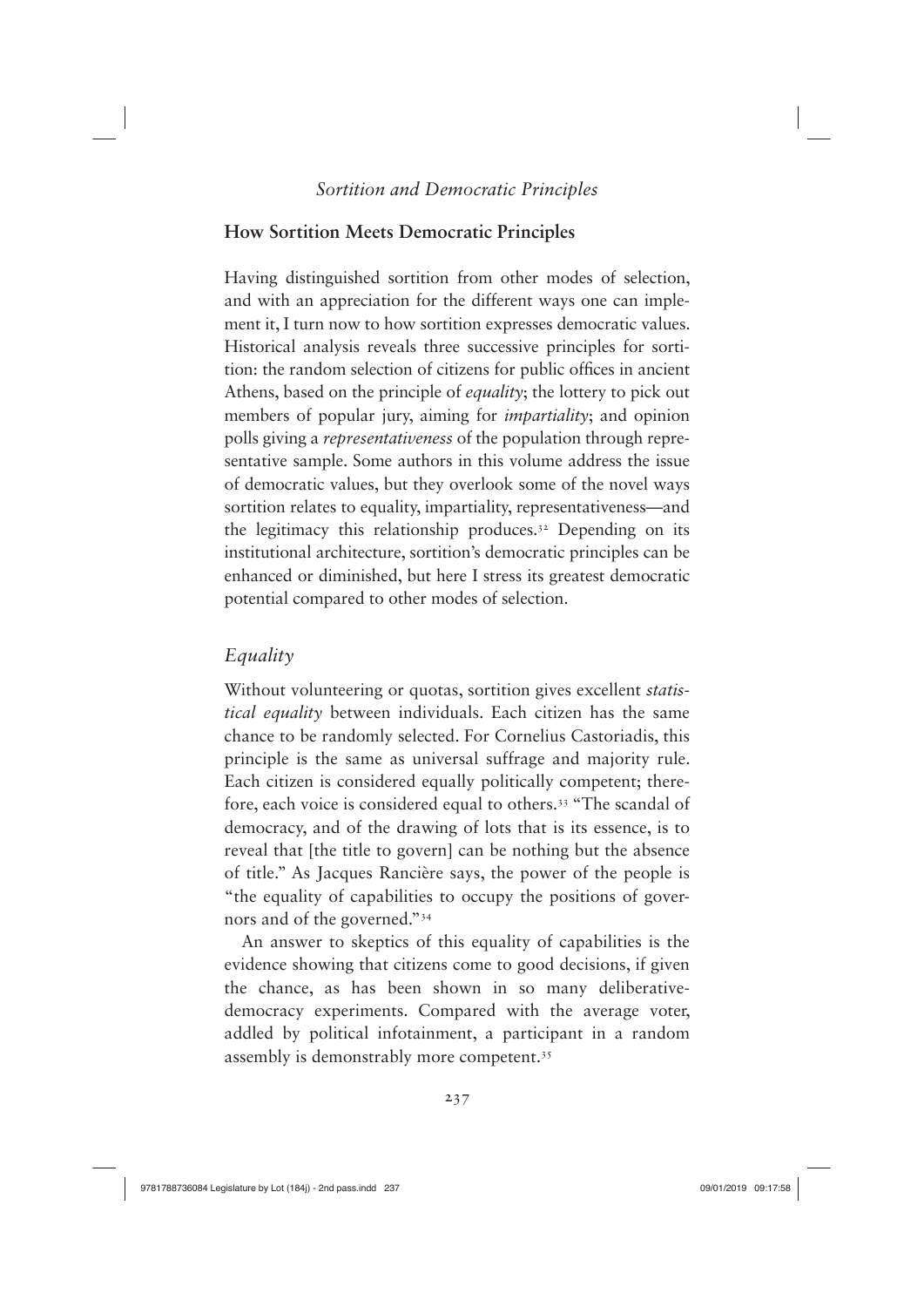#### democratic principles

The second type of equality produced by sortition is the *deliberative equality* among the representatives. Once selected, all the representatives in a sortition body become equals. Lottery suppresses the affirmation of superiority, which in other selection modes might be expressed as, "I've won the election with a bigger majority"; "I was the first nominated by the authorities"; or "I've passed the test with better grades." All representatives drawn by lots have the exact same position, instead of being in the majority or the opposition. Each voice should be heard with the same attention, leading to a more equal footing for deliberation.

Finally, sortition can create an *inclusive equality* between representatives and represented. Indeed, the represented can say to their representatives, "Only chance distinguishes us, so we remain equals." As Gil Delannoi puts it, this "inclusion effect is not just coming from the fact that people elected by lots have an equal chance, but also from the fact that everyone knows that he or she can or could be selected."36

I expect that this affirmation of the equal political competence of all citizens could lead to another kind of inclusive equality—through greater mass participation in politics. Under sortition, it is no longer possible to say to citizens, "Your participation is your vote; give your power to the elected and be quiet while they work." Historical and recent cases show that with sortition the necessary moment of mass participation is not suppressed but moved from election toward the debates and votes on laws through referendum. Deliberative experiments are often linked with participatory and direct-democracy procedures, such as public debates, e-participation, or referenda, as was the case with every citizens' assembly, whether in Canada, Iceland, Belgium, or Ireland. These tools allow citizens to use their power directly instead of delegating it.37 Moreover, as sortition would give a representative sample, possibly adjusted with quotas, excluded minorities would have a fair share in seats, creating a feeling of *inclusion* that further emboldens their participation.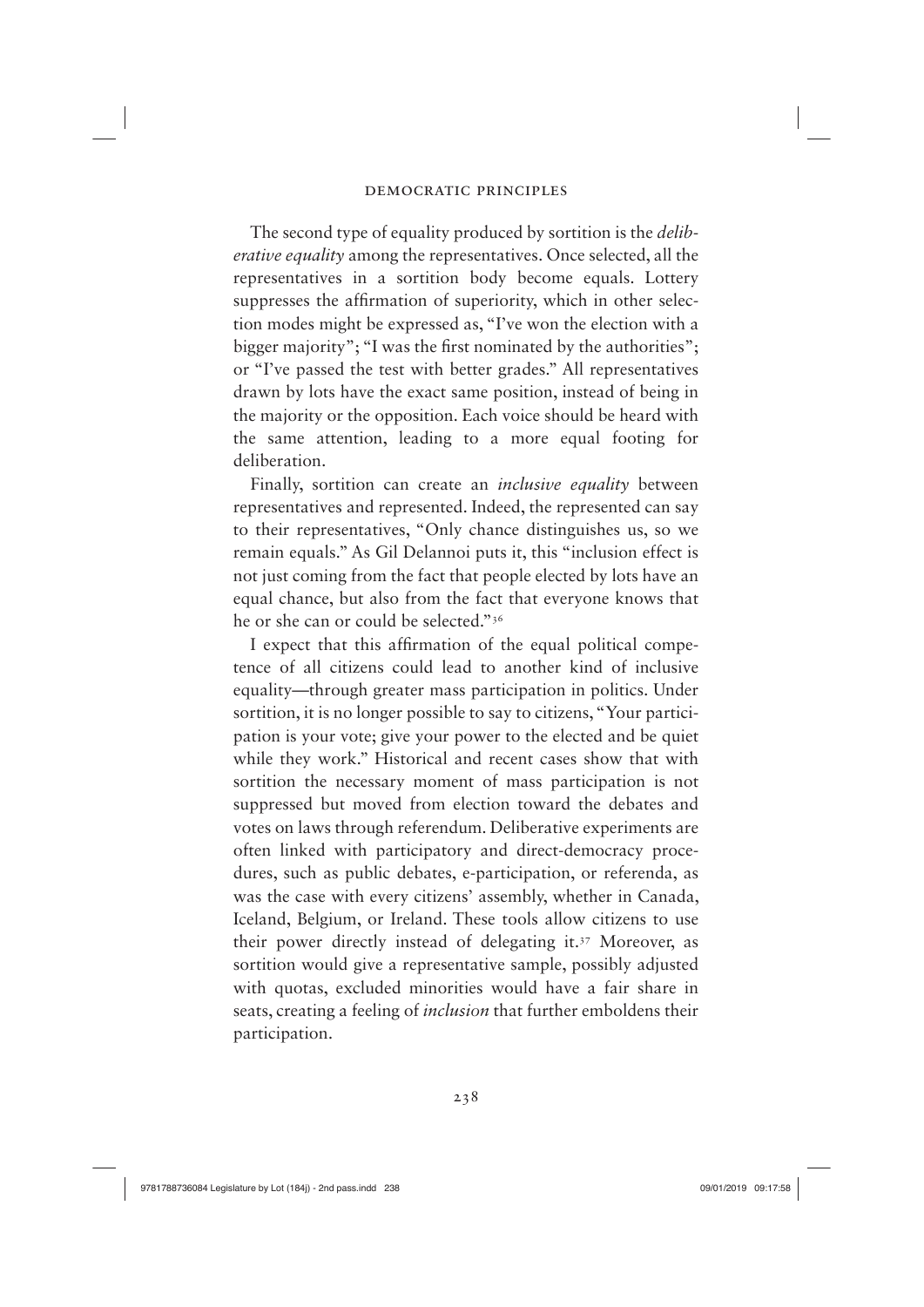# *Sortition and Democratic Principles*

# *Impartiality*

Impartiality appears as the most obvious quality of sortition, as expressed in the *neutrality* principle. This is probably why the oldest use of random selection still exists through the popular jury, which judges admonish to remain impartial in their deliberations.

Neutrality is also the main principle justifying sortition for consensus conferences, particularly on techno-scientific issues in cases like the Danish Board of Technology.38 There is a tension between interests such as public health or economic benefits, and it is necessary to ask the impartial opinion of lay citizens who have heard opposing experts. To consult only experts, activists, or industrialists would raise doubts about process neutrality. Suspicion can arise from the simple fact that an individual steps forward as a candidate (or receives a nomination) to participate. By contrast, a lottery increases the likelihood that people engaging in the deliberation have no hidden agenda and may, instead, seek the common good. Sortition also prevents cronyism and backdoor negotiations between small powerful groups, as there is no party line or campaign funding to negotiate.<sup>39</sup>

A lottery makes manipulation through media and advertising to win elections pointless. Nonetheless, parties and media still play an important role on how an issue is debated in the public sphere, especially in situations where a referendum follows the assembly deliberation. Random selection also increases neutrality by limiting bribery and the legal "buying" of representation through campaign contributions. The process of sortition is transparent, whether it is conducted physically or digitally by source code that anyone can check,<sup>40</sup> contrary to some elections with "forgotten" ballots or vote miscalculation. Chance suppresses favoritism and discriminations, though the risk of corruption may exist for bodies that have broad agendas and long-term offices, as in Gastil and Wright's proposal. Even so, sortition should mitigate the tendency toward corruption evidenced in the elected, nominated, and certified bodies that exist today.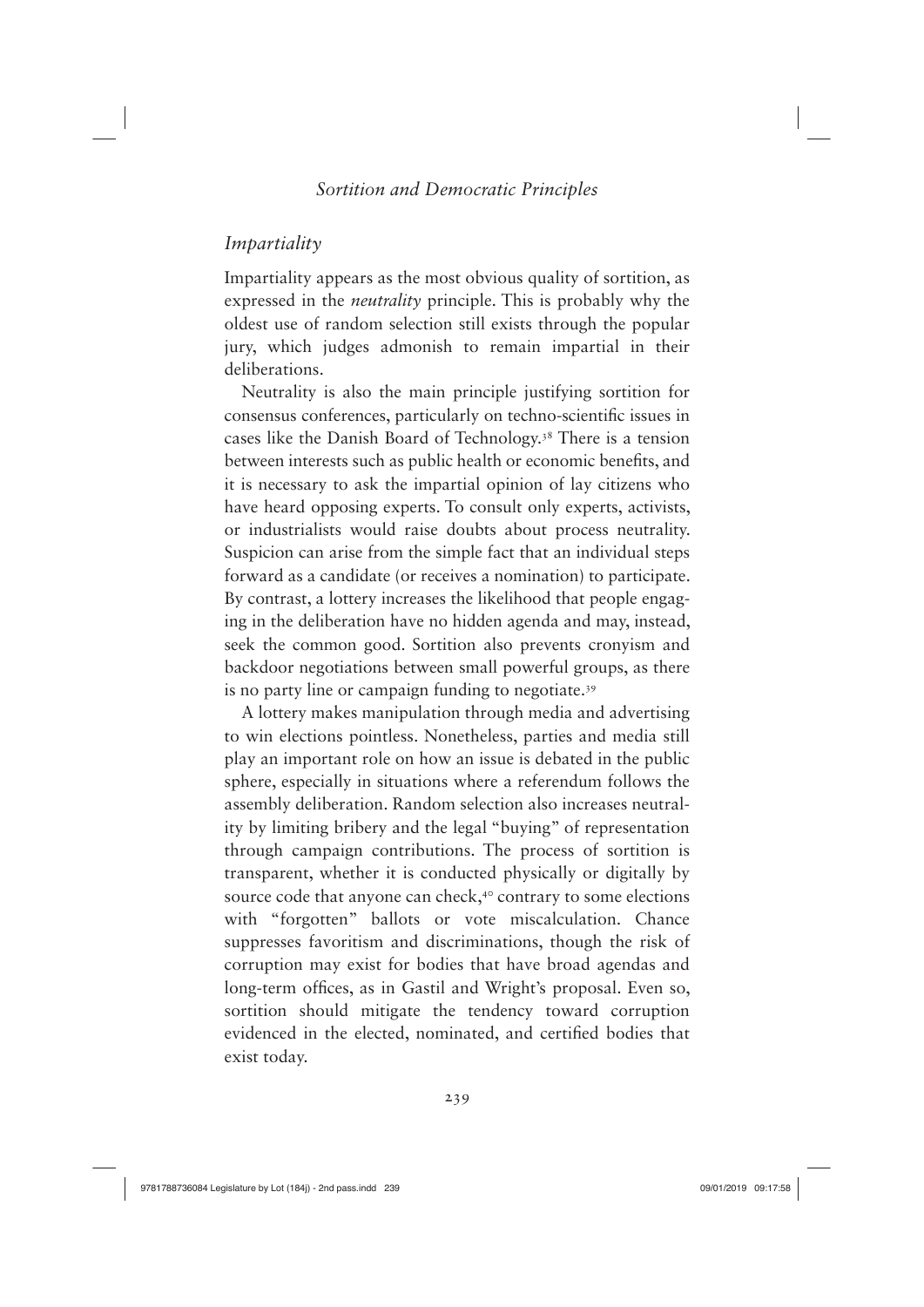#### democratic principles

A second kind of impartiality I call *unity*—or the discouragement of destructive forms of conflict. Sortition may make competition or partisan strategy pointless. For this "peace producing virtue of exteriority," as Bernard Manin calls it, lots were used in Italian republics to avoid "the violent tearing created by the open electoral competition."41 Sortition avoids electoral campaigns, demagoguery, and factions, though it cannot guarantee that those do not form after the fact—especially if paired with an elected body, as Gastil and Wright envision.

Political parties are criticized for the division they create, as they are "combat organizations specially built to carry out a sublimated form of civil war [political campaign]," according to Pierre Bourdieu.<sup>42</sup> This fear of faction and division is a main reason why the French Parliament chose sortition for the CSFM in 1968. There is a need for a concertation process within the army to gather the views and approvals of the soldiers regarding reforms affecting their wages, work conditions, pensions, and so on. Nevertheless, the permanent imperative of ensuring the defense of the nation cannot allow electoral competition within the army. If all the voices—especially from lower ranks—must be heard in the concertation process, the selection of the representatives should provide diversity in the assembly but could not endanger the army's unity.43 This unity is also desirable for broad public constituencies, as sortition prevents candidates from targeting a big part of the electorate while leaving behind or stigmatizing another part.

Among representatives and the larger publics they represent, debates are important. *Unity* here is not the absence of divisions, but the absence of longstanding—sometimes artificial preestablished partisan cleavages that impede honest debate. New divisions and debates should rise from concrete issues, but they should do so based on empirical and normative disagreements that relate to laws, budgets, and other legislative tasks, rather than the public-relations imperatives of parties. The absence of party discipline allows randomly selected representatives to seek a common good, instead of pursuing factional interests.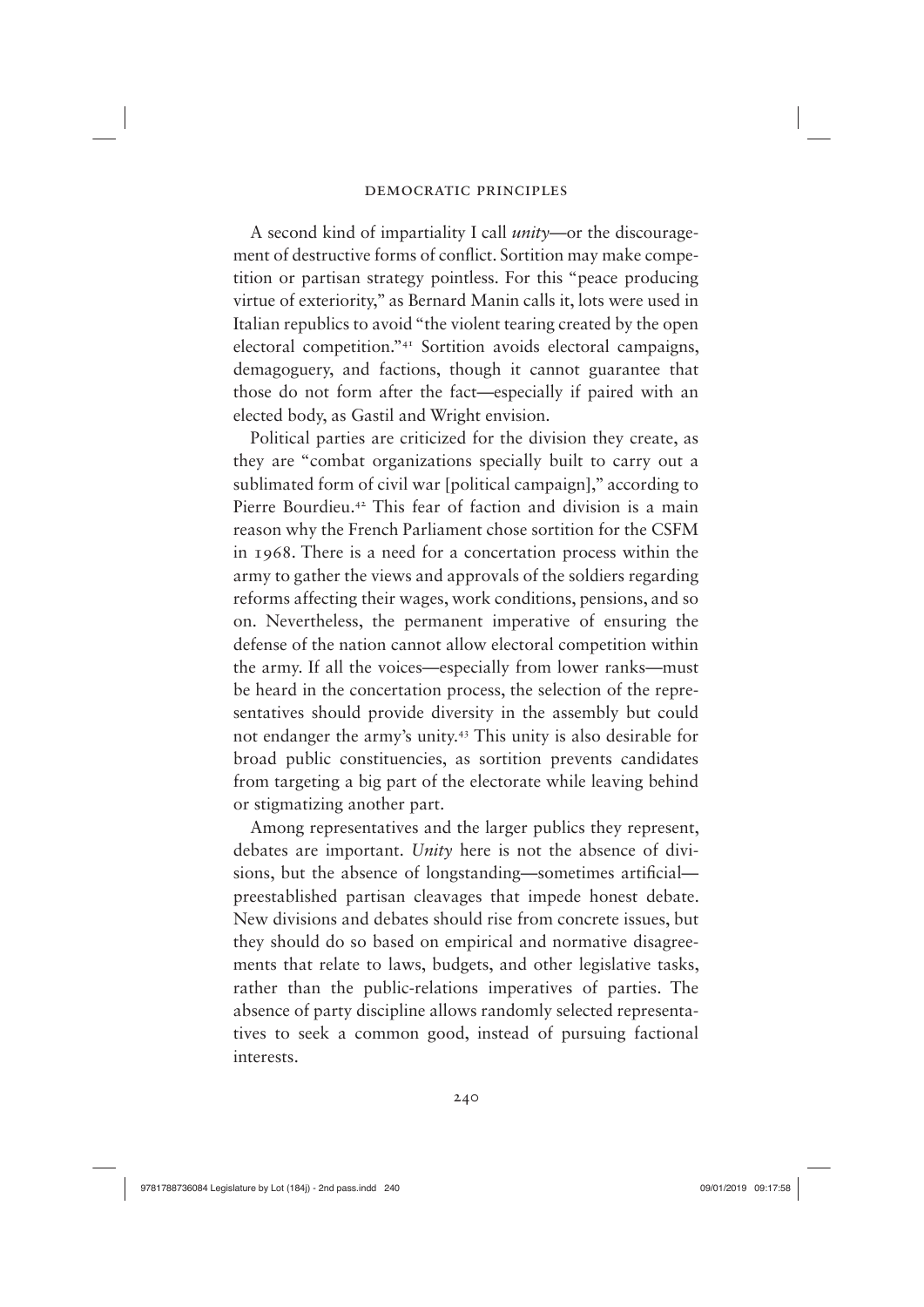# *Sortition and Democratic Principles*

Finally, sortition creates a special kind of impartiality, which I refer to as *unpredictability*. The professionalization of politics leads to a trend of politicians who all look alike, sometimes even across parties as well as within them. As Pierre Bourdieu argues, elected officials follow the rules and codes of their closed circles and become predictable:

The sense of the political game that allows politicians to predict other politicians' positions is also what makes them predictable. Predictable, which means responsible, competent, serious, reliable; ready to play the game with constancy without surprise or treasons of the role imposed to them by the game's structure.44

According to the historian Alexandros Kontos, the ancient Athenian economic policy was predictable because the magistrates were not. By contrast, contemporary elections make politicians' strategies predictable, which allows the economic sphere to be volatile and uncertain. Kontos's point is that since sortition made it impossible for a specific class to stay in power, it allowed an unpredictable, frequently renewed assembly of poor people (the majority) to rule. The "free market" was tamed and speculation banned.45 Unpredictability operates here in the same way people might operate behind philosopher John Rawls's "veil of ignorance." Selection by lottery prevents participants from knowing the positions of the others on the issue, their relative rhetorical skills, or their openness to changing their minds. Indeed, some minipublics have produced surprising results, as with Texas residents championing renewable energy or Irish citizens calling for marriage equality.46

## *Representativeness*

The recent hegemony of elections gives the illusion of representation through authorization as the only legitimate method of democratic selection, but sortition provides an alternative. Through the law of large numbers, sortition enacts the old ideal of mirror representation since a *representative sample* provides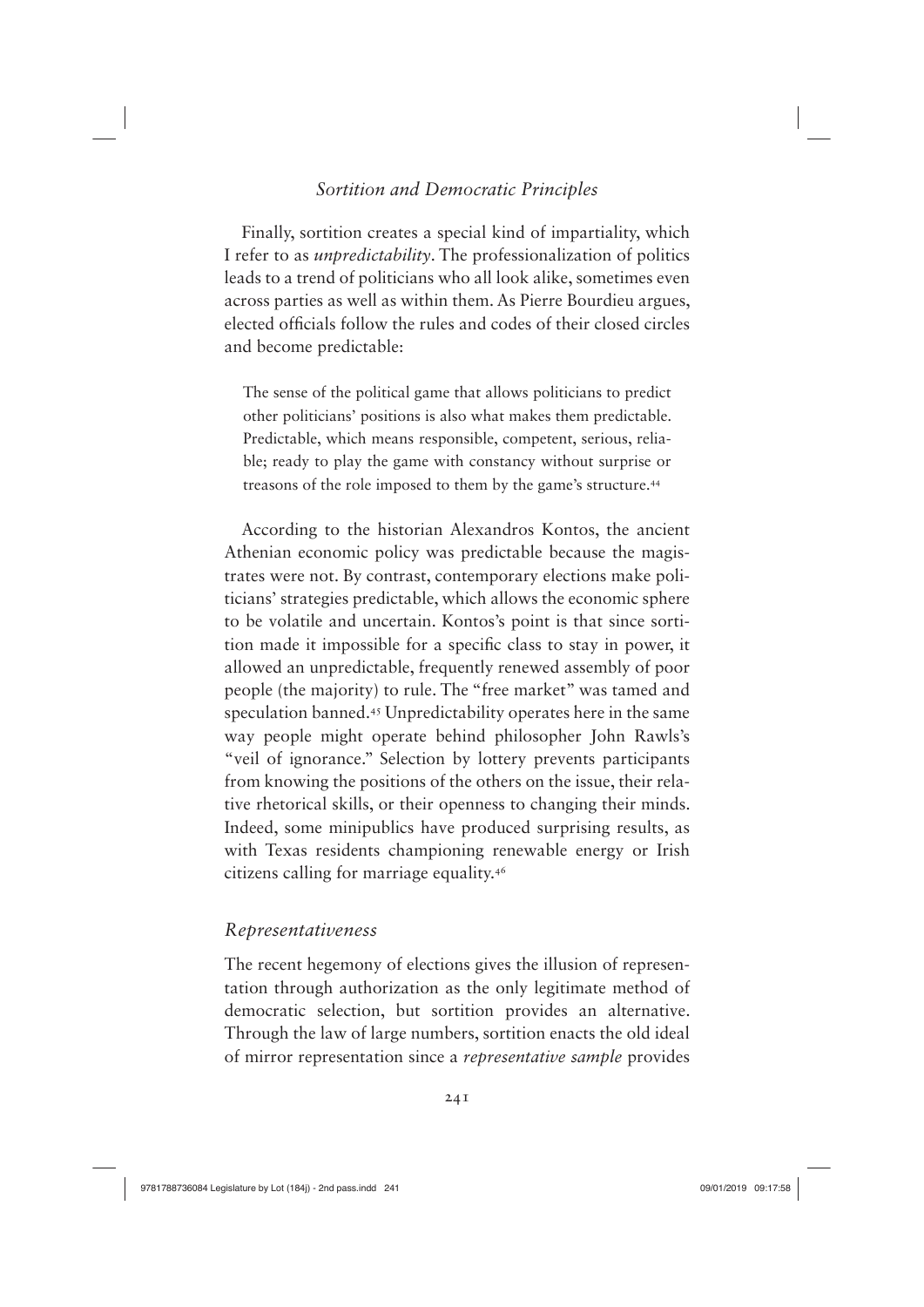#### democratic principles

a fair cross section of the population, in terms of social classes, ages, gender, and more.47 Lottery also gives seats to ordinary citizens. Therefore, sorted representatives would have similar background to the population they represent. Gastil and Wright, along with other authors in this volume, have noted this, but they have overlooked subtle ways that sortition satisfies the principle of representativeness, by way of diversity and proximity.

"Parliament should be as a map for a territory, a miniature portrait of the People," said (in substance) John Adams, Mirabeau, and American anti-Federalists. Apart from mere geographical diversity, however, modern elections produce assemblies that do not capture the population's diversity. In France in 2013, for example, blue- and white-collar laborers were half of the workforce but were only 3 percent of MPs (with the majority of MPs being lawyers or senior officials). This lack of *diversity* goes against the ancient *quod omnes tangit* principles, meaning that everyone should discuss an issue concerning everyone. As rephrased by Dewey, "The man who wears the shoe knows best that it pinches and where it pinches."48 As in the epistemic argument, the diversity of a representative assembly is also a question of efficacy.<sup>49</sup>

By including the full diversity of a public, sortition better represents it in a collective sense. Even when the size of a sortition body is too small to have a statistically representative sample of individuals, such as in a jury, the lottery aims to get the greatest diversity possible. Some deliberative experiments even make extra efforts to include marginalized people or minorities, like indigenous peoples in Canada.<sup>50</sup>

The so-called party diversity in modern democracies is actually weak, especially in two-party systems. Many people's concerns are not represented, and parties seem to be in decline. Moreover, through sortition, representativeness is necessarily *collective*: the whole assembly should represent the population as a coherent whole, not each member individually (and not just society's separate factions). Whereas an elected official may feel "personally representative" of a constituency because a

242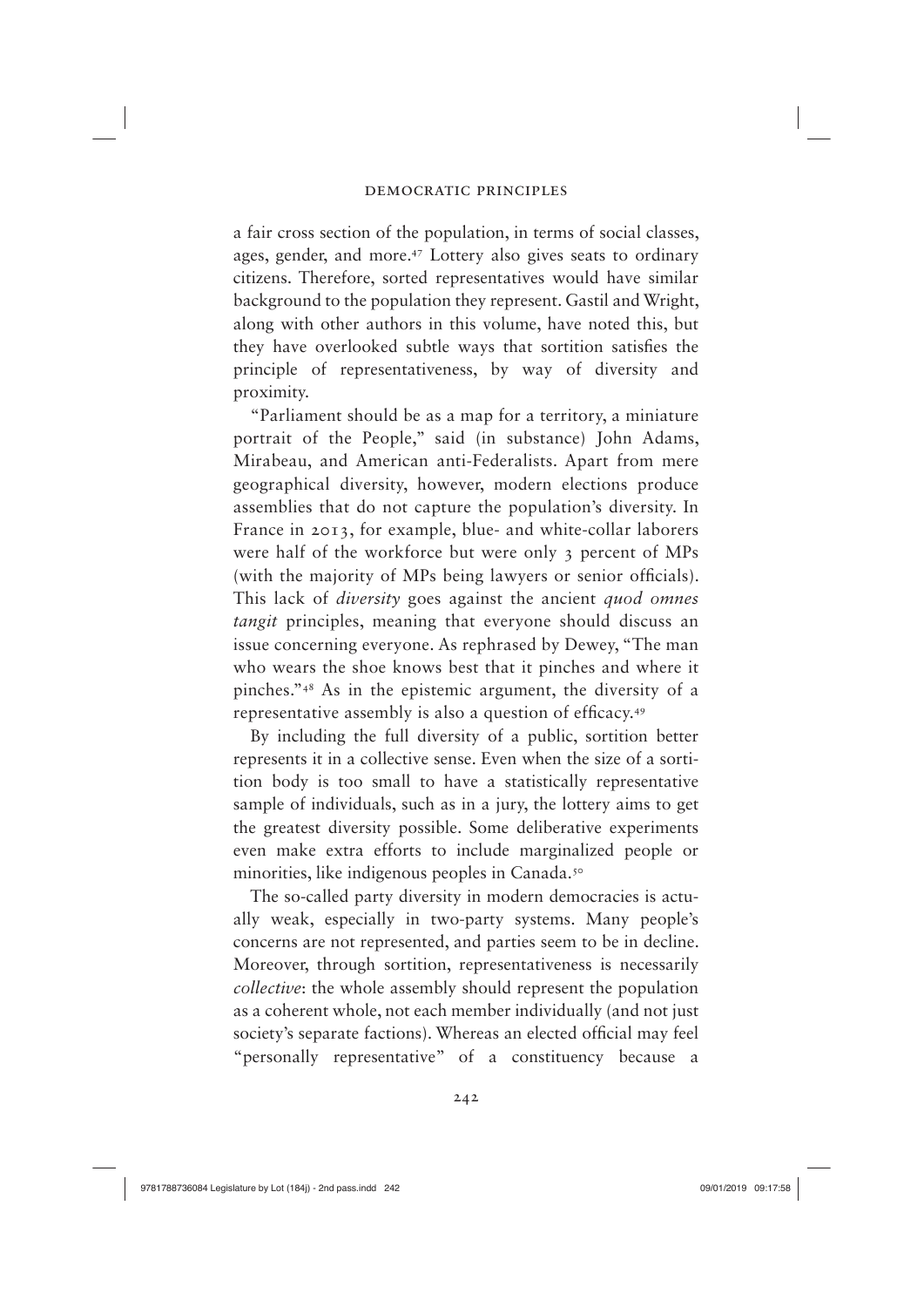# *Sortition and Democratic Principles*

majority of voters granted authorization through an election, sortition members have more latitude to represent the collective because they were chosen from the full population.<sup>51</sup>

Officials chosen through sortition also represent the population better by virtue of their enduring *proximity* to the public. Distance between sortition representatives and represented might grow ex post, but officials chosen by lot serve short terms. with regular rotation.<sup>52</sup> Sortition is consistent with the view that politics is an amateur job that should not be professionalized.<sup>53</sup> To look again at the example of representation within the French military, that system values *experiential proximity*. As one soldier holding office by lot explained in an interview I conducted, "We live the same conditions as the colleagues we represent."54

Elected and appointed officials split away easily from constituents with whom they do not share everyday life experiences, but they also do so due to the "iron law of oligarchy." Politicians and unionists who work together become colleagues, creating a connivance climate that leads to citizens' defiance. Proudhon gives testimony: "One needs to have lived in this ballot booth that we call National Assembly to realize to what extent men completely ignoring the state of the country are almost always the ones representing it."55 Democratic proximity should be sharing the same life as the represented, not the false "proximity" displayed by politicians during their hand shaking. A single four-year term in the sortition chamber seems brief enough to maintain proximity, unlike a political career.

# *Legitimacy*

A process that meets the principles of equality, impartiality, and representativeness should gain some measure of democratic legitimacy. Legitimacy is crucial because it underwrites consent—the willingness of the demos to accept decisions without the use of force. There are three elements composing this specific type of legitimacy: impersonality, independence, and humility (or nonsuperiority), which are connected to the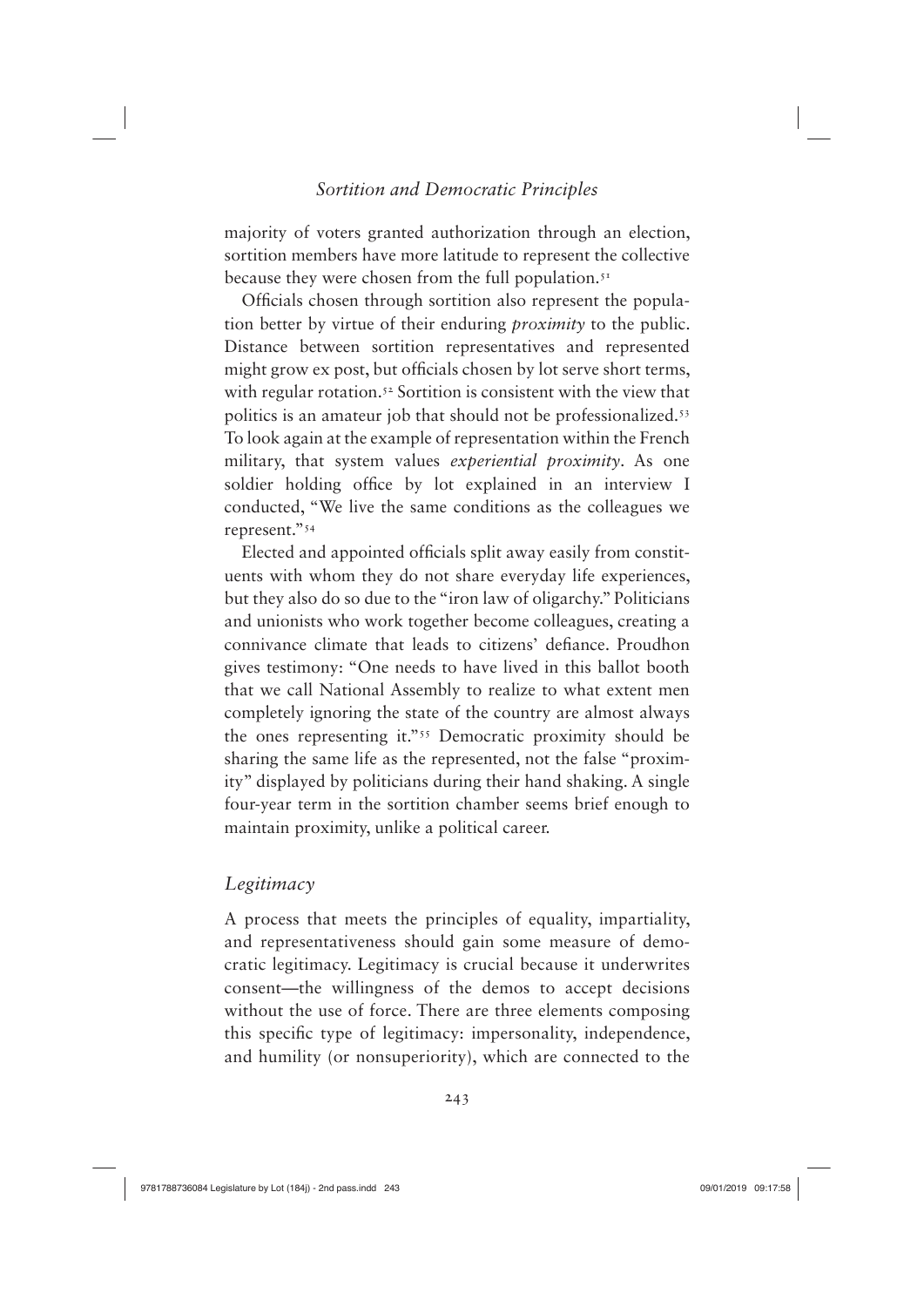#### democratic principles

three democratic principles—equality, impartiality, and representativeness—previously analyzed.<sup>56</sup>

First, *impersonality* comes from the character of representativeness within a sortition assembly. The assembly is "impersonal" because it can be representative only as a whole; no single member can claim to be "representative" on their own. Representatives selected by lot should gain public legitimacy because they have similarity and proximity to the people they represent. Sortition can generate a diverse and representative sample, without using quotas if the sample is big enough. Sortition was (and still is) linked to proximity, thanks to brief terms and rotation, contrary to communist officials that started their lives as factory workers but then never returned to their roots. There are also cases of proximity without similarity, like the young educated Maoist students going to farms and factories, sharing the living conditions of the working class, without coming from poor peasant backgrounds. The combination of both similarity and proximity produced by sortition, creating representativeness, enhances support and the quality of citizens' lives. Anyone represented by a sortition body can say, "Some members of that body look like me and share my living conditions." This also prevents the risk of charismatic leaders. Moreover, members resembling the represented come to office as unknowns, rather than as a candidate who built a personal brand. In this sense, members gain legitimacy by virtue of being (formerly) anonymous members of the demos.

Second, sortition's legitimacy differs from other selection modes because of the "direction" from which it comes. Contrary to a nomination, it comes not from the top, and unlike elections, it does not require climbing up from the bottom. Instead, members of a sortition body gain power and legitimacy *horizontally*: citizens remain lay citizens, even as sortition confers a temporary title on them.57 In this way, sortition gains legitimacy by producing *independent* representatives who do not owe their title to anyone. This is a good solution for the concertation process in the French military, as neither the minister nor the

244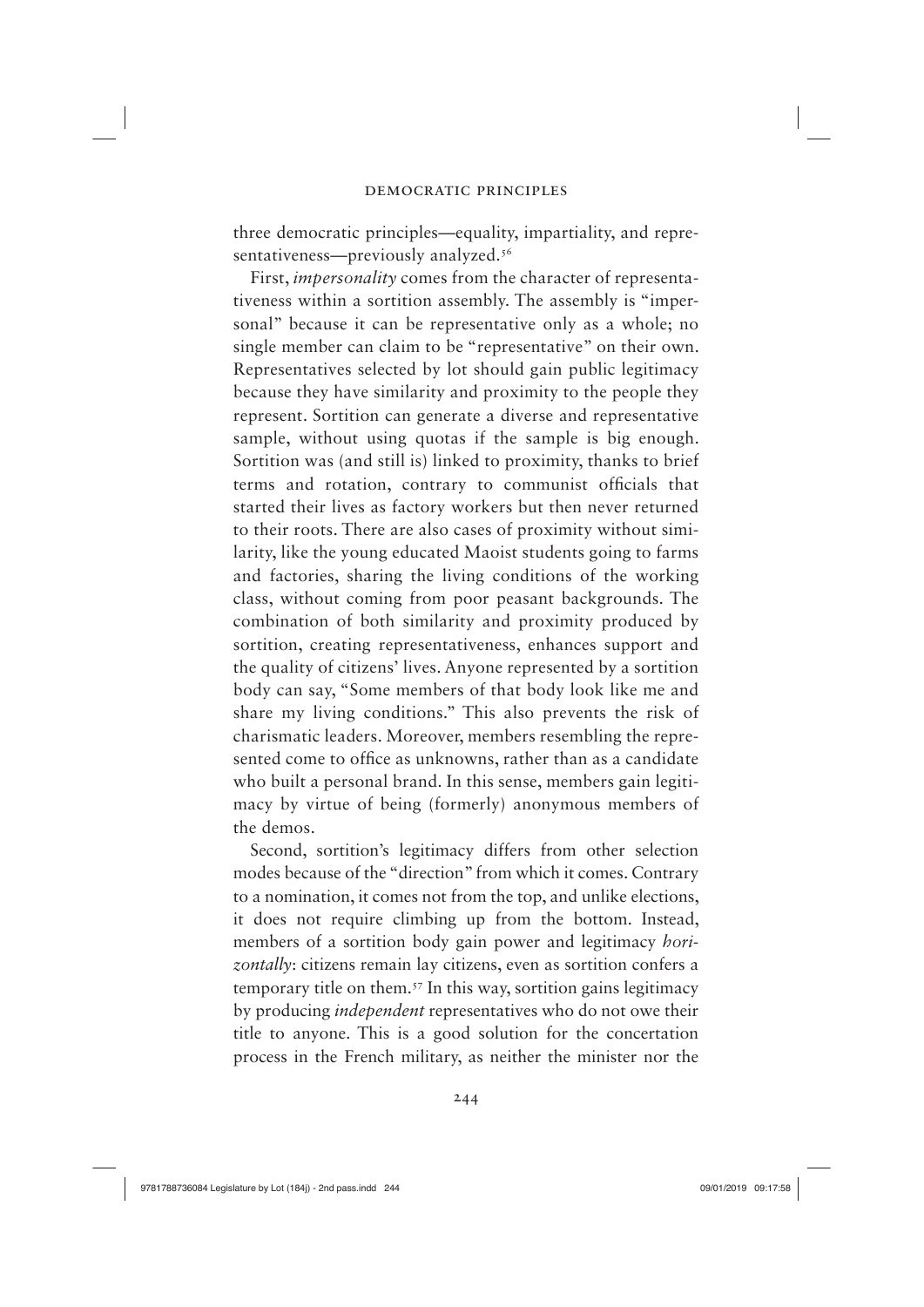# *Sortition and Democratic Principles*

soldiers would accept the authority of an assembly selected by the other.58 Sortition is the only selection procedure that is impartial, neutral, and horizontal. Sortition representatives do not have to flatter an electorate, special interests, or a party hierarchy to get reelected. They are not submissive to those who nominated them. They do not have to follow rules set up by experts designing the test for certification. Independence from such constraints makes them, potentially, more legitimate in the public's eye.

Finally, the sortition body's members might retain a kind of *humility* that distinguishes them from officials selected through other means. A conventional representative has a feeling of personal superiority over all those who failed—or did not even try—to pass the selection contest in which he or she prevailed. That sense might come from having won an election, being a nominee chosen by elites, or being certified as a technocrat after passing prestigious tests. This is a reason why elected representatives so often fail to keep their promises or listen to popular protest; they believe themselves superior to "the people." By contrast, sortition is insulated from the aristocratic "distinction principle" linked to election,<sup>59</sup> nomination, or certification. Delannoi explains this crucial psychological dimension in these terms:

"Sortition offends no one," noted Montesquieu. It doesn't create vanity for the winner nor rancour for the loser. It diminishes arrogance and bitterness . . . This soothing effect is individual, collective and systemic. There are almost no exceptions to it. Maybe a lottery winner can consider himself as "loved by the Gods" but such a favor is at least special and never owned with certitude. One cannot compare it to the feeling of one's own merit.<sup>60</sup>

Sortition produces a legitimacy based on *humility*. The randomly selected representatives do not consider themselves better or worse than other candidates or the majority of people that did not even try to be selected, because there is no credit to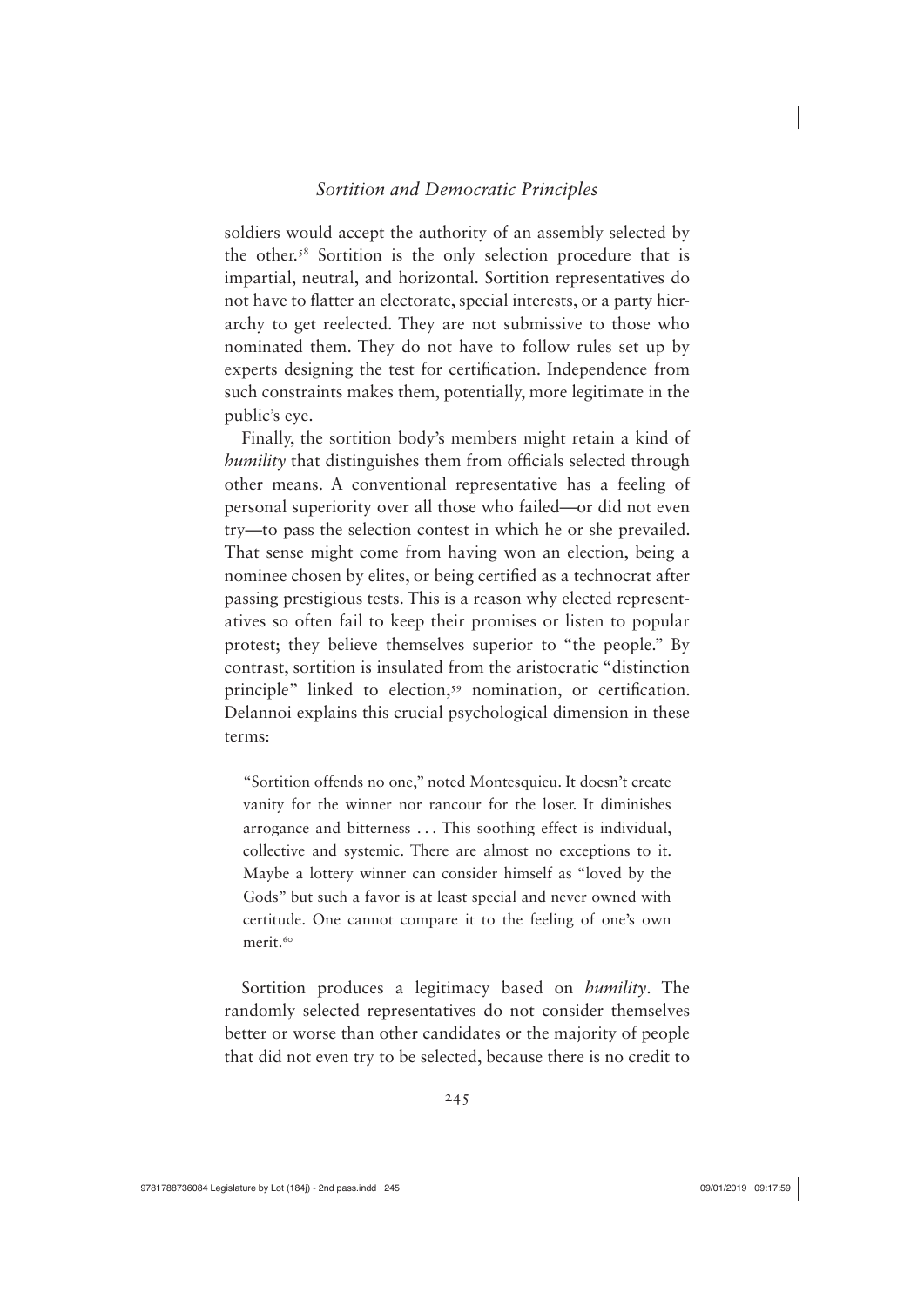#### democratic principles

being designated by chance. One is not selected because one would be superior to the group, but because one is an equal part of the group. Thus the sortition representative can claim, "I have the right to speak for you, because nothing distinguishes me from you." Constituents accept this representative claim because they can tell themselves, "It could have been me selected for that job." Or, "It might be me next." Even without parties, elections always create a distinction. Voters can think of an elected representative coming from the same background and displaying proximity. A voter might say, "My representative looks like me and shares the reality of my everyday life. But they are different because they won an election, which is something I cannot do, since I do not possess the qualities to be elected." The same logic applies to nomination and certification.

By contrast, the only difference between the mass public and the people selected by sortition is that the sortition representatives must get to work deliberating in citizens' assemblies or juries. Training and experience deliberating may come to set these representatives apart, in terms of their legislative expertise, but that same career lies within everybody's reach. If we have to select a deliberative assembly, it is not to create an elite, but because deliberation cannot be undertaken by millions of people simultaneously. This means that citizens would be more likely to participate as the system considers them all politically competent.

The message sent by sortition is that anyone is assumed to have the ability to directly take part in deliberation. This message is even stronger when sortition is coupled with direct democracy, as happens in an important share of minipublics. This might lead to a "Pygmalion effect"—a self-fulfilling prophecy in which people who are told they are competent become more competent.61 By contrast, the logic of delegation and election might have the opposite effect, a "Golem effect"<sup>62</sup>—that is, when people are told they cannot directly take part in deliberation but must delegate their power to better actors, they might become less motivated to care about politics. Sortition could reverse that trend and make its legislators' humility even more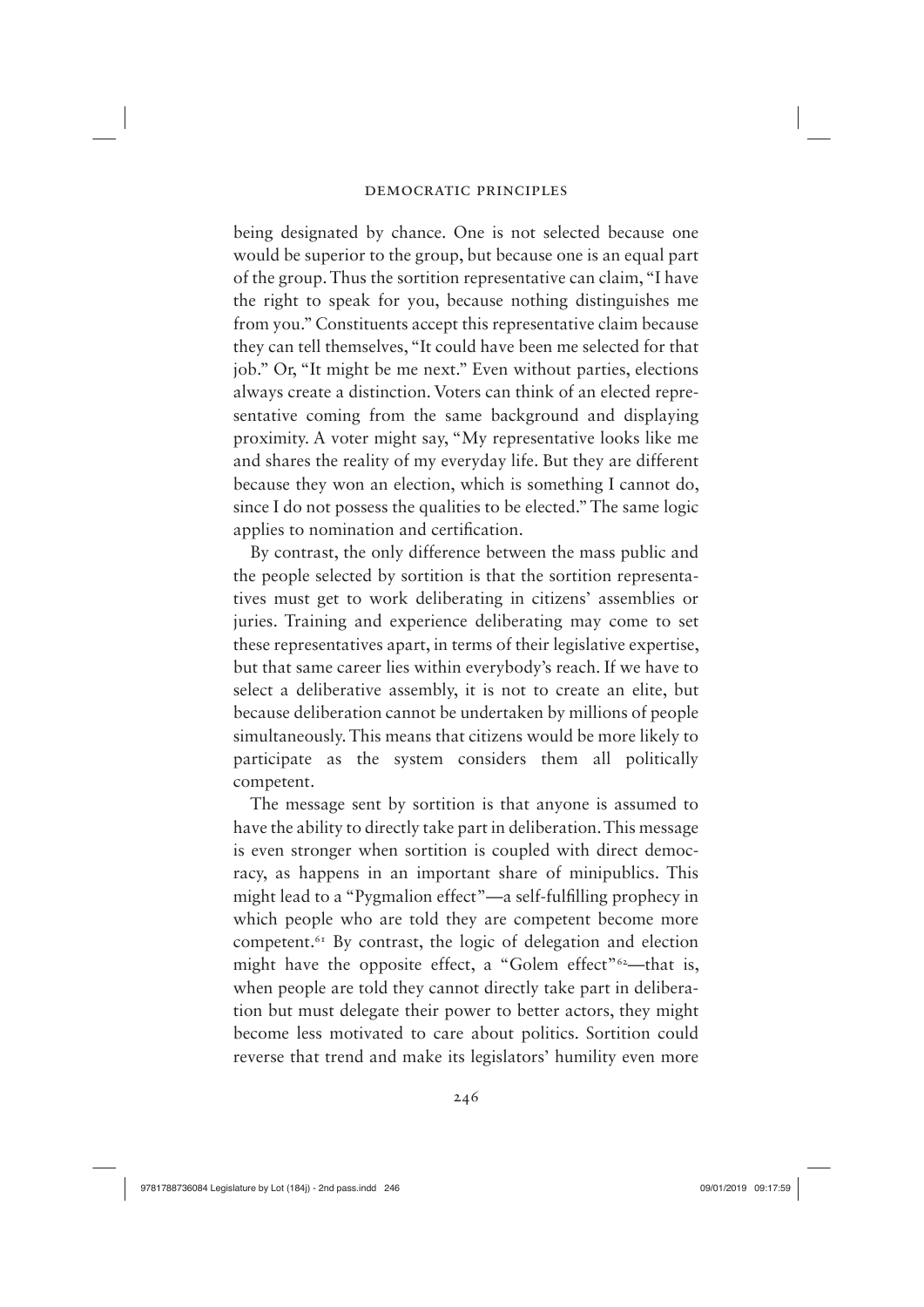# *Sortition and Democratic Principles*

warranted, as the public starts to hold itself to a higher civic standard.

A lottery can be used to distribute desired offices, like in Italian republics, but also to assign duties necessary to the group that no one wants to do. In this perspective, holding a public office is nothing one should be proud of. Also, citizens might accept the sortition assembly's decisions because they want to be accepted in return when they will be sorted and seated. The last part of the legitimacy based on humility is the "authority of the ordinary." This is revealed by trust in "real people's popular wisdom" or "common sense." In such cases, the ordinary person receives the confidence and the support of the group.<sup>63</sup>

# **Conclusion**

To sharpen our appreciation of sortition, I have distinguished it from other modes of selection, clarified the variety of frameworks it could operate within, and revealed less obvious ways in which sortition can thereby fulfill democratic principles. Those democratic principles, revealing what I call the *new spirit of sortition*, are potentialities not always present but enhanced or suppressed by the framework. Sortition is no magical solution to the problems of modern democracies, but taking this idea seriously gives us the opportunity to imagine democracy beyond elections. Envisioning a sortition body helps us see the contradictions between what passes for democracy and real democratic principles.

Explorations of sortition can also shift the debate from direct versus representative democracy to the question of the representative's selection process. Gastil and Wright's proposal for a sortition chamber and, more broadly, the "real utopian" notion of random selection could reopen the democratic imagination and spark experiments that yield more inclusive forms of representation, deliberation, and participation.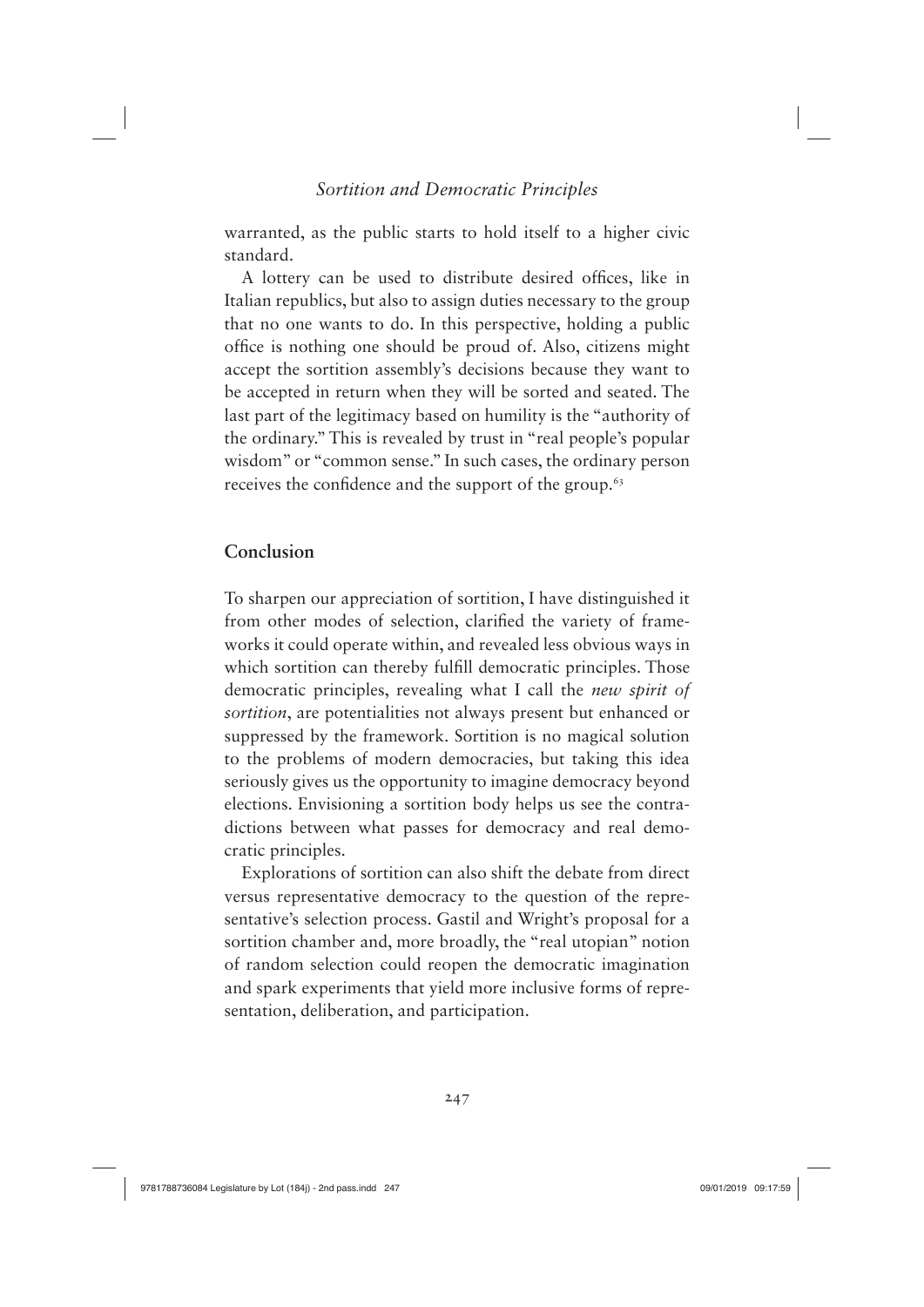9781788736084 Legislature by Lot (184j) - 2nd pass.indd 248 09/01/2019 09:17:59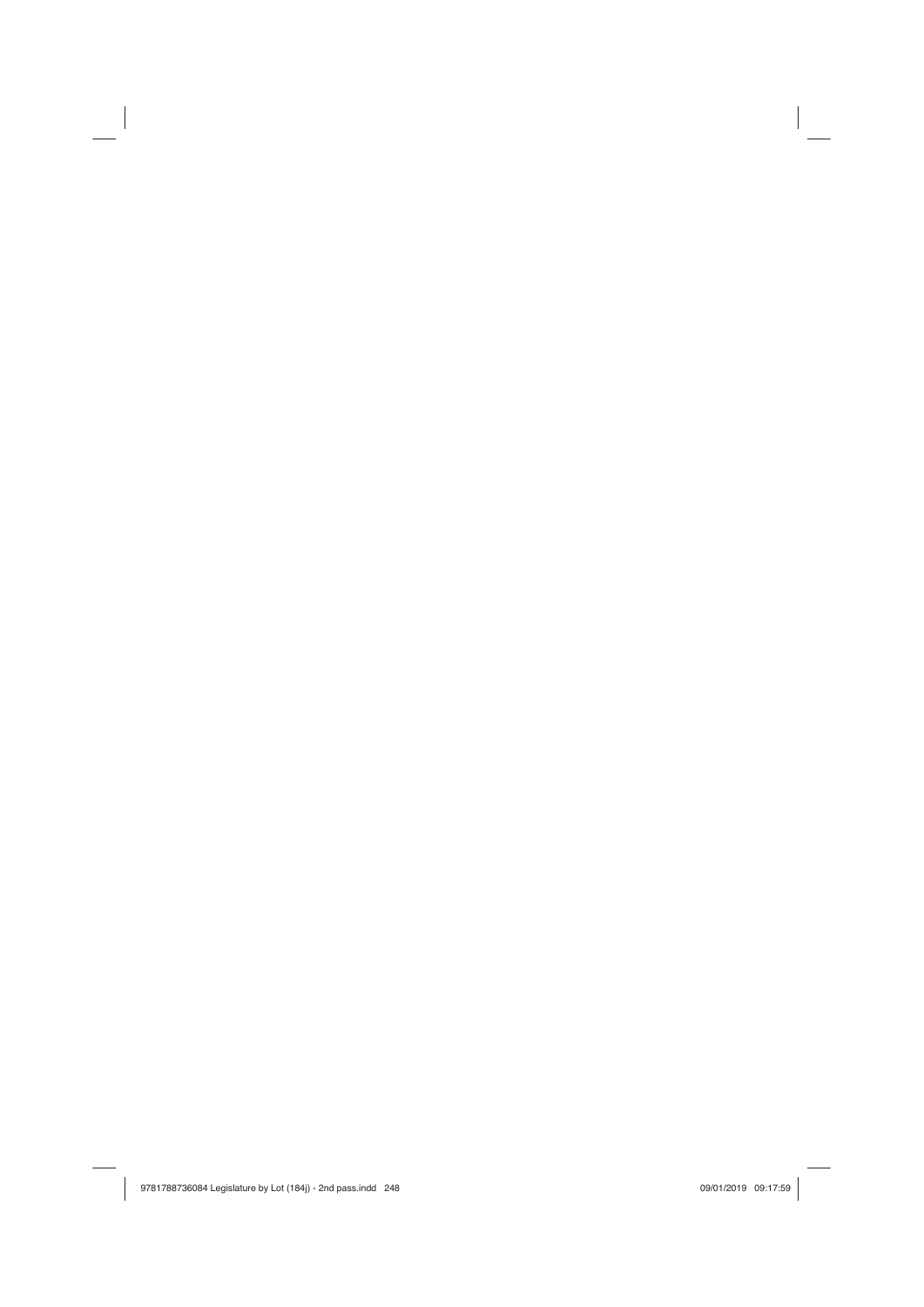#### *Notes*

- 34. John Gastil, *Democracy in Small Groups* (Gabriola Island, BC: New Society Publishers, 1993).
- 35. Max Hardy, Kath Fisher, and Janette Hartz-Karp, "The Unsung Heroes of a Deliberative Process: Reflections on the Role of Facilitators at the Citizens' Parliament," in *The Australian Citizens' Parliament*, 177–89.
- 36. Dale Hunter, Anne Bailey, and Bill Taylor, *Art of Facilitation: How to Create Group Synergy* (Tucson: Fisher Books, 1995).
- 37. Usually, "a leader is best when people barely know he exists, when his work is done, his aim fulfilled, they will say: we did it ourselves."
- 38. Twyford et al., *The Power of* "*Co*."
- 39. See the de Borda Institute website: http://www.deborda.org/ faq/what-is-a-preferendum/
- 40. Gavin Mooney, "A Handbook on Citizens Juries with Particular Reference to Health Care," newDemocracy (2010), available on the newDemocracy website.
- 41. See the G1000 website.
- 42. See the What Do We Think website, Turnometro, or Beta Baoqu.
- 43. See the newDemocracy website.
- 44. Plato, *The Republic*, 2nd ed., trans. Desmond Lee (London: Penguin Books, 1974), 260-80.
- 45. Naomi Klein, *No Is Not Enough: Defeating the New Shock Politics* (New York: Penguin, 2017).
- 46. Mark E. Warren, "When, Where and Why Do We Need Deliberation, Voting, and Other Means of Organizing Democracy? A Problem-Based Approach to Democratic Systems" (presentation, American Political Science Association, 2012).
- 47. Barry Hindess, "Deficit by Design," Australian Journal of *Public Administration* 61:1 (2002): 30–8.
- 48. Delannoi and Dowlen, *Sortition*.

# **11. Sortition and Democratic Principles: A Comparative Analysis,** *Courant*

1. This chapter is a shortened and completely revised version of a paper published in an earlier and longer version in Spanish—see Dimitri Courant, "Pensar el Sorteo. Modos de Selección, Marcos Deliberativos y Principios Democráticos," *Daimon: Revista Internacional de Filosofía*, 72 (2017): 59–79; and in English, see Dimitri Courant, "Thinking Sortition. Modes of Selection, Deliberative Frameworks and Democratic Principles," *Les Cahiers de l'IEPHI*, Working Papers 68 (2017); and in French, see Dimitri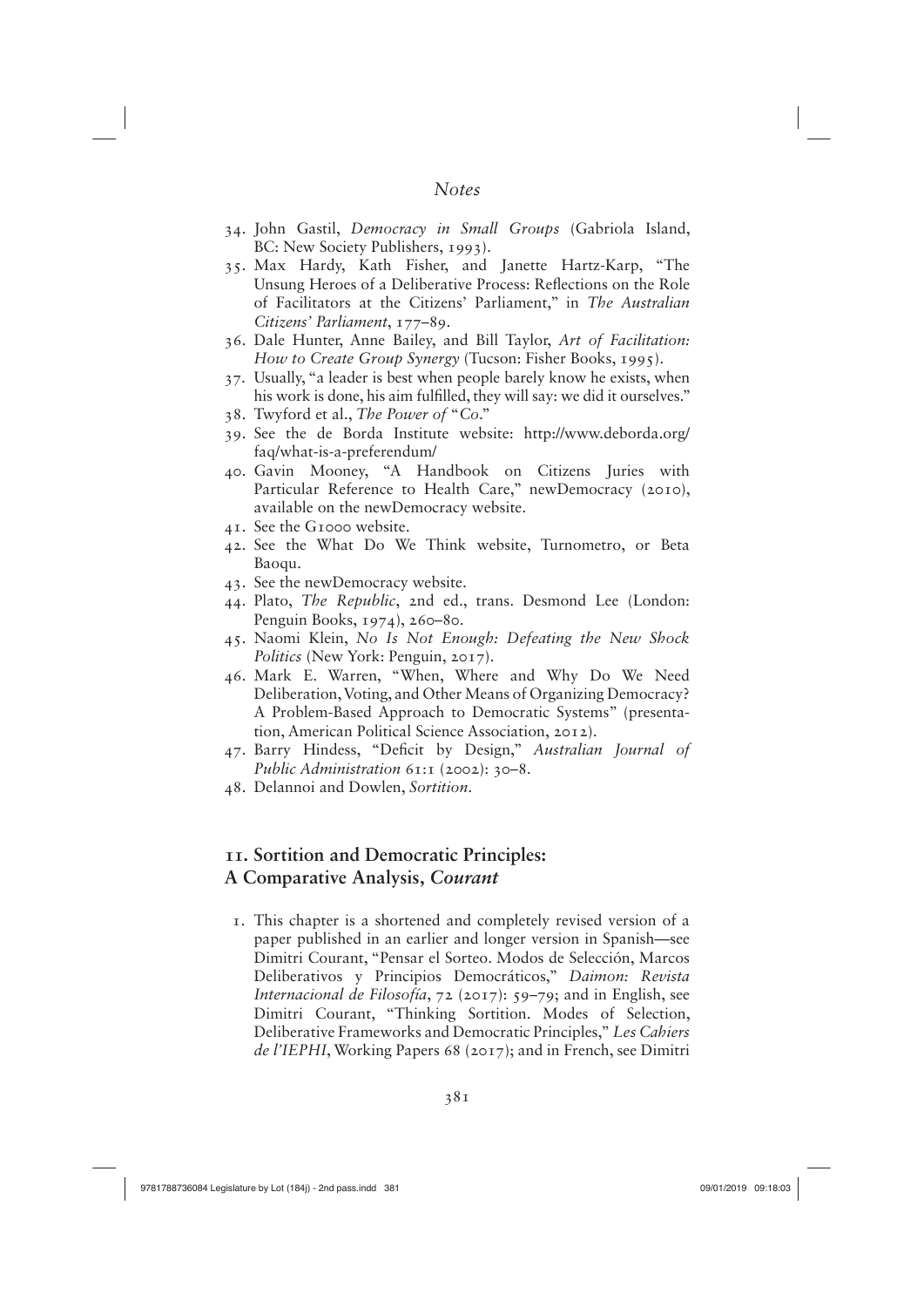#### **NOTES**

Courant, "Penser le tirage au sort. Modes de sélection, cadres délibératifs et principes démocratiques," in *Expériences du tirage au sort en Suisse et en Europe : un état des lieux*, eds. Antoine Chollet and Alexandre Fontaine (Berne : Schriftenreihe der Bibliothek am Guisanplatz, 2018).

- 2. Yves Sintomer, *From Radical to Deliberative Democracy? Random Selection in Politics from Athens to the Present* (Cambridge: Cambridge University Press, 2018, forthcoming).
- 3. In this volume, see Gastil and Wright's lead chapter, "Legislature by Lot."
- 4. For empirical developments of this theoretical framework, see Dimitri Courant, "Tirage au Sort et Concertation dans l'Armée Française: Le Cas du Conseil Supérieur de la Fonction Militaire (1969–2014)" (master's thesis, EHESS, September 2014).
- 5. I leave aside filiation (heredity) and acquisition (buying of offices), as those two modes have almost disappeared.
- 6. Montesquieu, *De l'Esprit des Lois* (Paris: Garnier Flammarion, 1979), 134.
- 7. For more detail on sortition in ancient Athens, see chapters in this book by Owen and Smith and by Fishkin.
- 8. Bernard Manin, *Principes du Gouvernement Représentatif* (Paris: Flammarion, 2012).
- 9. Francis Dupuis-Déri, *Démocratie: Histoire Politique d'un Mot* (Montréal: Lux, 2013); Dimitri Courant, "Délibération et tirage au sort au sein d'une institution permanente. Enquête sur le Conseil Supérieur de la Fonction Militaire (1968-2016)," Participations (forthcoming, 2019).
- 10. Karoun Demirjian, "Grassley: Two Controversial Federal Bench Nominees Won't Be Confirmed," *Washington Post* (December 13, 2017).
- 11. See the website of the California Citizens Redistricting Commission, www.wedrawthelines.ca.gov.
- 12. Jacques Rancière, *Hatred of Democracy* (New York: Verso, 2006), 42.
- 13. Candidates and agents in charge of selecting representatives could be completely wrong about the candidates' real competences.
- 14. Sintomer, *From Radical to Deliberative Democracy*.
- 15. Hélène Landemore, "Deliberation, Cognitive Diversity, and Democratic Inclusiveness," *Synthese* 190:7 (2013): 1209–31.
- 16. Oliver Dowlen, *The Political Potential of Sortition* (Exeter: Imprint Academic, 2008).
- 17. In this volume, see Gastil and Wright's lead chapter, "Legislature by Lot."
- 18. James S. Fishkin and Robert Luskin, "Experimenting with a Democratic Ideal," *Acta Politica* 40 (2005): 284–98.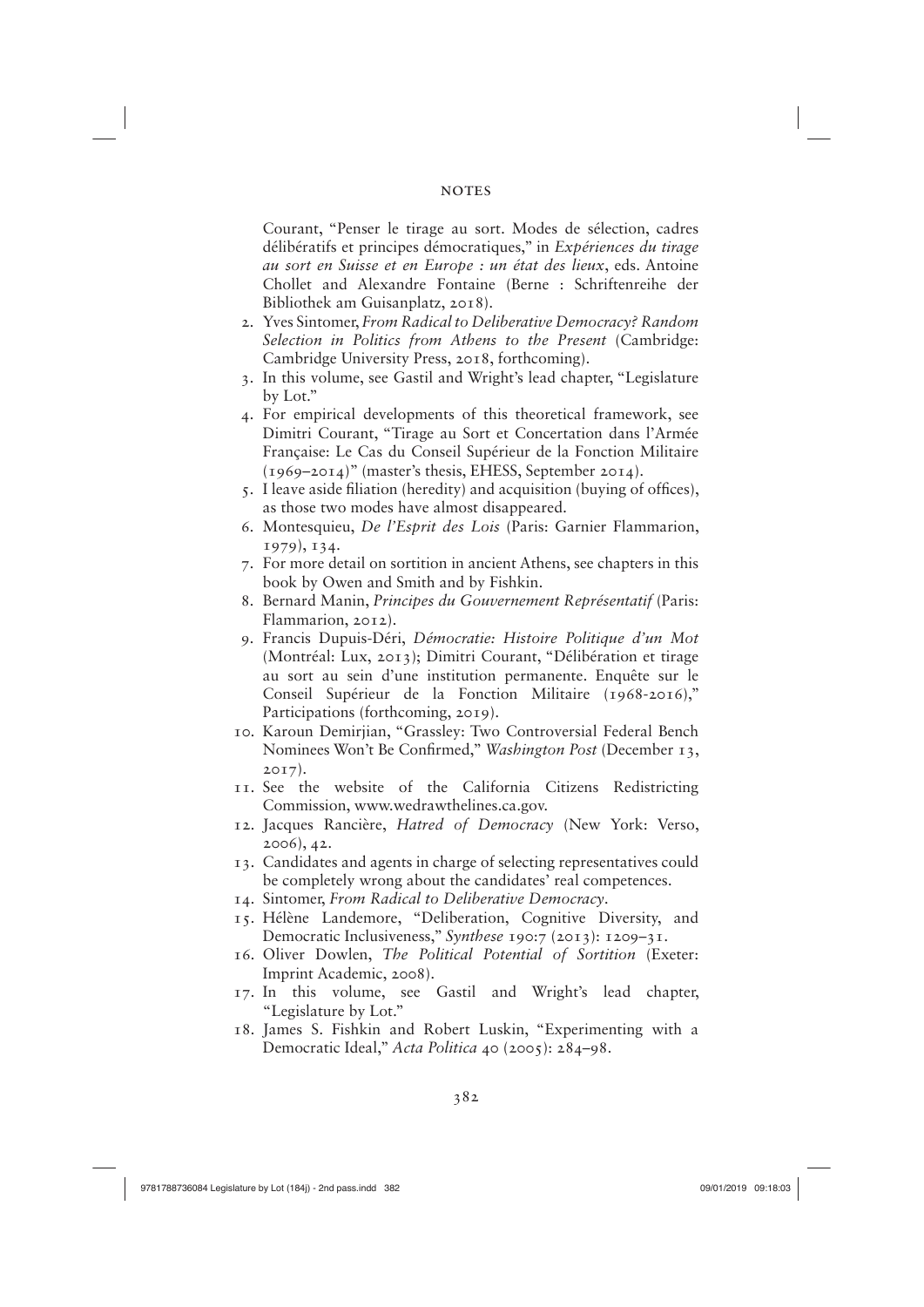# *Notes*

- 19. John Gastil and Robert Richards, "Making Direct Democracy Deliberative Through Random Assemblies," *Politics & Society* 41:2 (2013): 253–81.
- 20. Dimitri Courant, "Les Militants du Tirage au Sort. Sociologie d'un Nouvel Activisme Démocratique" (paper presented at the CLAIMS workshop, Paris, 2018).
- 21. Though conventional participatory budgeting does not incorporate random samples, randomly selected panels linked to participatory budgeting exist in Germany, France, and China. See Yves Sintomer, Anja Röcke, and Carsten Herzberg, *Participatory Budgeting in Europe: Democracy and Public Governance* (London: Routledge, 2016); Dimitri Courant, "From *Klérotèrion* to Cryptology: The Act of Sortition in the XXIst Century, Instruments and Practices," in *Sortition and Democracy,* ed. Liliane Rabatel and Yves Sintomer (Exeter: Imprint Academic, 2018b).
- 22. See Arnold, Suiter, and Farrell in this book.
- 23. Dominique Bourg, ed., *Pour Une 6e République Écologique* (Paris: Odile Jacob, 2011).
- 24. Contrary to religious uses of sortition, see Courant, "From *Klérotèrion* to Cryptology."
- 25. Courant, "Tirage au Sort et Concertation."
- 26. One could argue for tests to be used to filter potential sortition legislators from a larger pool, but this aristocratic argument goes against the democratic equality of the principle "one person, one vote."
- 27. This typology goes beyond the distinction between auto-selection and hetero-selection.
- 28. Rancière, *Hatred of Democracy*.
- 29. Sintomer, *From Radical to Deliberative Democracy?*
- 30. Daniel Gaxie, *Le Cens Caché* (Paris: Seuil, 1993).
- 31. Mancur Olson, *Logique de l'Action Collective* (Bruxelles: Université de Bruxelles, 2011).
- 32. Courant, "Tirage au Sort et Concertation."
- 33. Cornelius Castoriadis, *La Montée de l'Insignifiance* (Paris: Seuil, 1996).
- 34. Rancière, *Hatred of Democracy*, 47, 49.
- 35. Sintomer, *From Radical to Deliberative Democracy?*
- 36. Gil Delannoi, *Le Retour du Tirage au Sort en Politique* (Paris: Fondapol, 2010), 19.
- 37. This connection between sortition and direct democracy can be explained by the concept of legitimacy based on *humility*, as we will see below. See also: Dimitri Courant, " 'We Have Humility': Perceived Legitimacy and Representative Claims in the Irish Citizens' Assembly" (paper presented at the American Political Science Association Conference, Boston, 2018).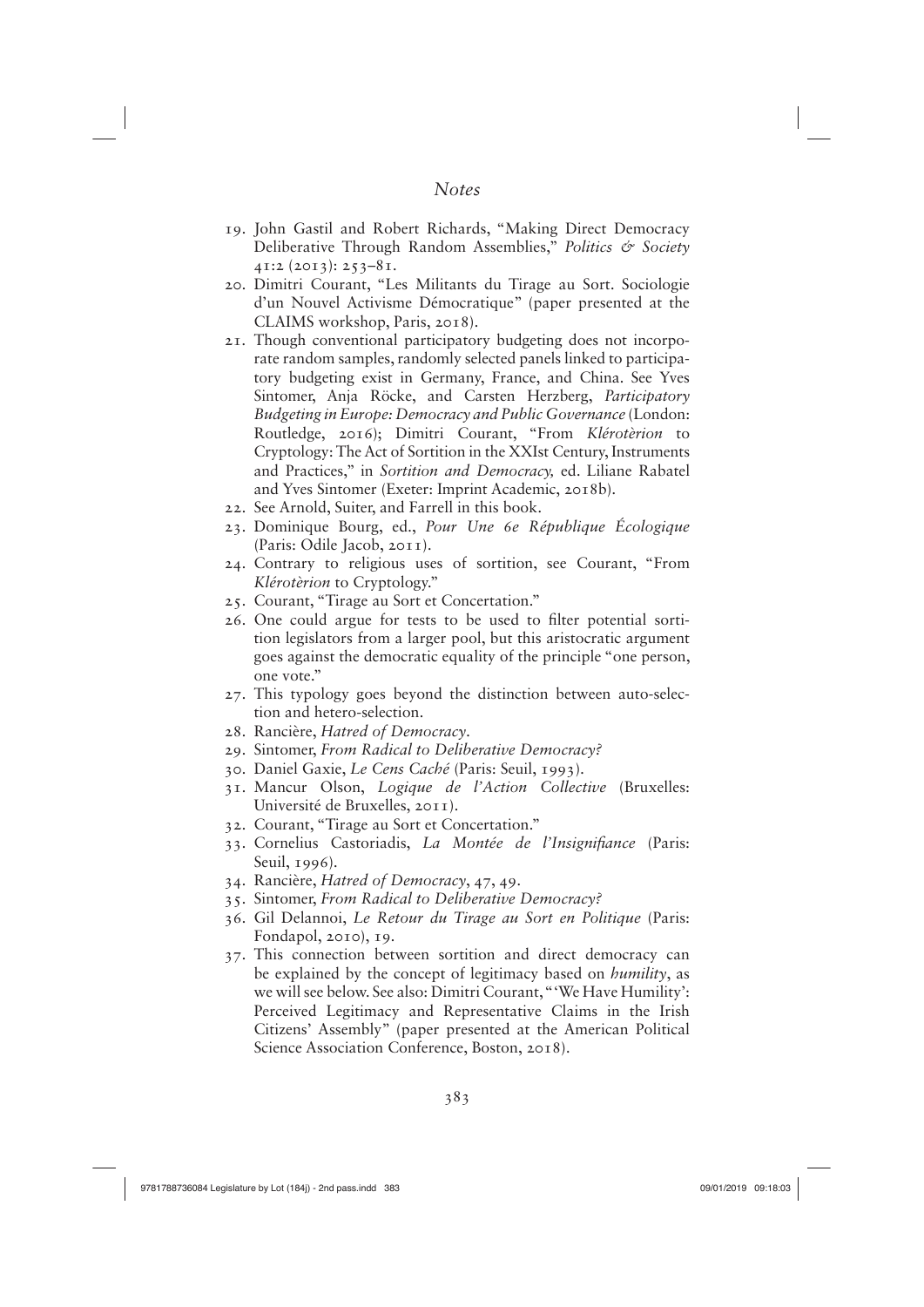#### **NOTES**

- 38. The Danish Board of Technology is an official institution aiming to provide reliable information to the Danish Parliament. Since 1987, it has organized debates on technological issues among randomly selected citizens.
- 39. However, control procedures are useful to prevent ex post corruption by lobbies.
- 40. Courant, "From *Klérotèrion* to Cryptology."
- 41. Manin, *Principes du Gouvernement Représentatif*, 74–93.
- 42. Pierre Bourdieu, "La Représentation Politique," *Actes de la Recherche en Sciences Sociales* 36–7 (1981): 3–24.
- 43. Courant, "Tirage au Sort et Concertation."
- 44. Bourdieu, "La Représentation Politique," 6–7.
- 45. Alexandros Kontos, "La Démocratie, un Régime Politique Inconnu" (PhD thesis, Paris, 2001): 42, 258.
- 46. On the Texas case, see Felicetti and della Porta's chapter in this volume. On Ireland, see the chapter by Arnold, Suiter, and Farrell.
- 47. Sintomer, *From Radical to Deliberative Democracy?*
- 48. John Dewey, *The Public and Its Problems* (New York: Holt, 1929), 207.
- 49. Landemore, "Deliberation, Cognitive Diversity, and Democratic Inclusiveness."
- 50. This was done for the British Columbia Citizens' Assembly, along with many other minipublics. Determination of relevant subpopulations is contextual and should be open to political debate.
- 51. A sortition system could make districts useless. Moreover, if people represent districts, they might be encouraged to represent a part of the whole—not the whole.
- 52. Owen and Smith make this point in their chapter, as a critique of the multiyear terms of service suggested by Gastil and Wright.
- 53. Plato, *Protagoras* (Oxford: Oxford University Press, 2009).
- 54. Courant, "Tirage au Sort et Concertation," 102.
- 55. Pierre-Joseph Proudhon, *Les Confessions d'un Révolutionnaire* (Paris: TOPS, 2013).
- 56. Courant, "Tirage au Sort et Concertation."
- 57. My perspective differs from that of Kelsen, who only compared nomination and election, the first one creating a dependence to the top, and the second a dependence to the electorate. See Hans Kelsen, *La Démocratie: Sa Nature, Sa Valeur* (Paris: Dalloz, 2004).
- 58. Courant, "Tirage au Sort et Concertation."
- 59. Manin, *Principes du Gouvernement Représentatif*.
- 60. Delannoi, "Le Retour du Tirage au Sort," 14.
- 61. Robert Rosenthal and Leonore Jacobson, "Teacher Expectation for the Disadvantaged," *Scientific American* 218:4  $(1968): 19-23.$

9781788736084 Legislature by Lot (184j) - 2nd pass.indd 384 09/01/2019 09:18:03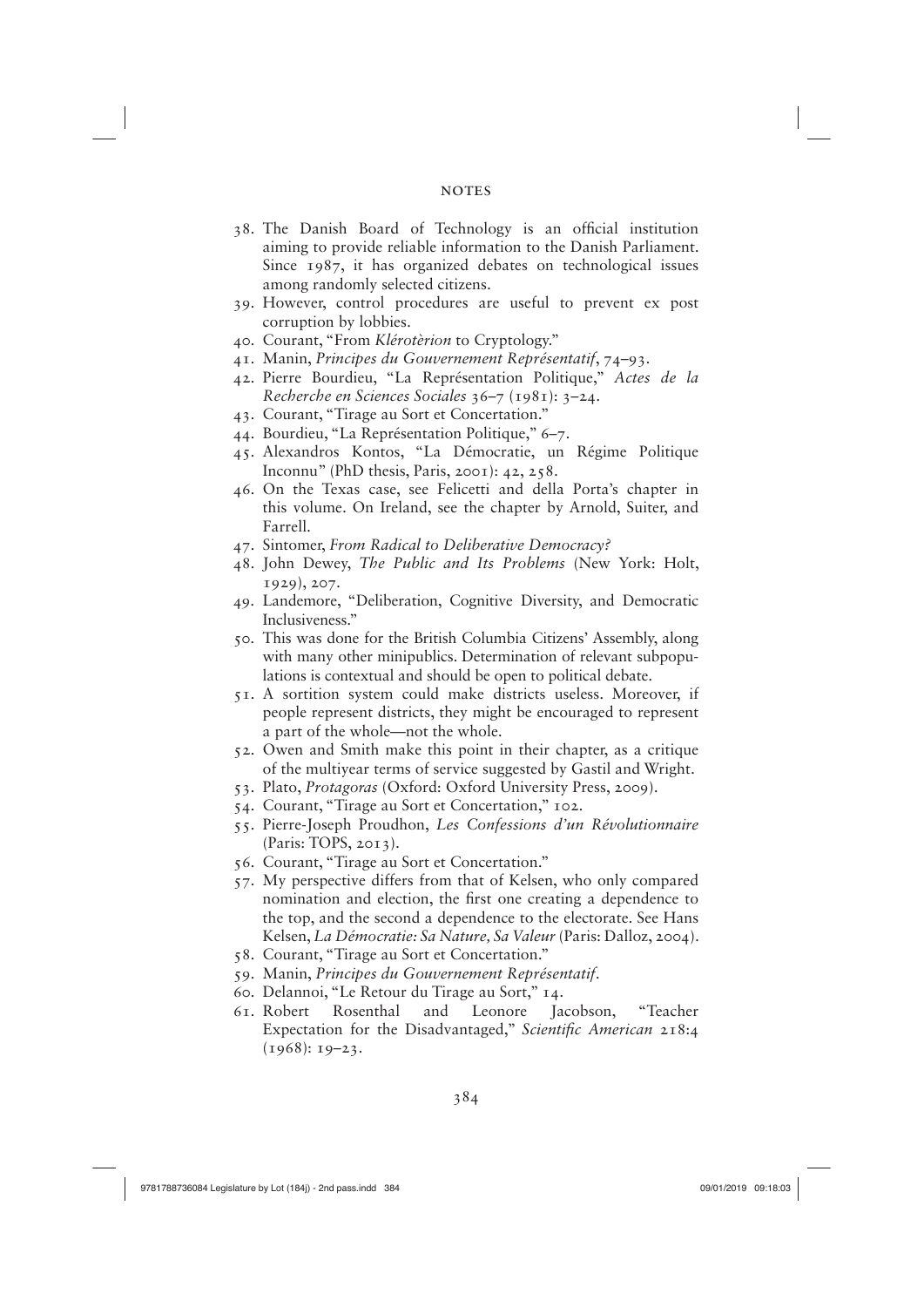# *Notes*

- 62. Elisha Y. Babad, Jacinto Inbar, and Robert Rosenthal, "Pygmalion, Galatea, and the Golem: Investigations of Biased and Unbiased Teachers," *Journal of Educational Psychology* 74:4 (1982): 459–74.
- 63. I discovered legitimacy-humility studying the military. I asked if the CSFM-sorted officials had a title, to which the secretariat answered, "No, no title! We don't want them to become arrogant!" Courant, "Tirage au Sort et Concertation," 113. The concept was also mentioned by members of the Irish Citizens' Assembly in interviews I conducted: "We have humility, we don't care about the fame, we just want to help people." See also Courant, "We Have Humility.'"

# **12. In Defense of Imperfection: An Election-Sortition Compromise,** *Abizadeh*

- 1. See Dennis C. Mueller, Robert D. Tollison, and Thomas D. Willett, "Representative Democracy via Random Selection," *Public Choice* 12 (1972): 57–68; Richard G. Mulgan, "Lot as a Democratic Device of Selection," *Review of Politics* 46:4 (1984): 539–60; Fredrik Engelstad, "The Assignment of Political Office by Lot," *Social Science Information* 28:1 (1989): 23–50; Gil Delannoi, Oliver Dowlen, and Peter Stone, "The Lottery as a Democratic Institution," in *Studies in Public Policy* (Dublin: Policy Institute, 2013); Terrill G. Bouricius, "Democracy Through Multi-Body Sortition: Athenian Lessons for the Modern Day," *Journal of Public Deliberation* 9:1 (2013).
- 2. Bernard Manin, *The Principles of Representative Government* (Cambridge: Cambridge University Press, 1997).
- 3. See also Kevin O'Leary, *Saving Democracy: A Plan for Real Representation in America* (Stanford: Stanford University Press, 2006); John P. McCormick, "Contain the Wealthy and Patrol the Magistrates: Restoring Elite Accountability to Popular Government," *American Political Science Review* 100:2 (2006): 147–63; Ernest Callenbach and Michael Phillips, *A Citizen Legislature* (Exeter: Imprint Academic, 2008); Alex Zakaras, "Lot and Democratic Representation: A Modest Proposal," *Constellations* 17:3 (2010): 455–71; Michael K. MacKenzie, "A General-Purpose, Randomly Selected Chamber," in *Institutions for Future Generations*, ed. Iñigo González-Ricoy and Axel Gosseries (Oxford: Oxford University Press, 2016); Pierre-Étienne Vandamme and Antoine Verret-Hamelin, "A Randomly Selected Chamber: Promises and Challenges," *Journal of Public*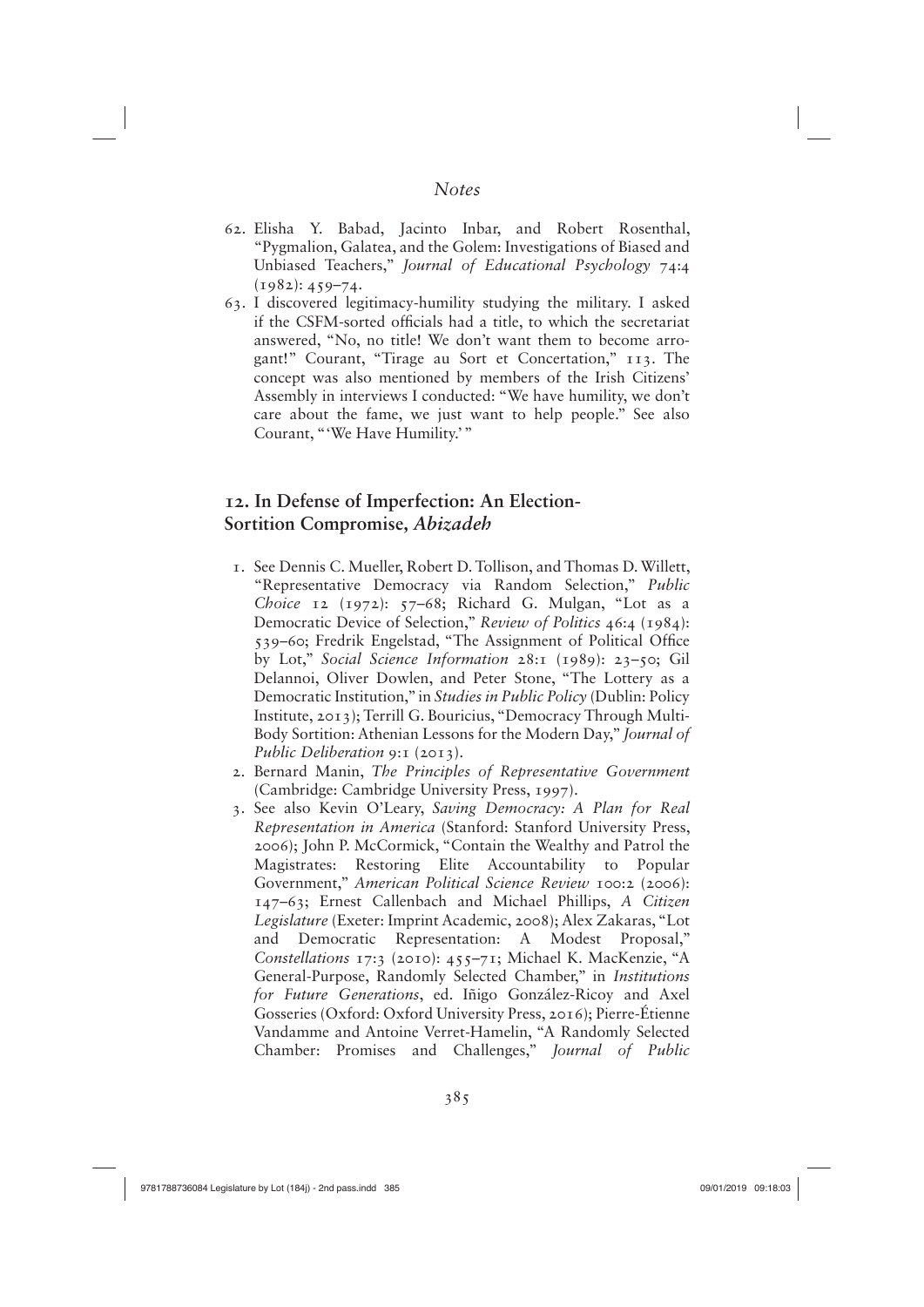- Abizadeh, Arash. "Representation, Bicameralism, and Sortition: Reconstituting the Senate as Randomly Selected Citizen Assembly." Workshop paper, McGill University, 2016.
- Abramson, Jeffrey B. *We, the Jury: The Jury System and the Ideal of Democracy*. 3rd ed. Cambridge: Harvard University Press, 2003.
- Achen, Christopher H., and Larry M. Bartels. *Democracy for Realists: Why Elections Do Not Produce Responsive Governments*. Princeton: Princeton University Press, 2016.
- Ackerman, Bruce, and Ian Ayers. *Voting with Dollars: A New Paradigm for Campaign Finance.* New Haven: Yale University Press, 2004.
- Ackerman, Bruce, and James Fishkin. *Deliberation Day.* New Haven: Yale University Press, 2004.
- Adams, Douglas. *The Restaurant at the End of the Universe*. New York: Del Rey, 1997.
- Aguilar Rivera, José Antonio. "Las Razones de la Tómbola." *Nexos*, April 1, 2015.
- Aristophanes. *Clouds. Wasps. Peace*. Edited and translated by Jeffrey Henderson. Cambridge: Harvard University Press, 1998.
- Aristotle. *The Politics*. Harmondsworth: Penguin Classics, 1962.
- ———. *The Athenian Constitution.* Harmondsworth: Penguin Classics, 1984.
- Atlee, Tom. *The Tao of Democracy: Using Co-Intelligence to Create a World That Works for All.* Winnipeg: Writers' Collective, 2003.
- Babad, Elisha Y., Jacinto Inbar, and Robert Rosenthal. "Pygmalion, Galatea, and the Golem: Investigations of Biased and Unbiased Teachers." *Journal of Educational Psychology* 74, no. 4 (1982):  $459 - 74.$
- Badouard, Romain. "Combining Inclusion with Impact on the Decision? The Commission's Online Consultation on the European Citizens' Initiative." In *Is Europe Listening to Us? Successes and Failures of EU Citizen Consultations*, edited by Raphaël Kies and Patrizia Nanz, 153–72. London: Routledge, 2013.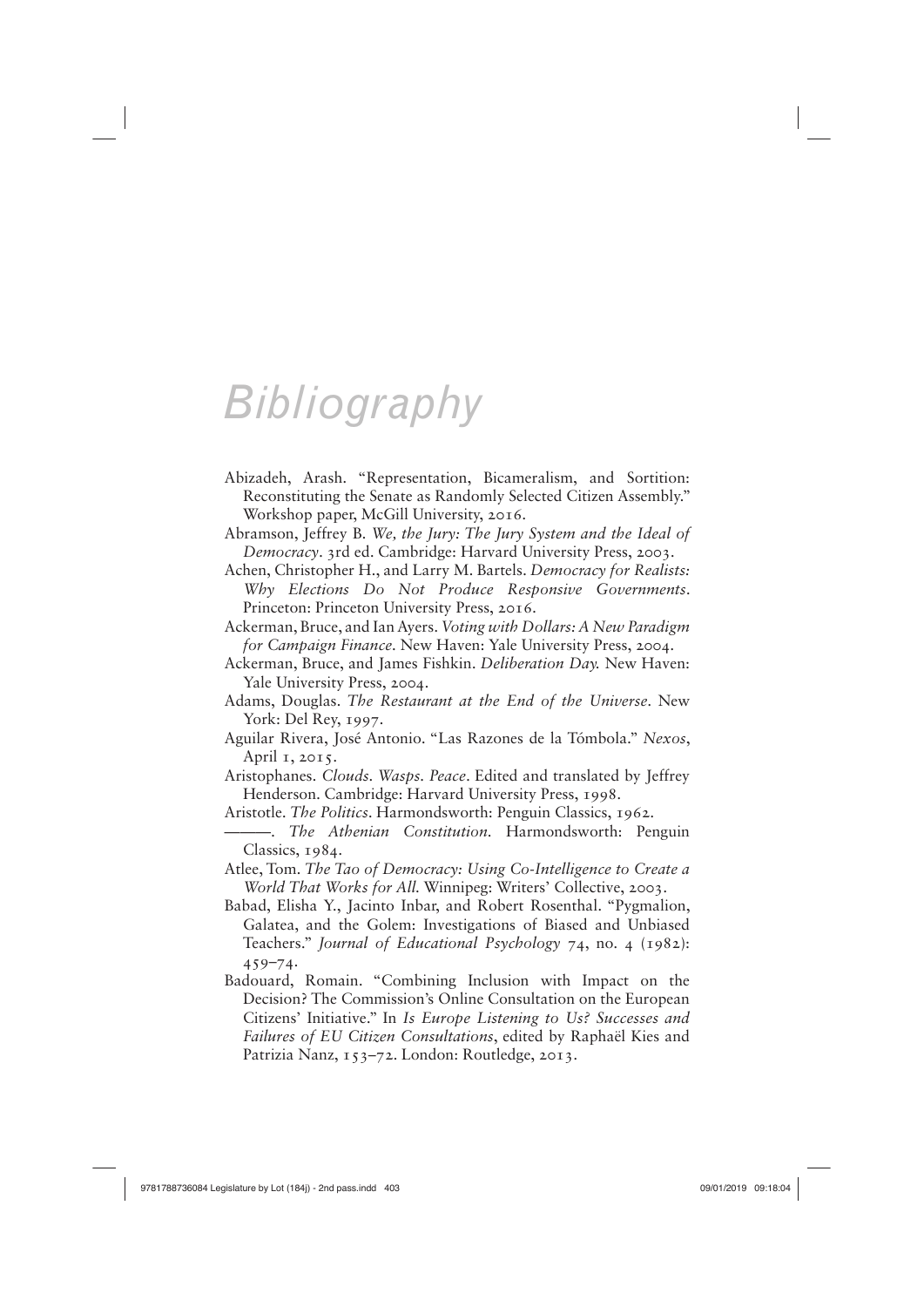- Baiocchi, Gianpaolo, and Ernesto Ganuza. *Popular Democracy: The Paradox of Participation*. Stanford: Stanford University Press, 2016.
- Barber, Benjamin R. *Strong Democracy: Participatory Politics for a New Age*. Berkeley: University of California Press, 1984.
- ———. *The Death of Communal Liberty: A History of Freedom in a Swiss Mountain Canton.* Princeton: Princeton University Press, 2015.
- Barker, Chris, and Brian Martin. "Participation: The Happiness Connection." *Journal of Public Deliberation* 7, no. 1 (2011).
- Barnett, Anthony, and Peter Carty. *The Athenian Option: Radical Reform for the House of Lords*. Exeter: Imprint Academic, 2008.
- Bartels, Larry M. *Unequal Democracy: The Political Economy of the New Gilded Age*. Princeton: Princeton University Press, 2010.
- Becker, Joshua, Devon Brackbill, and Damon Centola. "Network Dynamics of Social Influence in the Wisdom of Crowds." Proceedings *of the National Academy of Sciences* 114, no. 26 (2017): E5070–6.
- Bennett, W. Lance, and Alexandra Segerberg, "The Logic of Connective Action." *Information, Communication & Society* 15, no. 5 (2012): 739–68.
- Bentham, Jeremy, and Philip Schofield. Securities Against Misrule and *Other Constitutional Writings for Tripoli and Greece*, edited by Philip Schofield. Oxford: Clarendon Press, 2009.
- Benz, Matthias, and Alois Stutzer, "Are Voters Better Informed When They Have a Larger Say in Politics? Evidence for the European Union and Switzerland." *Public Choice* 119, no. 1/2 (2004): 31-59.
- Bergmann, Eirikur. "Participatory Constitutional Deliberation in the Wake of Crisis: The Case of Iceland." In *Constitutional Deliberative Democracy in Europe*, edited by Min Reuchamps and Jane Suiter, 15–32. Colchester, UK: ECPR Press, 2016.
- Berkman, Michael B., and Robert E. O'Connor. "Do Women Legislators Matter? Female Legislators and State Abortion Policy." *American Politics Quarterly* 21, no. 1 (1993): 102–24.
- Bessette, Joseph M. *The Mild Voice of Reason: Deliberative Democracy and American National Government*. Chicago: University of Chicago Press, 1997.
- Binder, Michael, Cheryl Boudreau, and Thad Kousser. "Shortcuts to Deliberation? How Cues Reshape the Role of Information in Direct Democracy Voting." *California Western Law Review* 48, no. 1  $(2011): 97 - 128.$
- Blondiaux, Loïc, and Yves Sintomer. "L'Impératif Délibératif." *Politix*  $15$ , no.  $57$  (2002):  $17-35$ .
- Boswell, John, Simon Niemeyer, and Carolyn M. Hendriks. "Julia Gillard's Citizens' Assembly Proposal for Australia: A Deliberative Democratic Analysis." *Australian Journal of Political Science* 48, no. 2 (2013): 164–78.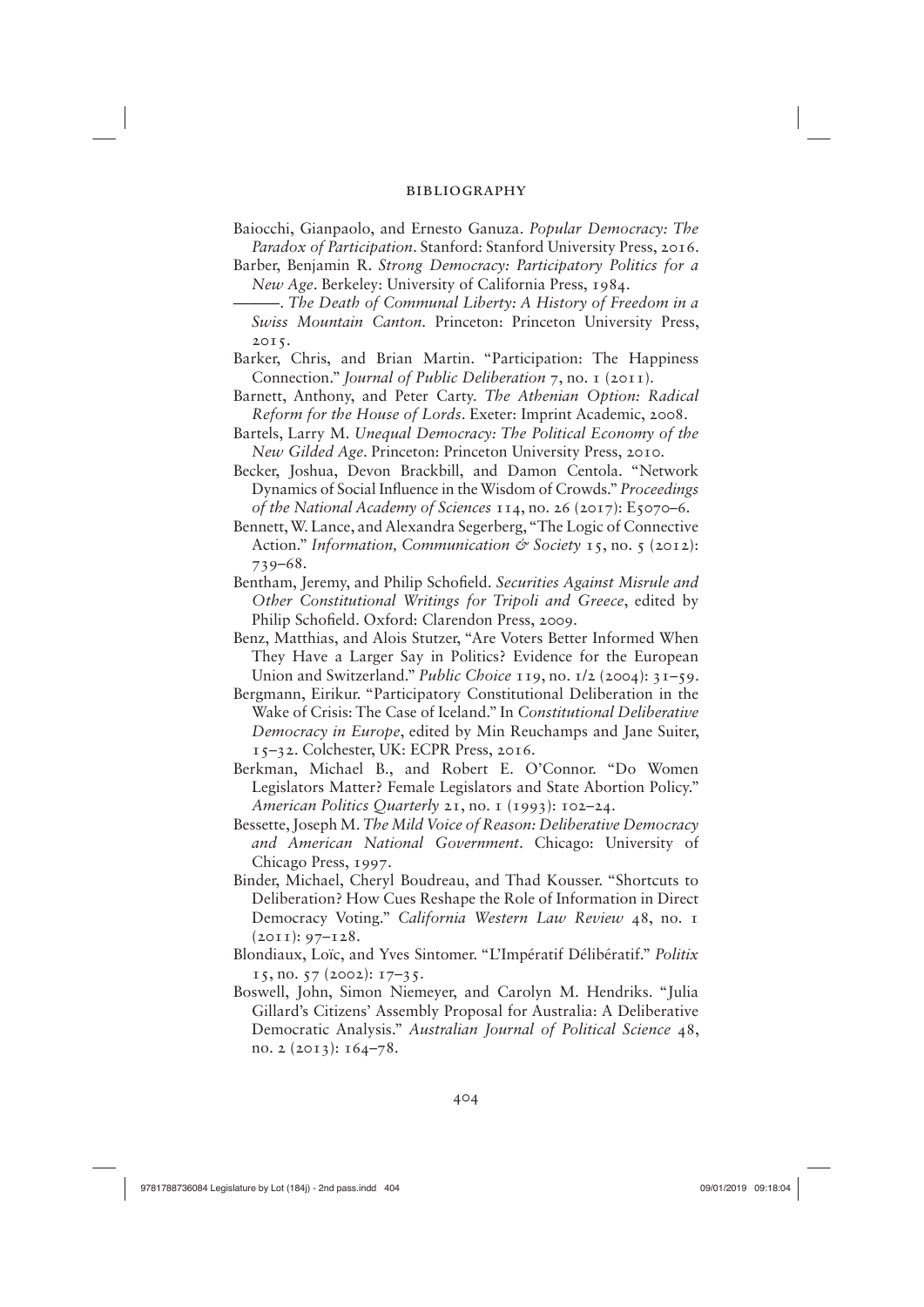- Bourdieu, Pierre. "La Représentation Politique." *Actes de la Recherche en Sciences Sociales* 36–37 (1981): 3–24.
- Bourg, Dominique, ed. *Pour Une 6e République Écologique*. Paris: Odile Jacob, 2011.
- Bouricius, Terrill G. "Democracy Through Multi-Body Sortition: Athenian Lessons for the Modern Day." *Journal of Public Deliberation* 9, no. 1 (2013): 1-19.
- Bouricius, Terrill G., David Schecter, Campbell Wallace, and John Gastil. "Imagine a Democracy Built on Lotteries, Not Elections." *Zócalo Public Square*, April 5, 2016.
- Bowler, Shaun, and Todd Donovan. *The Limits of Electoral Reform.*  Oxford: Oxford University Press, 2013.
- Branham, J. Alexander, Stuart N. Soroka, and Christopher Wlezien. "When Do the Rich Win?" *Political Science Quarterly* 132, no. 1  $(2017): 43-62.$
- Bratton, Kathleen A., and Leonard P. Ray. "Descriptive Representation, Policy Outcomes, and Municipal Day-Care Coverage in Norway." *American Journal of Political Science* 46, no. 2 (2002): 428–37.
- Broockman, David E. "Black Politicians Are More Intrinsically Motivated to Advance Blacks' Interests: A Field Experiment Manipulating Political Incentives." *American Journal of Political Science* 57, no. 3 (2013): 521-36.
- Bryan, Frank, and John McClaughry, *The Vermont Papers: Recreating Democracy on a Human Scale.* Port Mills: Chelsea Green Publishing, 1989.
- Buchstein, Hubertus. *Demokratie und Lotterie: Das Los als politisches Entscheidungsinstrument von der Antike bis zur EU*. Frankfurt: Campus Verlag, 2009.
- Buchstein, Hubertus. "Countering the 'Democracy Thesis'—Sortition in Ancient Greek Political Theory." *Redescriptions* 18, no. 2 (2015): 126–57.
- Buonocore, Mauro. "Un Weekend Deliberativo all'Ombra del Partenone." *Reset* 96 (July–August 2006): 6–8.
- Burnheim, John. *Is Democracy Possible?* Cambridge: Polity Press, 1985.
- Callenbach, Ernest, and Michael Phillips. *A Citizen Legislature.* Berkeley: Banyan Tree Books, 1985.
- Callon, Michel, Pierre Lascoumes, and Yannick Barthe. *Acting in an Uncertain World: An Essay on Technical Democracy (Inside Technology)*. Cambridge: MIT Press, 2011.
- Caluwaerts, Didier. *Confrontation and Communication: Deliberative Democracy in Divided Belgium*. Brussels: European Interuniversity Press, 2012.

Caluwaerts, Didier, and Min Reuchamps. "Strengthening Democracy Through Bottom-up Deliberation: An Assessment of the Internal

9781788736084 Legislature by Lot (184j) - 2nd pass.indd 405 09/01/2019 09:18:04 09/01/2019 09:18:04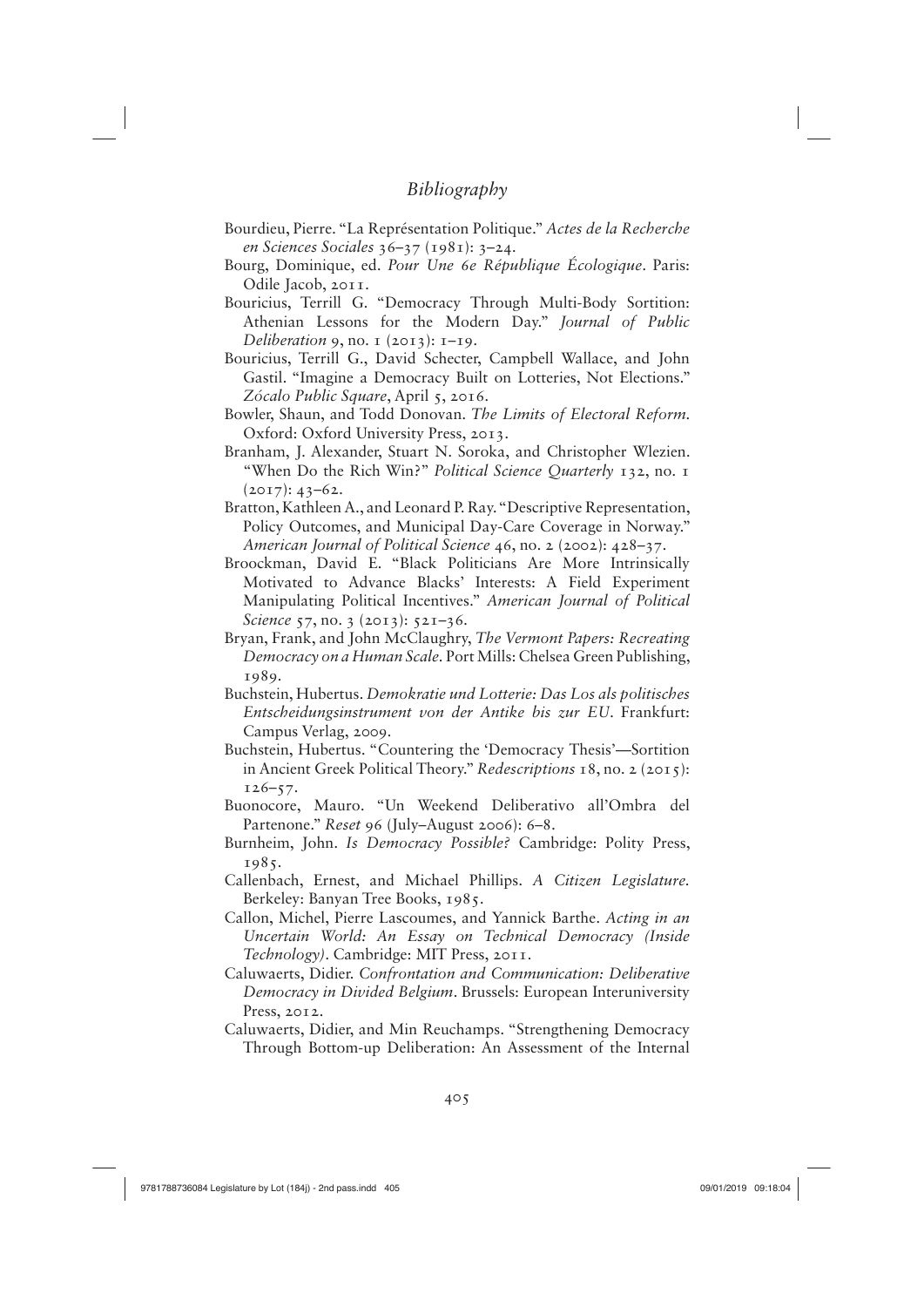Legitimacy of the G1000 Project." *Acta Politica* 50, no. 2 (2015):  $151 - 70.$ 

———. "Generating Democratic Legitimacy Through Deliberative Innovations: The Role of Embeddedness and Disruptiveness." *Representation* 52, no. 1 (2016): 13–27.

-. "Deliberative Stress in Linguistically Divided Belgium." In *Democratic Deliberation in Deeply Divided Societies: From Confl ict to Common Ground*, edited by Juan E. Ugarriza and Didier Caluwaerts, 35–52. London: Palgrave Macmillan, 2014.

———. *The G1000: Facts, Figures and Some Lessons from an Experience of Deliberative Democracy in Belgium*. Unpublished manuscript, 2014.

- Caluwaerts, Didier, Vincent Jacquet, and Min Reuchamps. "Deliberative Democracy and the So What Question: The Effects of Belgium's G1000." Paper presented at the American Political Science Association annual meeting, Philadelphia, September 2016.
- Canon, David T. *Race, Redistricting, and Representation.* Chicago: University of Chicago Press, 1999.
- Caplan, Bryan. *The Myth of the Rational Voter: Why Democracies Choose Bad Policies*. Princeton: Princeton University Press, 2007.
- Carnes, Nicholas, and Noam Lupu. "Rethinking the Comparative Perspective on Class and Representation: Evidence from Latin America." *American Journal of Political Science* 59, no. 1 (2015):  $T-T8$ .
- Carnes, Nicholas. "Does the Numerical Underrepresentation of the Working Class in Congress Matter?" *Legislative Studies Quarterly*   $37, no. I (20I2): 5-34.$
- Carson, Lyn. "Ignorance and Inclusion, Mr. Jefferson, Might Be Good for Democracy." United States Studies Centre Working Paper Series, University of Sydney, Sydney, November 2009.

———. "Investigation of (and Introspection on) Organizer Bias." In *The Australian Citizens' Parliament and the Future of Deliberative Democracy*, edited by Lyn Carson, John Gastil, Janette Hartz-Karp, and Ron Lubensky. University Park, PA: Pennsylvania State University Press, 2013.

———. "How Not to Introduce Deliberative Democracy: The 2010 Citizens' Assembly on Climate Change Proposal." In *The Australian Citizens' Parliament and the Future of Deliberative Democracy*, edited by Lyn Carson, John Gastil, Janette Hartz-Karp, and Ron Lubensky. University Park, PA: Pennsylvania State University Press, 2013.

Carson, Lyn, and Brian Martin. *Random Selection in Politics*. Westport: Praeger Publishers, 1999.

Carson, Lyn, John Gastil, Janette Hartz-Karp, and Ron Lubensky, eds. *The Australian Citizens' Parliament and the Future of Deliberative*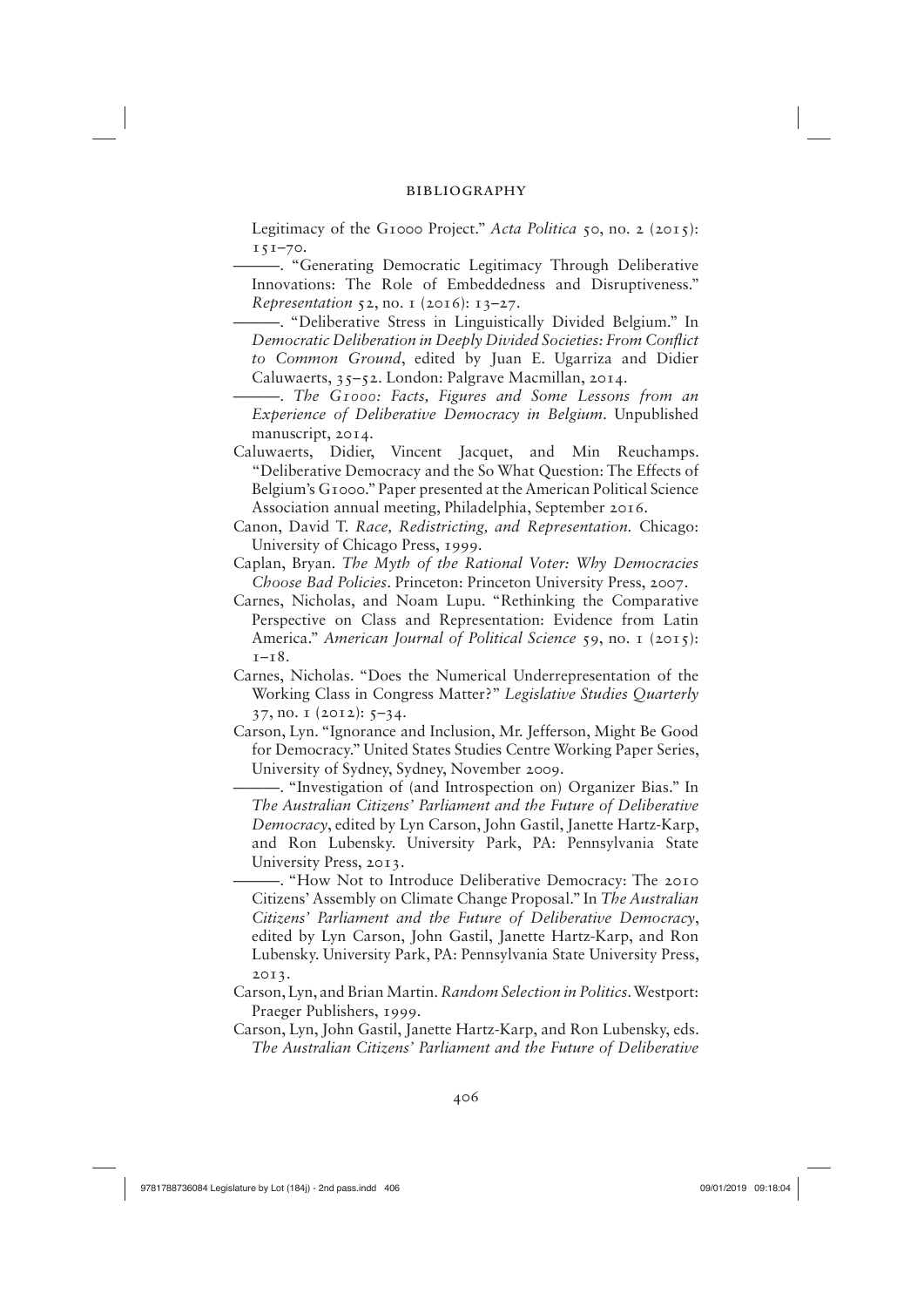*Democracy*. University Park, PA: Pennsylvania State University Press, 2013.

Castoriadis, Cornelius. *La Montée de l'Insignifiance*. Paris: Seuil, 1996. Chambers, Simone. "Behind Closed Doors: Publicity, Secrecy, and the

Quality of Deliberation." *Journal of Political Philosophy* 12, no. 4  $(2004): 389 - 410.$ 

———. "Rhetoric and the Public Sphere: Has Deliberative Democracy Abandoned Mass Democracy?" *Political Theory* 37, no. 3 (2009): 323–50.

- Cheng Joseph, Sheh Yu, and Li Fan. "Local Government's Consultative Budgetary Reforms in China: A Case Study of Wenling City." *China International Journal* 13, no. 1 (2015): 115–18.
- Cohen, Geoffrey L. "Party Over Policy: The Dominating Impact of Group Influence on Political Beliefs." *Journal of Personality and Social Psychology* 85, no. 5 (2003): 808–22.
- Cohen, Joshua, and Joel Rogers. *On Democracy.* New York: Penguin, 1983.
- Courant, Dimitri. "Tirage au Sort et Concertation dans l'Armée Française. Le Cas du Conseil Supérieur de la Fonction Militaire (1969–2014)." Master's thesis, EHESS, 2014.
- ———. "Du Klérotèrion à la Cryptologie: L'Acte de Tirage au Sort au XXIe Siècle, Pratiques et Équipements." In *Tirage au Sort et Démocratie*, edited by Liliane Rabatel and Yves Sintomer. Paris: La Découverte, 2018.
- ———. "Thinking Sortition: Modes of Selection, Deliberative Frameworks and Democratic Principles." Les Cahiers de l'IEPHI, Working Papers, no. 68 (2017).
- ———. "Les Militants du Tirage au Sort: Sociologie d'un Nouvel Activisme Démocratique." *Participations* (forthcoming, 2018).
- ———. " 'We Have Humility': Perceived Legitimacy and Representative Claims in the Irish Citizens' Assembly" (paper presented at the American Political Science Association Conference, Boston, 2018). Crosby, Ned. *In Search of the Competent Citizen*. Plymouth: Center for New Democratic Processes, 1975.

———. "System Four: A New Form of Democracy." Unpublished manuscript, 1976.

Curato, Nicole, and Marit Böker. "Linking Mini-Publics to the Deliberative System: A Research Agenda." *Policy Sciences* 49, no. 2 (2016): 173–90.

Cutler, Fred, Richard Johnston, R. Kenneth Carty, André Blais, and Patrick Fournier. "Deliberation, Information and Trust: The British Columbia Citizens' Assembly as Agenda Setter." In *Designing Deliberative Democracy: The British Columbia Citizens' Assembly*, edited by Mark E. Warren and Hilary Pearse, 166–91. Cambridge: Cambridge University Press, 2008.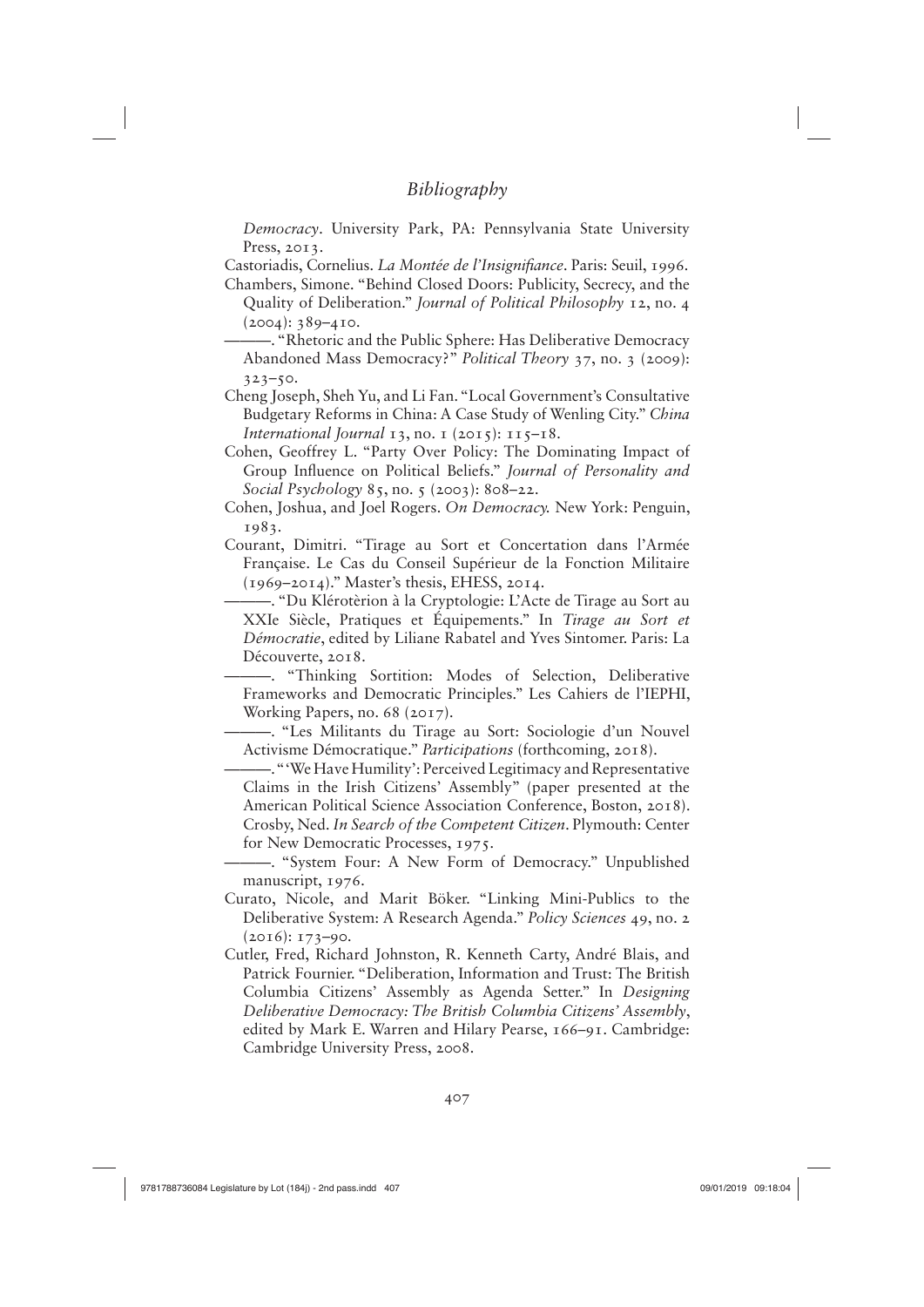- Dahl, Robert A. *After the Revolution? Authority in a Good Society*. New Haven: Yale University Press, 1970.
- ———. *Democracy and Its Critics*. New Haven: Yale University Press, 1989.
- ———. "The Problem of Civic Competence." *Journal of Democracy* 3, no.  $4(1992): 45-59$ .
- de Tocqueville, Alexis. *De la Démocratie en Amérique*, vols. 1–3. Paris: Librairie de Charles Gosselin, 1835.
- Delannoi, Gil, and Lyn Carson. *French Presidential Election and Sortition*. Research Note. Sydney: newDemocracy Foundation, 2017.
- Delannoi, Gil, and Oliver Dowlen, eds. *Sortition: Theory and Practice*. Exeter: Imprint Academic, 2010.
- Delannoi, Gil, Oliver Dowlen, and Peter Stone. *The Lottery as a Democratic Institution*. Dublin: Policy Institute, 2013.
- Delannoi, Gil. *Le Retour du Tirage au Sort en Politique.* Paris: Fondapol, 2010.
- della Porta, Donatella, and Dieter Rucht, eds. *Meeting Democracy. Power and Deliberation in Global Justice Movements.* Cambridge: Cambridge University Press, 2013.
- Dewey, John. *The Public and Its Problems*. New York: Holt, 1929.
- Dienel, Peter. *Die Planungszelle: Der Bürger als Chance*. Wiesbaden: VS Verlag fur Sozialwissenschaften, 1997.
- Dietrich, Bryce J., Scott Lasley, Jeffery J. Mondak, Megan L. Remmel, and Joel Turner. "Personality and Legislative Politics: The Big Five Trait Dimensions Among U.S. State Legislators." *Political Psychology* 33, no. 2 (2012): 195–210.
- Dowlen, Oliver. *The Political Potential of Sortition*. Exeter: Imprint Academic, 2008.
- ———. "Sorting Out Sortition: A Perspective on the Random Selection of Political Officers." *Political Studies* 57, no. 2 (2009): 298-315.
- Downs, Anthony. *An Economic Theory of Democracy.* New York: Harper, 1957.
- Dryzek, John S. *Foundations and Frontiers of Deliberative Governance*. Oxford: Oxford University Press, 2010.
- ———. *Discursive Democracy. Politics, Policy and Political Science*. Cambridge: Cambridge University Press, 1990.
- ———. "Democratization as Deliberative Capacity Building." *Comparative Political Studies* 42, no. 11 (2009): 1379–402.
- ———. "The Forum, the System, and the Polity: Three Varieties of Democratic Theory." *Political Theory* 45, no. 5 (2017): 610–36.
- Dryzek, John S., and Carolyn Hendriks. "Fostering Deliberation in the Forum and Beyond." In *The Argumentative Turn Revisited*, edited by Frank Fischer and Herbert Gottweis, 31–57. Durham: Duke University Press, 2012.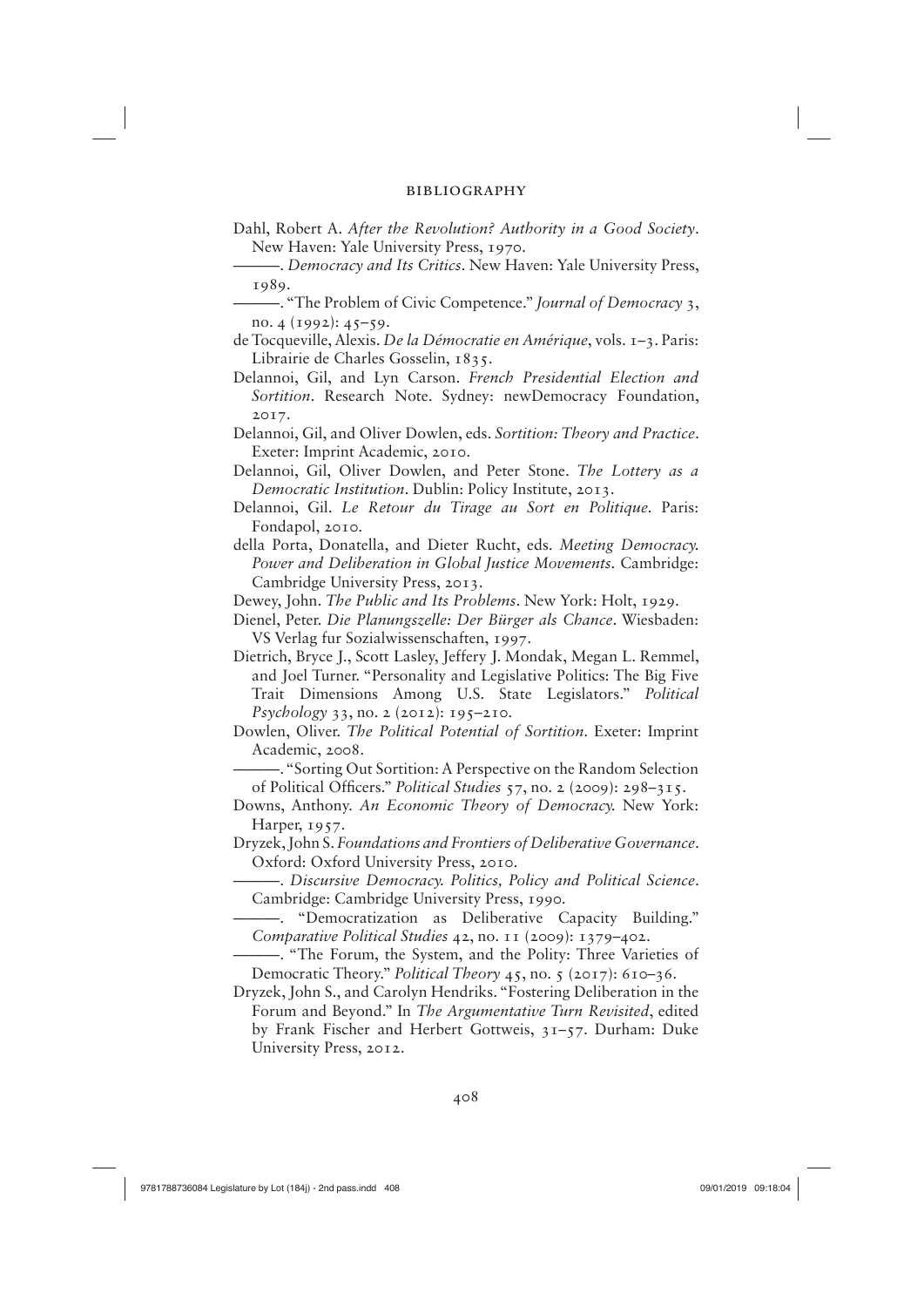- Dumont, Patrick, and Raphaël Kies, "Luxembourg." *European Journal of Political Research Political Data Yearbook* 55, no. 1  $(2016): 175-82.$
- Dunn, John. "Situating Democratic Political Accountability." In *Democracy, Accountability, and Representation*, edited by Adam Przeworski, Susan C. Stokes, and Bernard Manin, 329–44. Cambridge: Cambridge University Press, 1999.
- Dupuis-Déri, Francis. *Démocratie: Histoire Politique d'un Mot*. Montreal: Lux, 2013.
- Dusevic, Tom. "Voters Rage Against the Political Machine." *The Australian*, December 24, 2016.
- Dworkin, Ronald. *Sovereign Virtue: The Theory and Practice of Equality.* Cambridge: Harvard University Press, 2000.
- Edelman, Murray. *Constructing the Political Spectacle.* Chicago: University of Chicago Press, 1988.
- Eerola, Aleksi, and Min Reuchamps. "Constitutional Modernisation and Deliberative Democracy: A Political Science Assessment of Four Cases." *Revue Interdisciplinaire d'Etudes Juridiques* 77, no. 2  $(2016): 319-36.$
- Elkink, Johan, David Farrell, Theresa Reidy, and Jane Suiter. "Understanding the 2015 Marriage Referendum in Ireland: Context, Campaign, and Conservative Ireland." *Irish Political Studies* 32, no. 3 (2017): 361–81.
- Elster, Jon, ed. *Deliberative Democracy*. Cambridge: Cambridge University Press, 1998.
- ———. *Securities Against Misrule: Juries, Assemblies, Elections.* Cambridge: Cambridge University Press, 2013.
- Elstub, Stephen, and Peter McLaverty, eds. *Deliberative Democracy: Issues and Cases*. Edinburgh: Edinburgh University Press, 2014.
- Engelstad, Fredrik. "The Assignment of Political Office by Lot." Social *Science Information* 28, no. 1 (1989): 23–50.
- Erikson, Robert S., Gerald C. Wright, and John P. McIver. *Statehouse Democracy: Public Opinion and Policy in the American States*. Cambridge: Cambridge University Press, 1993.
- Esaiasson, Peter, and Sören Holmberg. *Representation from Above: Members of Parliament and Representative Democracy in Sweden*. Translated by Janet Westerlund. Aldershot: Darmouth, 1996.
- Escobar, Oliver, and Stephen Elstub. *Forms of Mini-Publics*. Research and Development Note. Sydney: newDemocracy Foundation, 2017.
- Estlund, David M. "Opinion Leaders, Independence, and Condorcet's Jury Theorem." *Theory and Decision* 36, no. 2 (1994): 131–62.
- Evans, Sara M., and Harry C. Boyte. *Free Spaces: The Sources of Democratic Change in America.* Chicago: University of Chicago Press, 1992.
- Farrar, Cynthia, James S. Fishkin, Donald P. Green, Christian List,

9781788736084 Legislature by Lot (184j) - 2nd pass.indd 409 09/01/2019 09:18:04 09/01/2019 09:18:04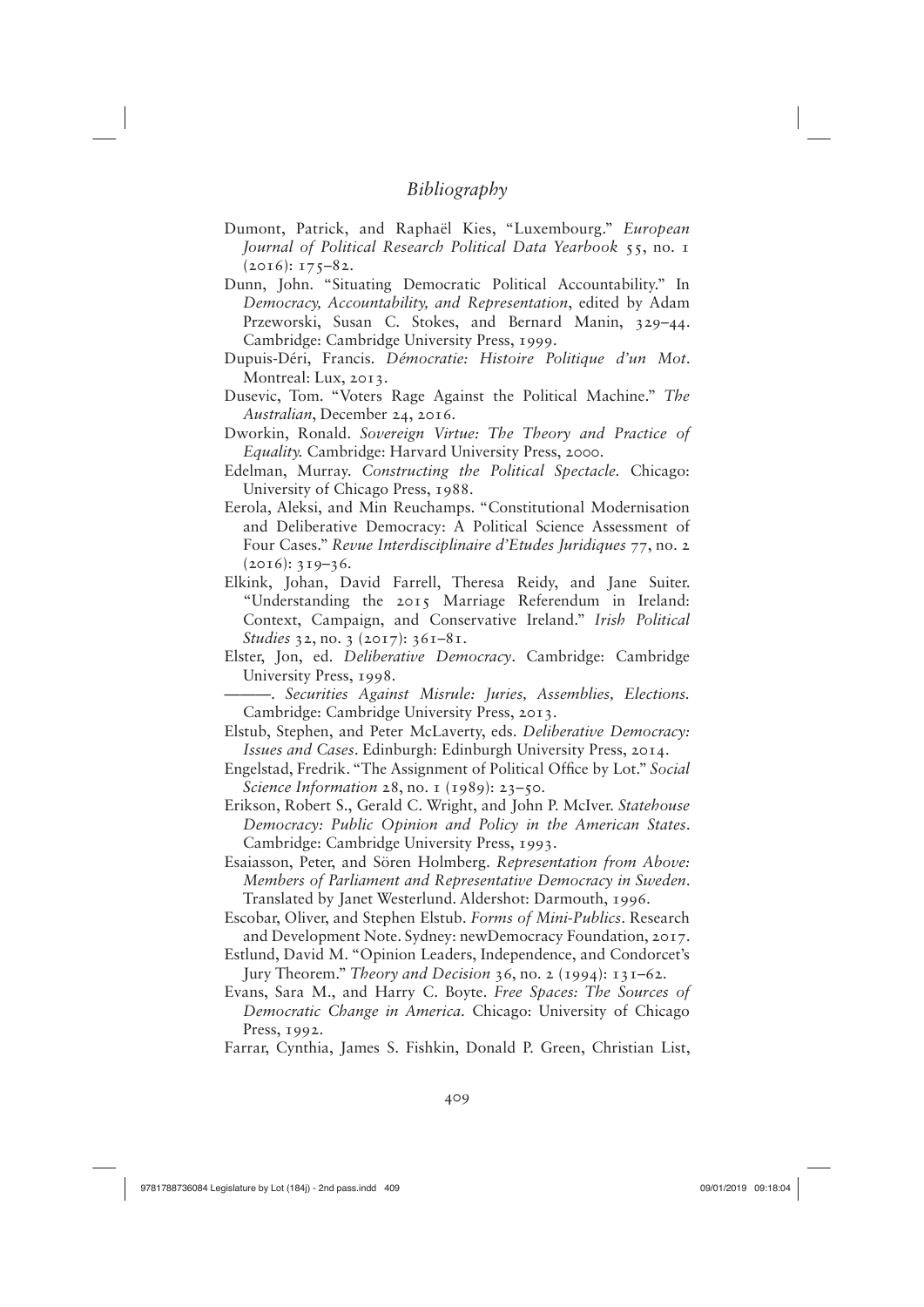Robert C. Luskin, and Elizabeth Levy Paluck. "Disaggregating Deliberation's Effects: An Experiment with a Deliberative Poll." *British Journal of Political Science* 40, no. 2 (2010): 333–47.

- Farrell, David and Jane Suiter. "The Election in Context." In *How Ireland Voted, 2016*, edited by Michael Gallagher and Michael Marsh, 277–92*.* Houndmills: Palgrave Macmillan, 2016.
- Farrell, David, Eoin O'Malley, and Jane Suiter. "Deliberative Democracy in Action Irish-Style: The 2011 *We the Citizens* Pilot Citizens' Assembly." *Irish Political Studies* 28, no. 1 (2013): 99–113.
- Farrell, David, Jane Suiter, and Clodagh Harris. "Bringing People into the Heart of Constitutional Design: The Irish Constitutional Convention." In *Participatory Constitutional Change: The People as Amenders of the Constitution*, edited by Xenophon Contiades and Alkmene Fotiadou, 120–36. London: Routledge, 2017.
- Farrell, David M. "Political Reform." In *Austerity and Recovery in Ireland: Europe's Poster Child and the Great Recession*, edited by William K. Roche, Philip J. O'Connell, and Andrea Prothero, 160–76. Oxford: Oxford University Press, 2016.
- Fearon, James D. "Electoral Accountability and the Control of Politicians: Selecting Good Types Versus Sanctioning Poor Performance." In *Democracy, Accountability, and Representation*, edited by Adam Przeworski, Susan C. Stokes, and Bernard Manin, 55–97. Cambridge: Cambridge University Press, 1999.
- Felicetti, Andrea. *Deliberative Democracy and Social Movements. Transition Initiatives in the Public Sphere*. London: Rowman & Littlefield International, 2016.
- Felicetti, Andrea, Simon Niemeyer, and Nicole Curato. "Improving Deliberative Participation: Connecting Minipublics to Deliberative Systems." *European Political Science Review* (2015): 1–22.
- Finley, Moses I. *The Invention of Politic*s. Cambridge: Cambridge University Press, 1991.
- Fischer, Frank. *Democracy and Expertise: Reorienting Policy Inquiry*. Oxford: Oxford University Press, 2009.
- Fishkin, James S. *Tyranny and Legitimacy: A Critique of Political Theories*. Baltimore: Johns Hopkins University Press, 1979.
- ———. *The Voice of the People: Public Opinion & Democracy*. New Haven: Yale University Press, 1997.
- ———. *When the People Speak: Deliberative Democracy and Public Consultation.* Oxford: Oxford University Press, 2009.
- —. "Reviving Deliberative Democracy: Reflections on Recent Experiments." In *Deliberation and Democracy: Innovative Processes and Institutions*, edited by Stephen Coleman, Anna Przybylska and Yves Sintomer, 99–108. Frankfurt: Peter Lang, 2015.

<sup>———.</sup> *Democracy When the People Are Thinking: Revitalizing Our*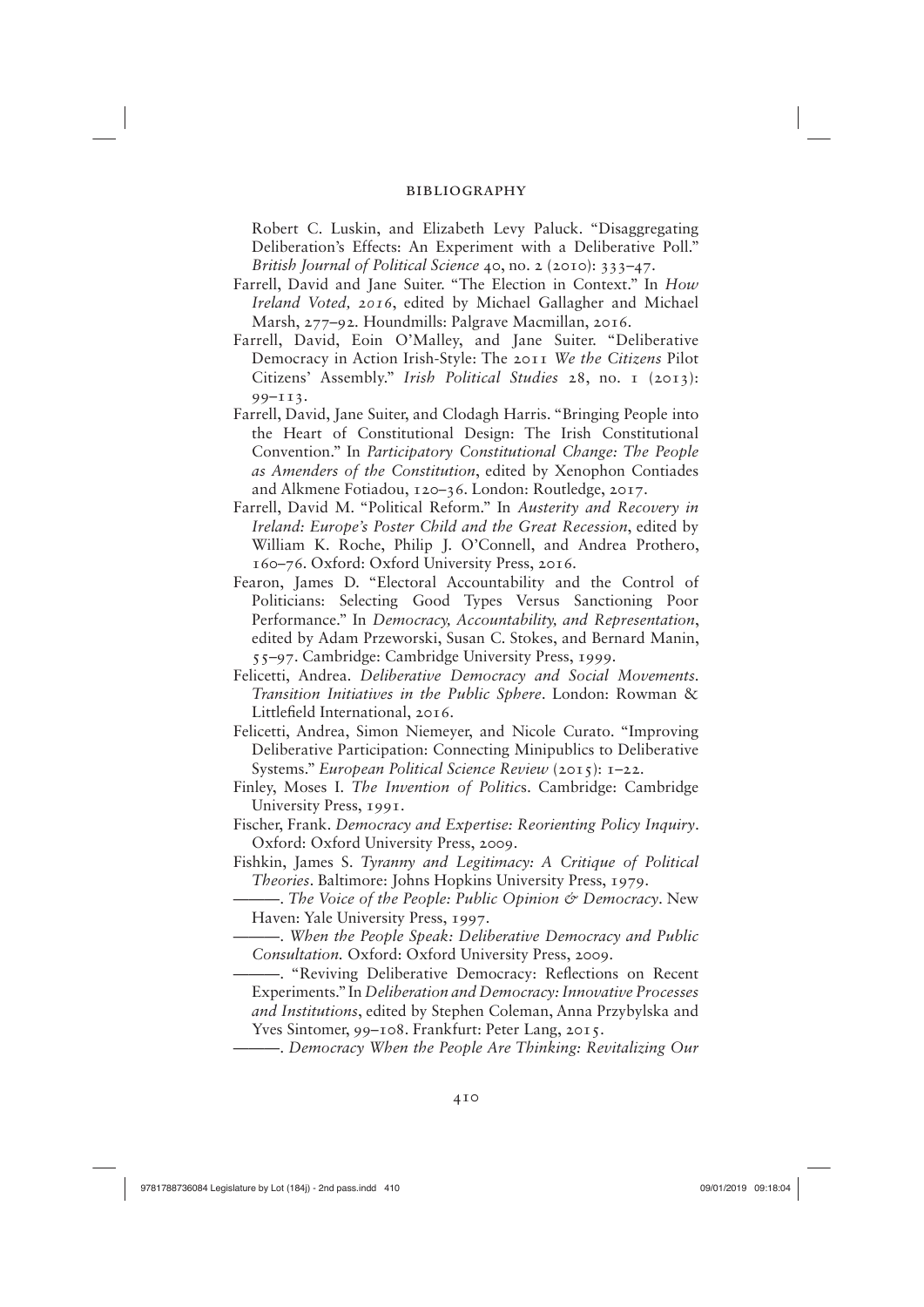*Politics Through Public Deliberation.* Oxford: Oxford University Press, 2018.

- Fishkin, James S., and Cynthia Farrar. "Deliberative Polling: From Experiment to Community Resource." In *The Deliberative Democracy Handbook: Strategies for Effective Civic Engagement in the 21st Century*, edited by John Gastil and Peter Levine, 68–79. San Francisco: Jossey-Bass, 2005.
- Fishkin, James S., Thad Kousser, Robert C. Luskin, and Alice Siu. "Deliberative Agenda Setting: Piloting Reform of Direct Democracy in California." *Perspectives on Politics* 13, no. 4  $(2015): 1030 - 42.$
- Fishkin, James S., and Robert Luskin. "Experimenting with a Democratic Ideal." *Acta Politica* 40, no. 3 (2005): 284–98.
- ———. "Broadcasts of Deliberative Polls: Aspirations and Effects." *British Journal of Political Science* 36, no. 1 (2006): 184–8.
- Fishkin, James S., and Jane Mansbridge. "Introduction." *Daedalus*  146, no. 3 (2017): 6–13.
- Fishkin, James S., Robert C. Luskin, and Roger Jowell. "Deliberative Polling and Public Consultation." *Parliamentary Affairs* 53, no. 4  $(2000): 657 - 66.$
- Fitzgerald, Tony. "Politicians with a 'Winning at All Costs' Mentality Are Damaging Australia." *Sydney Morning Herald*, April 12, 2017.
- Flinders, Matthew, Katie Ghose, Will Jennings, Edward Molloy, Brendan Prosser, Alan Renwick, and Graham Smith. *Democracy Matters: Lessons from the 2015 Citizens' Assemblies on English Devolution.* London: Democracy Matters Project, 2016.
- Floridia, Antonio. *From Participation to Deliberation: A Critical Genealogy of Deliberative Democracy*. Colchester, UK: ECPR Press, 2017.
- Follesdal, Andreas, and Simon Hix. "Why There Is a Democratic Deficit in the EU: A Response to Majone and Moravcsik." *Journal of Common Market Studies* 44, no. 3 (2006): 533–62.
- Fournier, Patrick, Henk van der Kolk, Kenneth Carty, André Blais, and Jonathan Rose. *When Citizens Decide: Lessons from Citizen Assemblies on Electoral Reform*. Oxford: Oxford University Press, 2011.
- Freire, Paolo. *Education: The Practice of Freedom*. London: Writers and Readers Publishing Cooperative, 1976.
- -. *Pedagogy of the City*. London: Bloomsbury Publishing, 1993.
- Friedersdorf, Conor. "Constant Fundraising: The Other Campaign-Finance Problem." *Atlantic*, April 18, 2012.
- Fung, Archon. "Deliberation Before the Revolution: Toward an Ethics of Deliberative Democracy in an Unjust World." *Political Theory* 33, no. 3 (2005): 397–419.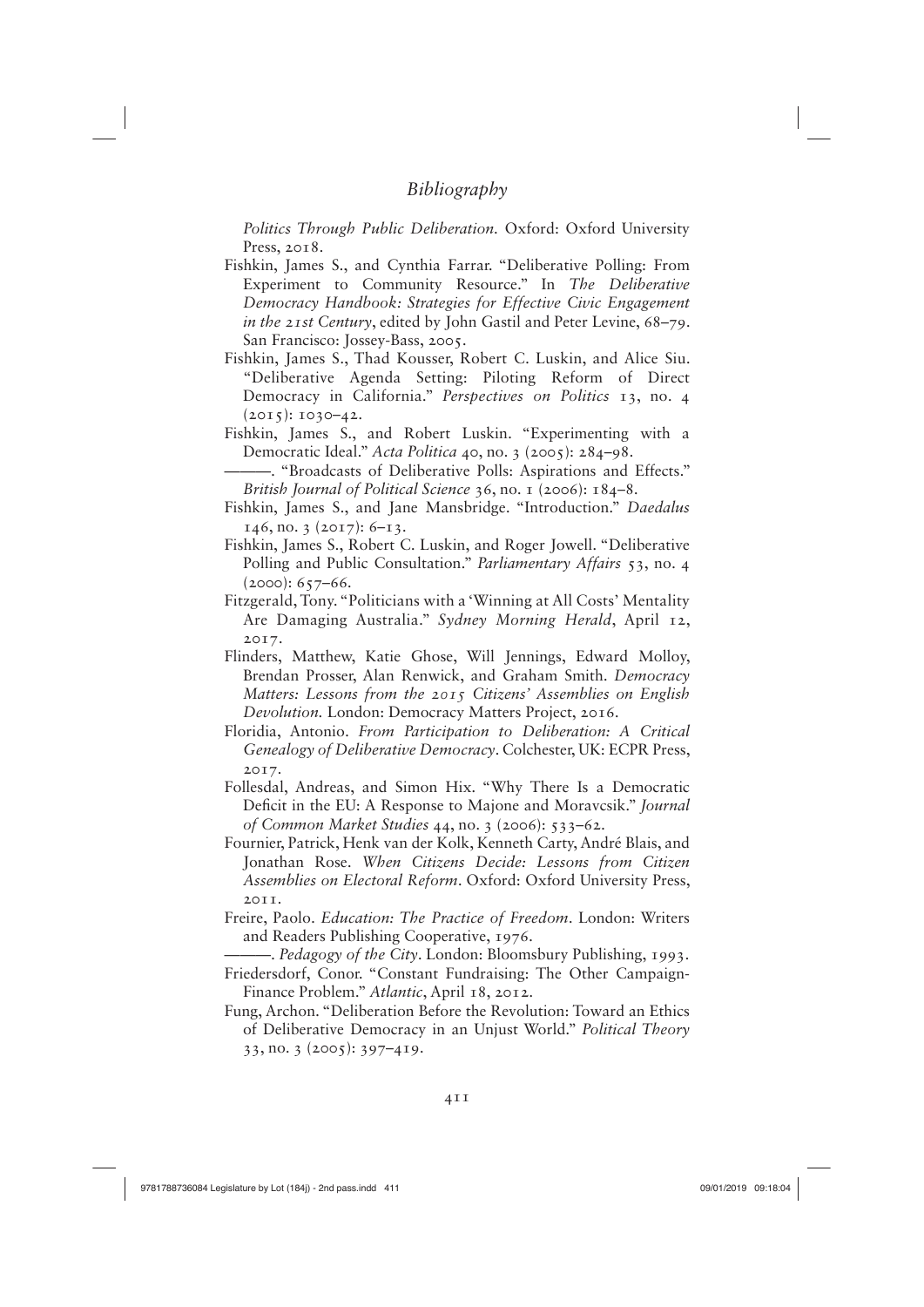- ———. "Putting the Public Back into Governance: The Challenges of Citizen Participation and its Future." *Public Administration Review* 75, no. 4 (2015): 513–22.
- Fung, Archon, and Erik Olin Wright, eds. *Deepening Democracy: Institutional Innovations in Empowered Participatory Governance*. New York: Verso, 2003.
- Ganuza, Ernesto, and Gianpaolo Baiocchi. "The Power of Ambiguity: How Participatory Budgeting Travels the Globe." *Journal of Public Deliberation* 8, no. 2 (2012).
- Gastil, John. *Democracy in Small Groups: Participation, Decision Making, and Communication*. Gabriola Island: New Society Publishers, 1993.

———. *By Popular Demand: Revitalizing Representative Democracy Through Deliberative Elections*. Berkeley: University of California Press, 2000.

———. "Beyond Endorsements and Partisan Cues: Giving Voters Viable Alternatives to Unreliable Cognitive Shortcuts." *Good Society* 23, no. 2 (2014): 145-59.

- Gastil, John, E. Pierre Deess, Philip J. Weiser, and Cindy Simmons. *The Jury and Democracy: How Jury Deliberation Promotes Civic Engagement and Political Participation*. Oxford: Oxford University Press, 2010.
- Gastil, John, and Katherine R. Knobloch. *Hope for Democracy: How Citizens Can Bring Reason Back into Politics*. Unpublished manuscript, 2018.
- Gastil, John, Katherine R. Knobloch, Dan Kahan, and Don Braman. "Participatory Policymaking Across Cultural Cognitive Divides: Two Tests of Cultural Biasing in Public Forum Design and Deliberation." *Public Administration* 94, no. 4 (2016): 970–87.
- Gastil, John, and Peter Levine, eds. *The Deliberative Democracy Handbook: Strategies for Effective Civic Engagement in the 21st Century*. San Francisco: Jossey-Bass, 2005.
- Gastil, John, and Robert C. Richards. "Making Direct Democracy Deliberative." *Politics and Society* 41, no. 2 (2013): 253–81.
- ———. "Embracing Digital Democracy: A Call for Building an Online Civic Commons." *PS: Political Science & Politics* 50, no. 3 (2017): 758–63.
- Gastil, John, Robert C. Richards, and Katherine R. Knobloch. "Vicarious Deliberation: How the Oregon Citizens' Initiative Review Influenced Deliberation in Mass Elections." *International Journal of Communication* 8, no. 1 (2014): 62–89.

Gaxie, Daniel. *Le Cens Caché*. Paris: Seuil, 1993.

Gay, Claudine. "The Effect of Black Congressional Representation on Political Participation." *American Political Science Review* 95, no. 3 (2001): 589–602.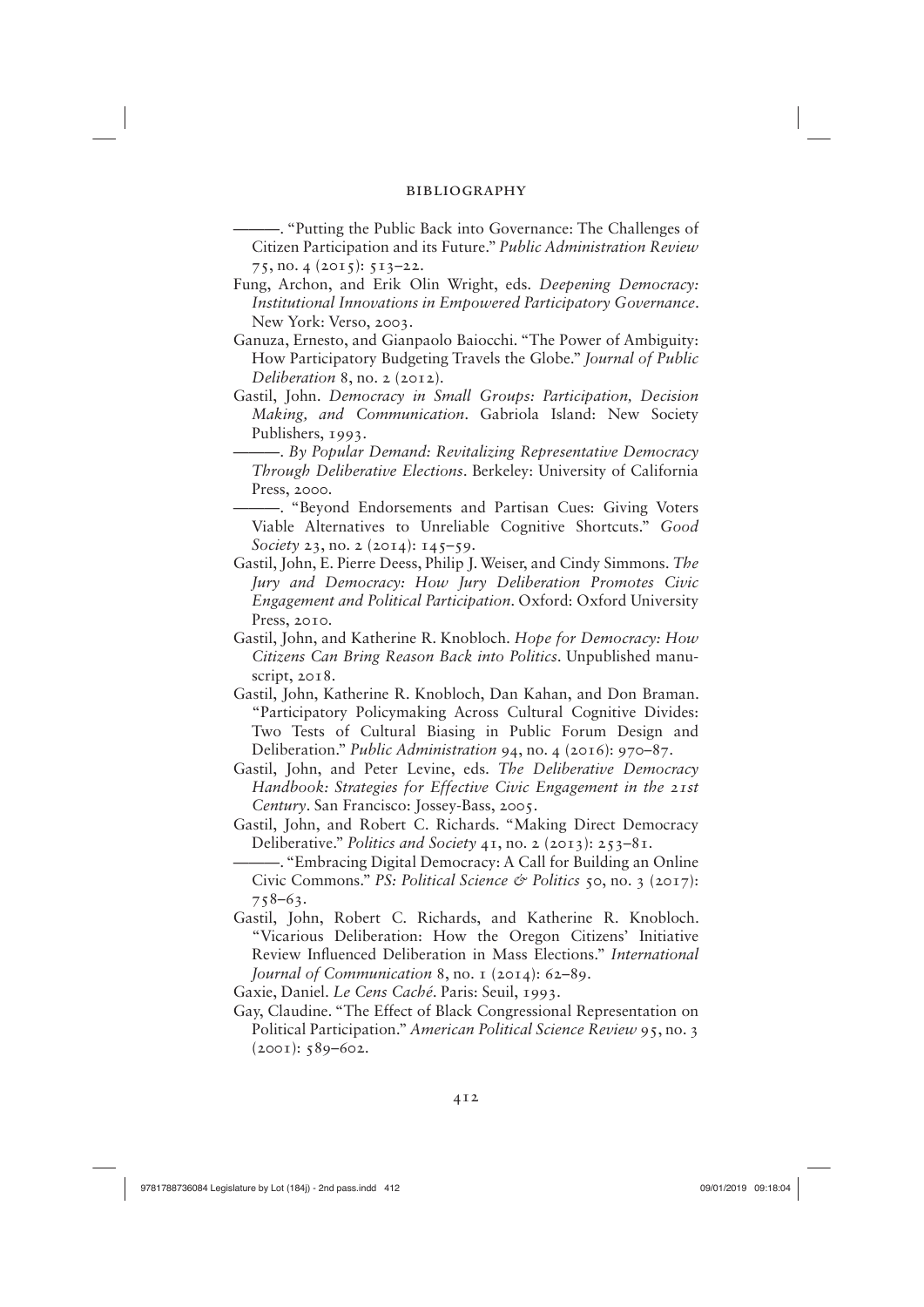- Genro, Tarso, and Ubiratan de Souza. *Orçamento Participativo. A Experiência de Porto Alegre*. São Paulo: Fundação Perseu Abramo, 1997.
- Giger, Nathalie, Jan Rosset, and Julian Bernauer. "The Poor Political Representation of the Poor in a Comparative Perspective." *Representation* 48, no. 1 (2012): 47–61.
- Gilens, Martin. *Affluence and Influence: Economic Inequality and Political Power in America*. Princeton: Princeton University Press, 2014.
- Gilens, Martin, and Benjamin I. Page. "Testing Theories of American Politics: Elites, Interest Groups, and Average Citizens." *Perspectives on Politics* 12, no. 3 (2014): 564–81.
- Goodin, Robert E. "Democratic Accountability: The Distinctiveness of the Third Sector." *European Journal of Sociology* 44, no. 3 (2003): 359–96.
- Goodin, Robert E., and John Dryzek. "Deliberative Impacts: The Macro-Political Uptake of Mini-Publics." *Politics and Society* 34, no. 2 (2006): 219–44.
- Goodwin, Barbara. *Justice by Lottery*. New York: Harvester Wheatsheaf, 2012.
- Gorz, André. *Strategy for Labor: A Radical Proposal.* Boston: Beacon Press, 1976.
- Gosseries, Axel P. "Constitutions and Future Generations." *Good Society* 17, no. 2 (2008): 32–7.
- Gronlund, Kimmo, Andre Bachtiger, and Maija Setälä, eds. *Deliberative Mini-Publics: Involving Citizens in the Democratic Process.* Colchester, UK: ECPR Press, 2014.
- Grote, George. *History of Greece: Rome the Time of Solon to 403 B.C.* London: Routledge, 2001.
- Guerrero, Alexander A. "Against Elections: The Lottocratic Alternative." *Philosophy & Public Affairs* 42, no. 2 (2014): 135–78. ———. "Forget Voting—It's Time to Start Choosing Our Leaders by
- Lottery." *Aeon,* January 23, 2014.
- Gutmann, Amy, and Dennis Frank Thompson. *The Spirit of Compromise: Why Governing Demands It and Campaigning Undermines It.* Princeton: Princeton University Press, 2014.
- ———. *Why Deliberative Democracy?* Princeton: Princeton University Press, 2004.
- Habermas, Jürgen. *Between Facts and Norms: Contributions to a Discourse Theory of Law and Democracy*. Translated by William Rehg. Cambridge: MIT Press, 1996.
- Hacking, Ian. *The Taming of Chance.* Cambridge: Cambridge University Press, 1990.
- Hale, Dennis. *The Jury in America: Triumph and Decline.* Lawrence, KS: University Press of Kansas, 2016.

Hall, Peter A., and Rosemary C. R. Taylor. "Political Science and the

9781788736084 Legislature by Lot (184j) - 2nd pass.indd 413 09/01/2019 09:18:04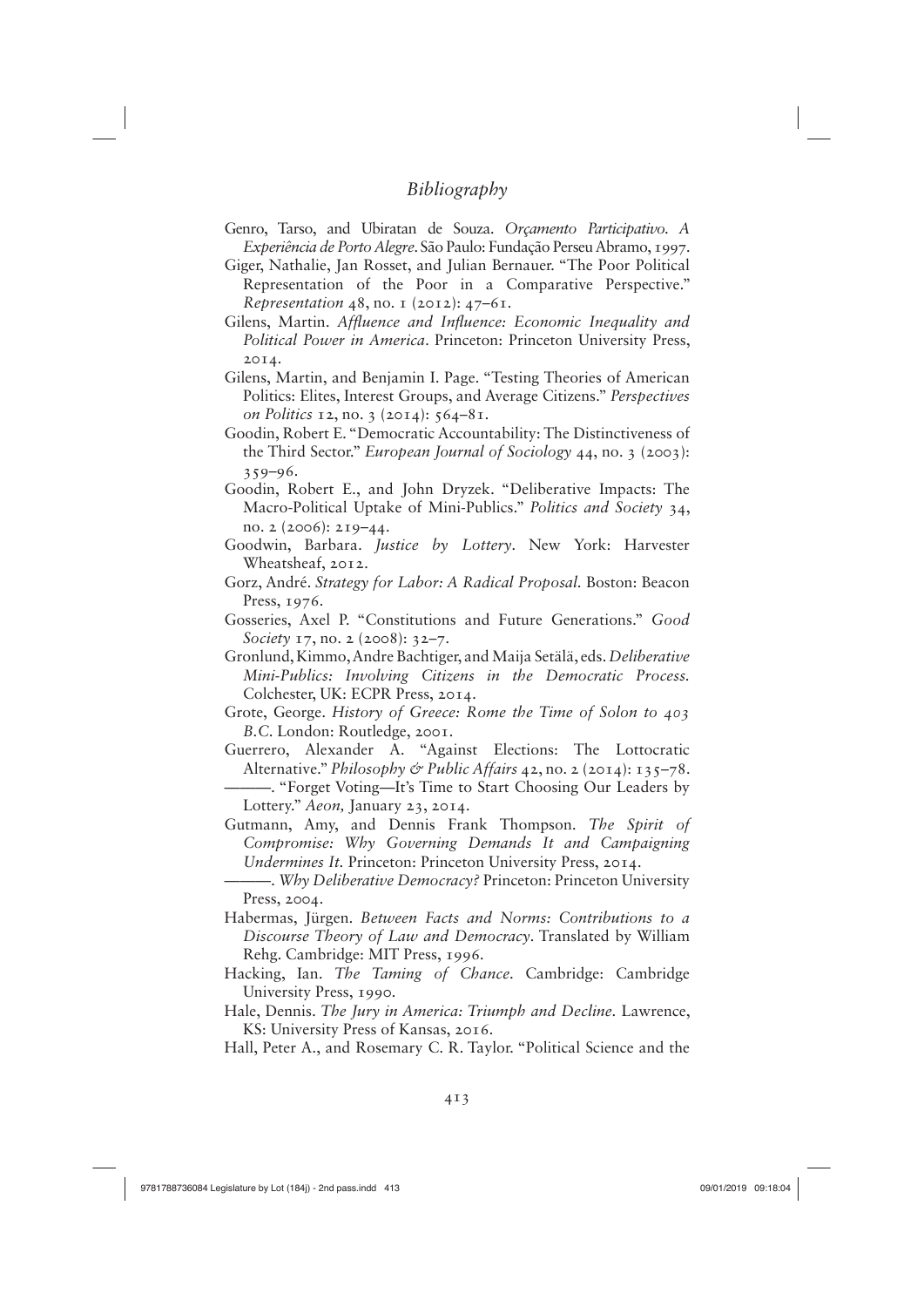Three New Institutionalisms." *Political Studies* 44, no. 5 (1996): 936–57.

- Hansen, Mogens Herman. *The Athenian Democracy in the Age of Demosthenes.* Oxford: Blackwell, 1991.
- Hardy, Max, Kath Fisher, and Janette Hartz-Karp. "The Unsung Heroes of a Deliberative Process: Reflections on the Role of Facilitators at the Citizens' Parliament." In *The Australian Citizens' Parliament and the Future of Deliberative Democracy*, edited by Lyn Carson, John Gastil, Janette Hartz-Karp, and Ron Lubensky, 177–89. University Park, PA: Pennsylvania State University Press, 2013.
- Harrison, Alick Robin Walsham. "Law-Making at Athens at the End of the Fifth Century B.C." *Journal of Hellenic Studies* 75 (1955):  $26 - 35.$
- Hayward, Clarissa Rile. "Making Interest: On Representation and Democratic Legitimacy." *Political Representation* (2009): 111–35
- He, Baogang. "Participatory Budgeting in China. An Overview." In *Participatory Budgeting in Asia and Europe: Key Challenges of Deliberative Democracy*, edited by Yves Sintomer, Rudolf Traub-Merz, and Junhua Zhang. Hong Kong: Palgrave, 2011.
- Held, David. *Models of Democracy*, 3rd ed. Cambridge: Polity Press, 2006.
- Heller, Patrick. "Moving the State: The Politics of Democratic Decentralization in Kerala, South Africa, and Porto Alegre." *Politics and Society* 29, no. 1 (2001): 131–63.
- Hendriks, Carolyn M. "Coupling Citizens and Elites in Deliberative Systems: The Role of Institutional Design." *European Journal of Political Research* 55, no. 1 (2016): 43–60.
- Hendriks, Carolyn M., and Adrian Kay. "From 'Opening Up' to Democratic Renewal: Deepening Public Engagement in Legislative Committees." *Government and Opposition* (2017): 1–24.
- Henneman, Inge, et al. *G1000, le Rapport Final: L'Innovation Démocratique Mise en Pratique*. Brussels: G1000, 2012.
- Hennig, Brett. *The End of Politicians: Time for a Real Democracy*. London: Unbound, 2017.
- Hennig, Brett, Lyn Carson, Iain Walker, and David Schecter. *A Citizens' Assembly for the Scottish Parliament*. Glasgow: Common Weal Policy, 2017.
- Herbst, Susan. *Numbered Voices: How Opinion Polling Has Shaped American Politics.* Chicago: University of Chicago Press, 1993.

Hibbing, John R., and Elizabeth Theiss-Morse. "A Surprising Number of Americans Dislike How Messy Democracy Is. They Like Trump." *Washington Post,* May 2, 2016.

Hindess, Barry. "Deficit by Design." Australian Journal of Public *Administration* 61, no. 1 (2002): 30-8.

Hodge, Sandy, Zelma Bone, and Judith Crockett. "Using Community

9781788736084 Legislature by Lot (184j) - 2nd pass.indd 414 09/01/2019 09:18:04 09/01/2019 09:18:04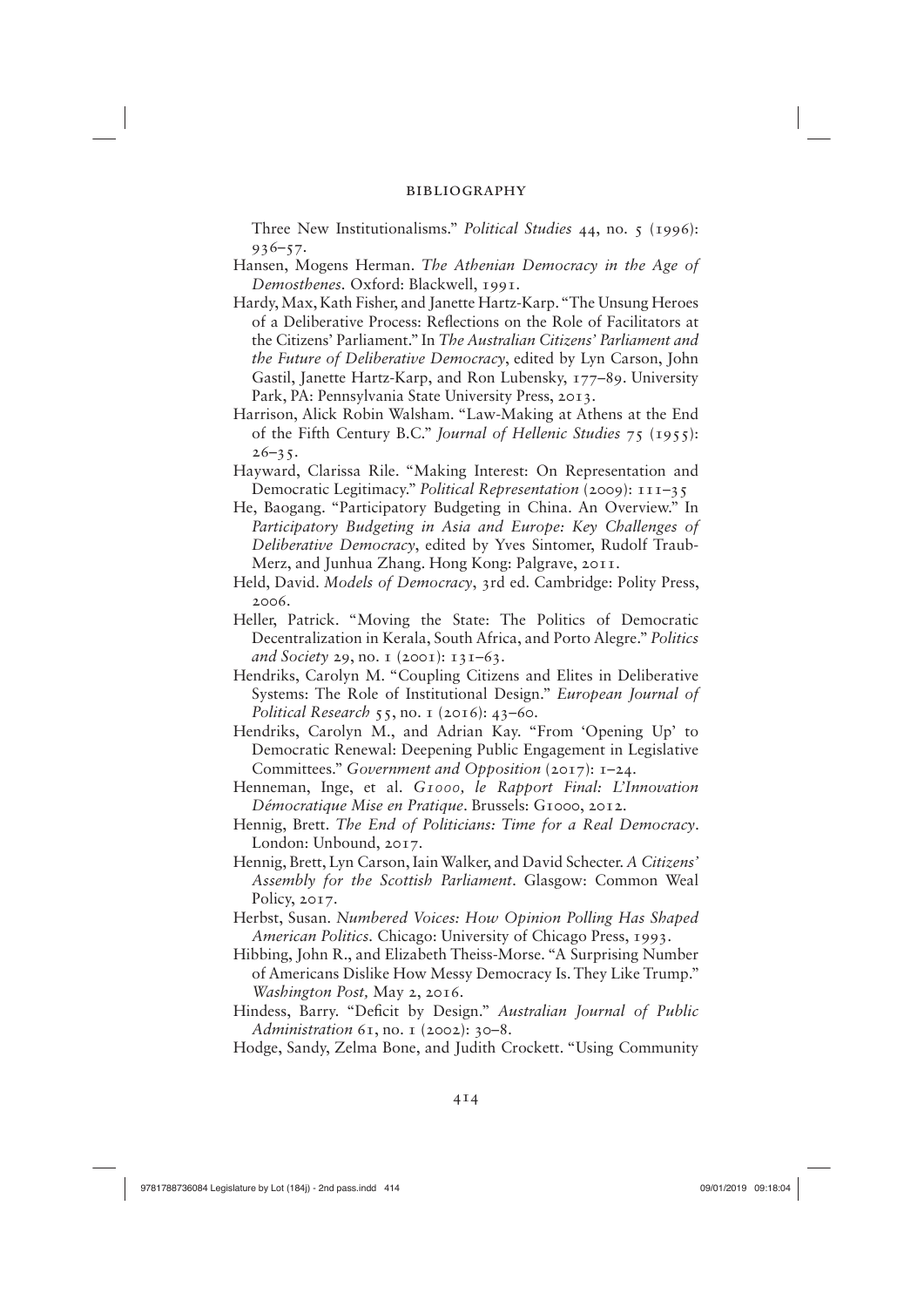Deliberation Forums for Public Engagement: Examples from Missouri, USA and New South Wales, Australia." Queensland Government Publications, n.d.

- Holman, Peggy, Tom Devane, Steven Cady, and associates. *The Change Handbook. The Definitive Resources on Today's Best Methods for Engaging Whole Systems*. Oakland: Berrett-Koehler Publishers, 2006.
- Hunter, Dale, Anne Bailey, and Bill Taylor. *Art of Facilitation: How to Create Group Synergy*. Tucson: Fisher Books, 1995.
- Hurlbut, David. "A Look Behind the Texas Renewable Portfolio Standard: A Case Study." *Natural Resources Journal* 48, no. 1  $(2008): 129 - 61.$
- Ingham, Sean. "Disagreement and Epistemic Arguments for Democracy." *Politics, Philosophy & Economics* 12 (2013):  $136 - 55$ .
- Jacquet, Vincent. "Explaining Non-Participation in Deliberative Mini-Publics." *European Journal of Political Research* 56, no. 3 (2017): 640–59.
- Jacquet, Vincent, et al., "The Macro Political Uptake of the G1000 in Belgium." In *Constitutional Deliberative Democracy in Europe*, edited by Min Reuchamps and Jane Suiter. Colchester, UK: ECPR Press, 2016.
- Jacquet, Vincent, and Min Reuchamps. "Who Wants to Pay for Deliberative Democracy? The Crowdfunders of the G1000 in Belgium." *European Political Science Review* 10, no. 1 (2018):  $29 - 49.$
- Jefferson, Thomas. Thomas Jefferson to James Madison, September 6, 1789. In *The Founders Constitution*, vol. 1, edited by Philip B. Kurland and Ralph Lerner, chap. 2, doc. 23. Chicago: University of Chicago Press, 2000.
- Jenkins-Smith, Hank. *Democratic Politics and Policy Analysis*. Pacific Grove: Brooks/Cole, 1990.
- Johnson, Carolina, and John Gastil. "Variations of Institutional Design for Empowered Deliberation." *Journal of Public Deliberation* 11  $(2015)$ .
- Johnson, Genevieve Fuji. *Democratic Illusion: Deliberative Democracy in Canadian Public Policy*. Toronto: University of Toronto Press, 2015.
- Johnson, Michael, ed. *Political Corruption: Concepts and Contexts*, 3rd ed*.* New York: Taylor & Francis, 2001.
- Johnston, Neil. *The History of the Parliamentary Franchise.* Research Paper 13/14. London: House of Commons Library, 2013.
- Jorritsma, Elsje. "Rotterdam Gaat Wijkpolitici Niet Kiezen maar Loten." *NRC News*, February 23, 2017.

Joss, Simon, and James Durant, eds. *Public Participation in Science:*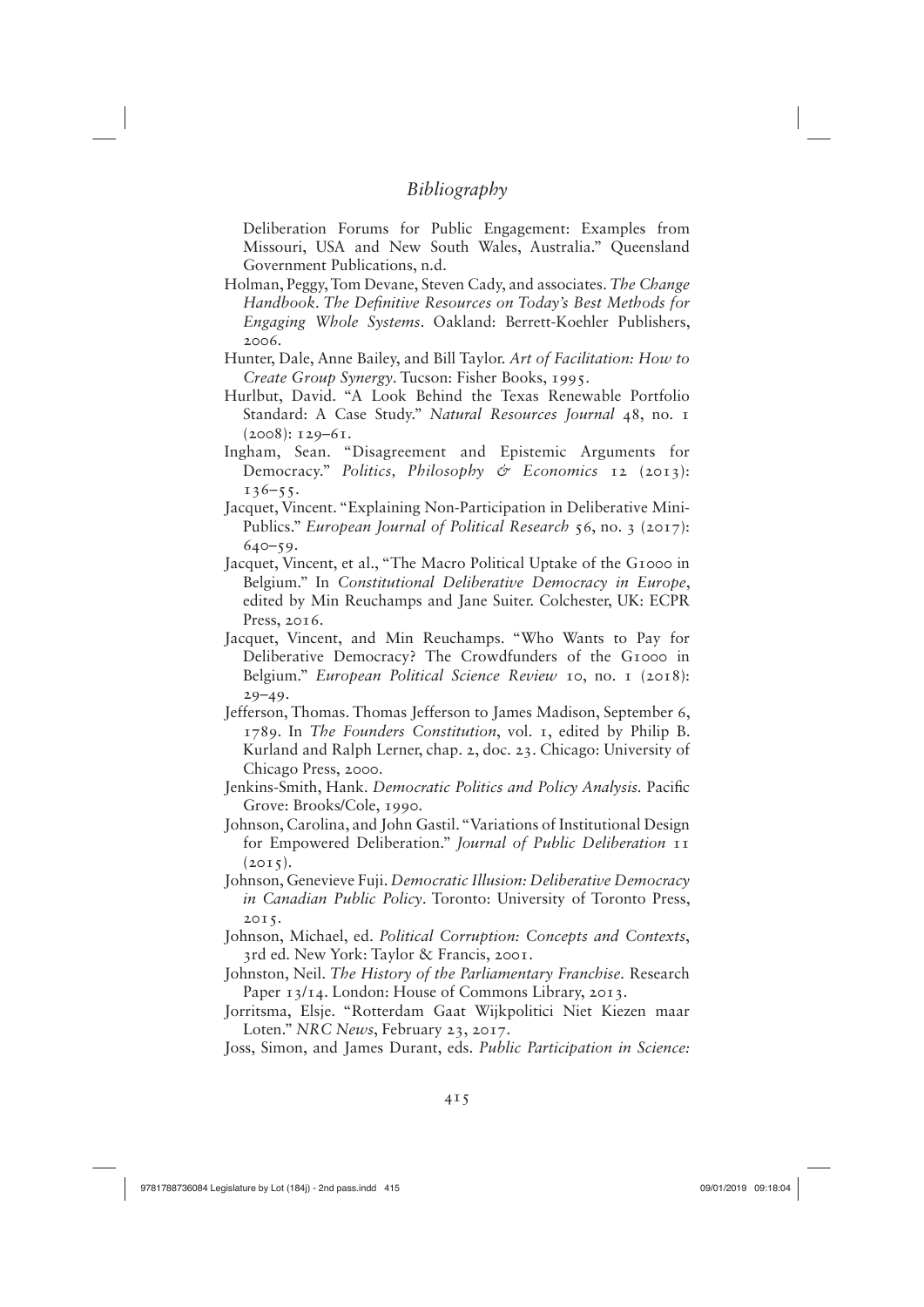*The Role of Consensus Conference in Europe*. London: Science Museum, 1995.

- Kahneman, Daniel. *Thinking, Fast and Slow.* New York: Farrar, Straus and Giroux, 2015.
- Karpf, David. *The MoveOn Effect: The Unexpected Transformation of American Political Advocacy*. Oxford: Oxford University Press, 2012.
- Karpowitz, Charles F., and Chad Raphael. "Ideals of Inclusion in Deliberation." *Journal of Public Deliberation* 12, no. 2 (2016).
- Karpowitz, Christopher F., Chad Raphael, and Allen S. Hammond IV. "Deliberative Democracy and Inequality: Two Cheers for Enclave Deliberation Among the Disempowered." *Politics & Society* 37, no.  $4$  (2009):  $576 - 615$ .
- Keane, John. *The Life and Death of Democracy.* New York: W. W. Norton, 2009.
- Kelsen, Hans. *La Démocratie: Sa Nature, Sa Valeur*. Paris: Dalloz, 2004.
- Kennedy, Edward M. *True Compass: A Memoir*. New York: Twelve, 2011.
- Kies, Raphaël. "The Seven Golden Rules to Promote EU Citizens Consultation." Paper presented at Fourth International Conference on Legislation and Law Reform, World Bank, Washington, November, 2016.

———. *Les Consultations Citoyennes et les Réformes Constitutionnelles*. Report. Luxembourg: Chamber of Deputies, 2015.

- Kies, Raphaël, Monique Leyenaar, and Kees Niemöller, "European Citizens Consultation: A Large Consultation on a Vague Topic." In *Is Europe Listening to Us? Successes and Failures of EU Citizen Consultations*, edited by Raphaël Kies and Patrizia Nanz, 59–78. London: Routledge, 2013.
- Kies, Raphaël, and Patrizia Nanz, eds. *Is Europe Listening to Us? Successes and Failures of EU Citizen Consultations.* London: Routledge, 2013.
- Klein, Naomi. *No Is Not Enough: Defeating the New Shock Politics.* New York: Penguin, 2017.
- Knobloch, Katherine R., John Gastil, Justin Reedy, and Katherine Cramer Walsh. "Did They Deliberate? Applying an Evaluative Model of Democratic Deliberation to the Oregon Citizens' Initiative Review." *Journal of Applied Communication Research* 41, no. 2  $(2013): 105-25.$
- Knobloch, Katherine R., John Gastil, Robert C. Richards, and Traci Feller. *Evaluation Report on the 2012 Citizens' Initiative Reviews for the Oregon CIR Commission*. State College: Pennsylvania State University, 2013.

Knobloch, Katherine R., John Gastil, Tyrone Reitman. "Connecting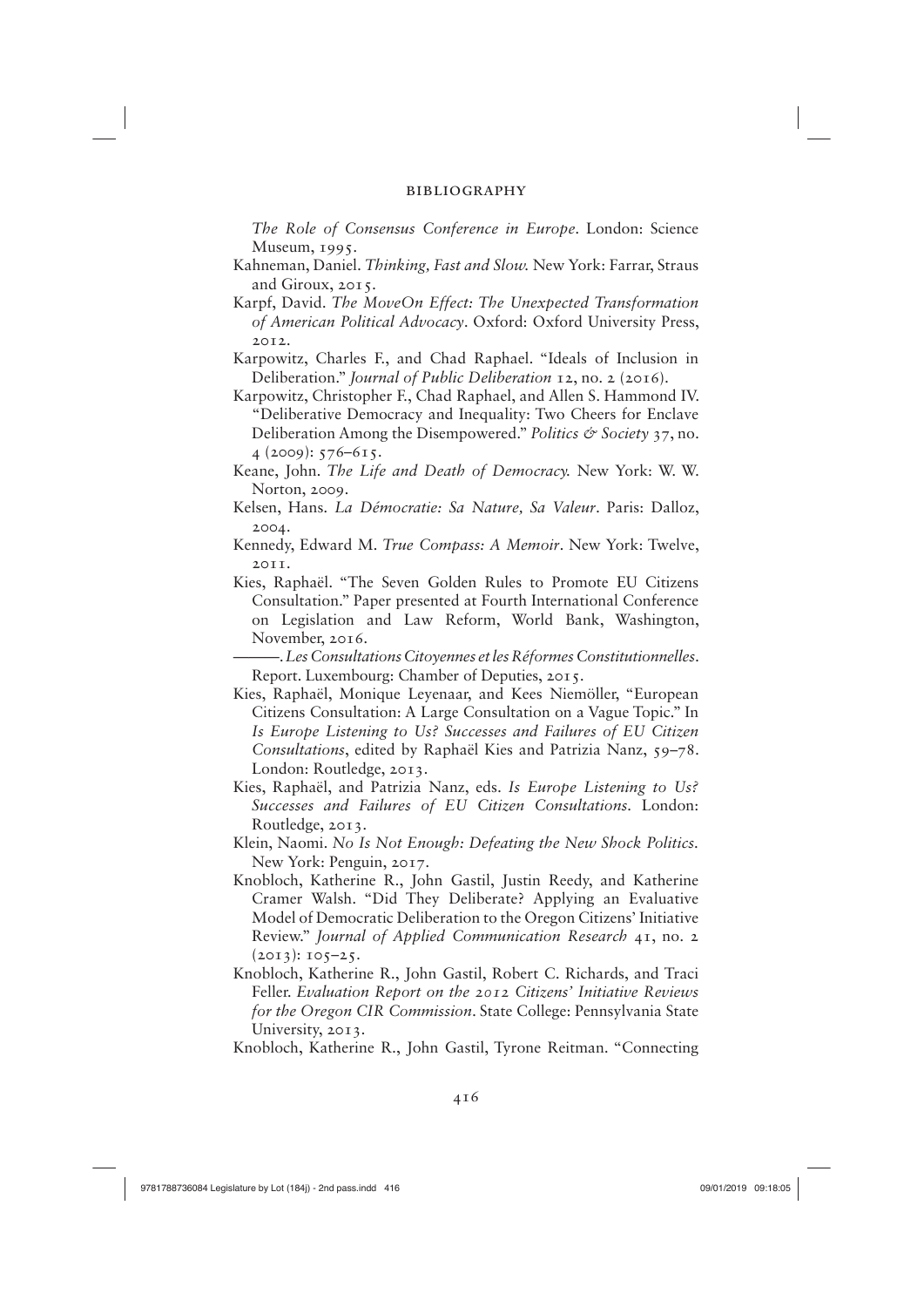Micro-Deliberation to Electoral Decision-Making Institutionalizing the Oregon Citizens' Initiative." In *Deliberation: Values, Processes, Institutions*, edited by Stephen Coleman, Anna Przybylska, and Yves Sintomer, 21–40. Frankfurt: Peter Lang, 2015.

- Knobloch, Katherine R., and John Gastil. "Civic (Re)socialisation: The Educative Effects of Deliberative Participation." *Politics* 35, no. 2  $(2015): 183 - 200.$
- Kontos, Alexandros. "La Démocratie, un Régime Politique Inconnu." PhD dissertation, Université Paris 8, 2001.
- Kousser, Thad. *Term Limits and the Dismantling of State Legislative Professionalism.* Cambridge: Cambridge University Press, 2004.
- Landemore, Hélène. "Deliberation, Cognitive Diversity, and Democratic Inclusiveness." *Synthese* 190, no. 7 (2013): 1209–31.
- ———. "Why the Many Are Smarter Than the Few and Why It Matters." *Journal of Public Deliberation* 8, no. 1 (2012).
- ———. *Democratic Reason: Politics, Collective Intelligence, and the Rule of the Many*. Princeton: Princeton University Press, 2013.
- Lawless, Jennifer L., and Richard L. Fox. *It Takes a Candidate: Why Women Don't Run for Office. Cambridge: Cambridge University* Press, 2005.
- Leary, Mark R., Kate J. Diebels, Erin K. Davisson, Katrina P. Jongman-Sereno, Jennifer C. Isherwood, Kaitlin T. Raimi, Samantha A. Deffler, and Rick H. Hoyle. "Cognitive and Interpersonal Features of Intellectual Humility." *Personality and Social Psychology Bulletin* 43, no. 6 (2017): 793–813.
- Leduc, Lawrence. "How and Why Electoral Reform Fails: Evaluating the Canadian Experience." Paper presented at ECPR Joint Sessions Workshops, Lisbon, April 2009.
- Leduc, Lawrence, Heather Bastedo, and Catherine Baquero. "The Quiet Referendum: Why Electoral Referendum Failed in Ontario." Paper presented at Canadian Political Science Association annual meeting, Vancouver, May 2008.
- Lee, Frances E. *Insecure Majorities: Congress and the Perpetual Campaign*. Chicago: University of Chicago Press, 2017.
- Lee, Margaret T., and Richard Ofshe. "The Impact of Behavioral Style and Status Characteristics on Social Influence: A Test of Two Competing Theories." *Social Psychology Quarterly* 44, no. 2 (1981): 73–82.
- Leib, Ethan. *Deliberative Democracy in America: A Proposal for a Popular Branch of Government*. University Park, PA: Pennsylvania State University Press, 2004.
- Lerner, Josh. *Everyone Counts: Could "Participatory Budgeting" Change Democracy?* Ithaca, NY: Cornell University Press, 2014.
- Lessig, Lawrence. *Republic, Lost: How Money Corrupts Congress and a Plan to Stop It.* New York: Grand Central Publishing, 2011.

Lijphart, Arend. *Democracies: Patterns of Majoritarian and Consensus*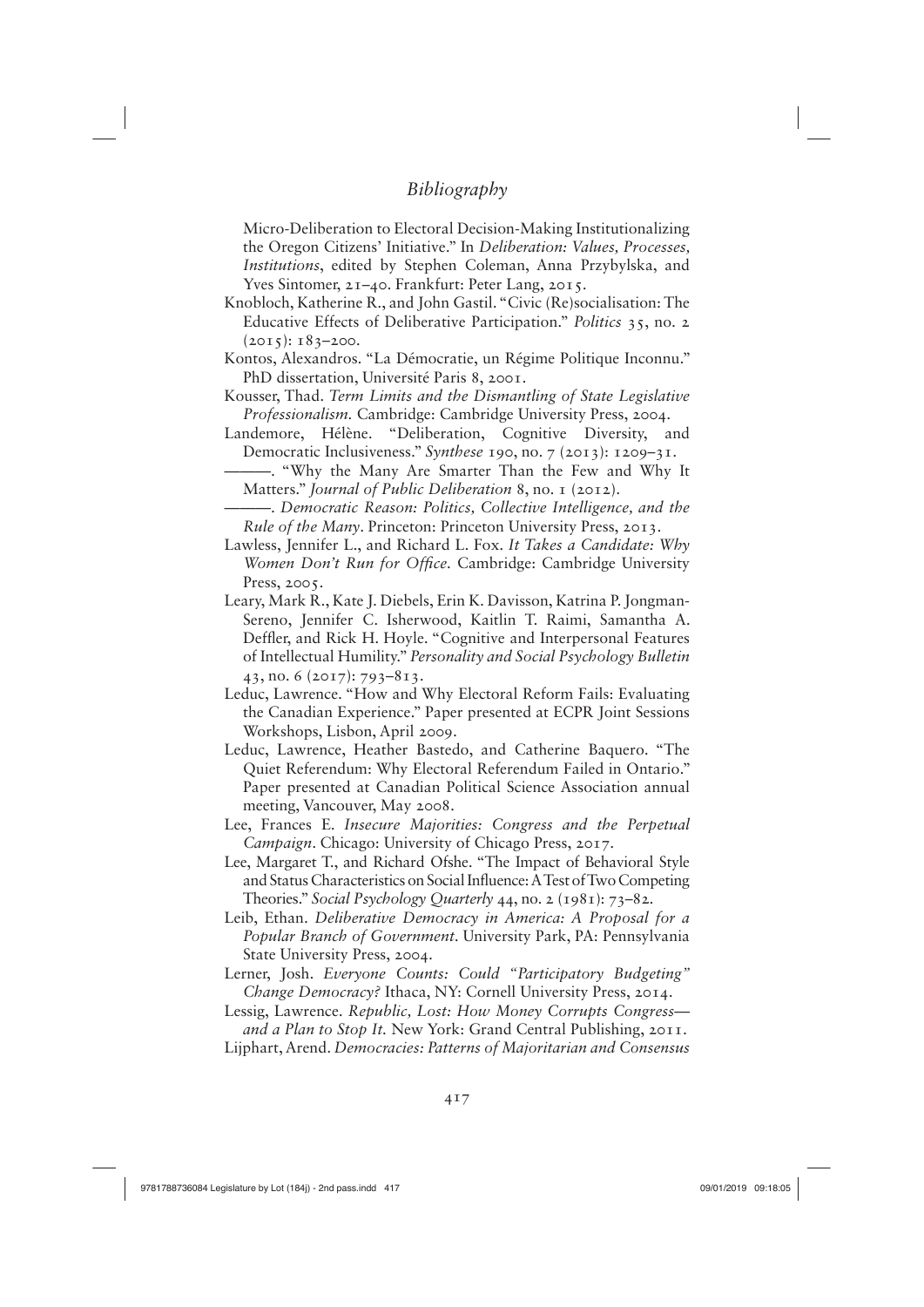*Government in Twenty-One Countries*. New Haven: Yale University Press, 1984.

- Lironi, Elisa, and Daniela Peta. *European Economic and Social Committee EU Public Consultations in the Digital Age: Enhancing the Role of the EESC and Civil Society Organizations.* Report. Brussels: European Economic and Social Committee, 2017.
- Lopez-Rabatel, Liliane. "Sortition in Athens: Instruments and Words." In *Sortition and Democracy. Practices, Instruments, Theories*, edited by Liliane Rabatel and Yves Sintomer. Exeter: Imprint Academic, 2018.
- Lopez-Rabatel, Liliane, and Yves Sintomer, eds. *Sortition and Democracy: Practices, Tools, Theories*. Exeter: Imprint Academic, 2018.
- Lubensky, Ron, and Lyn Carson. "Choose Me: The Challenges of National Random Selection." In *The Australian Citizens' Parliament and the Future of Deliberative Democracy*, edited by Lyn Carson and John Gastil, Janette Hartz-Karp, and Ron Lubensky, 204–17. University Park, PA: Pennsylvania State University Press, 2013.
- Lupia, Arthur. "Shortcuts Versus Encyclopedias: Information and Voting Behavior in California Insurance Reform Elections." *American Political Science Review* 88, no.1 (1994): 63–76.
- Lupia, Arthur, and Anne Norton. "Inequality Is Always in the Room: Language and Power in Deliberative Democracy." *Daedalus* 146, no. 3 (2017): 64–76.
- MacKenzie, Michael K. "A General-Purpose, Randomly Selected Chamber." In *Institutions for Future Generations*, edited by Iñigo González-Ricoy and Axel Gosseries, 282–98. Oxford: Oxford University Press, 2016.
- Madison, James, Alexander Hamilton, and John Jay. *The Federalist Papers,* edited by Isaac Kramnick. London: Penguin Books, 1987.
- Magleby, David. *Direct Legislation: Voting on Ballot Propositions.*  Baltimore: Johns Hopkins University Press, 1984.
- Malkopoulou, Anthoula. "The Paradox of Democratic Selection: Is Sortition Better Than Voting?" In *Parliamentarism and Democratic Theory: Historical and Contemporary Practice*, edited by Kari Palonen and José María Rosales, 229–54. Toronto: Verlag Barbara Budrich, 2015.
- Manin, Bernard. *Principles of Representative Government*. Cambridge: Cambridge University Press, 1997.
	- ———. "En Guise de Conclusion: Les Secondes Chambres et le Gouvernement Complexe." *Revue Internationale de Politique Comparée* 6, no. 1 (1999): 189–99.

———. "Comment Promouvoir la Délibération Démocratique?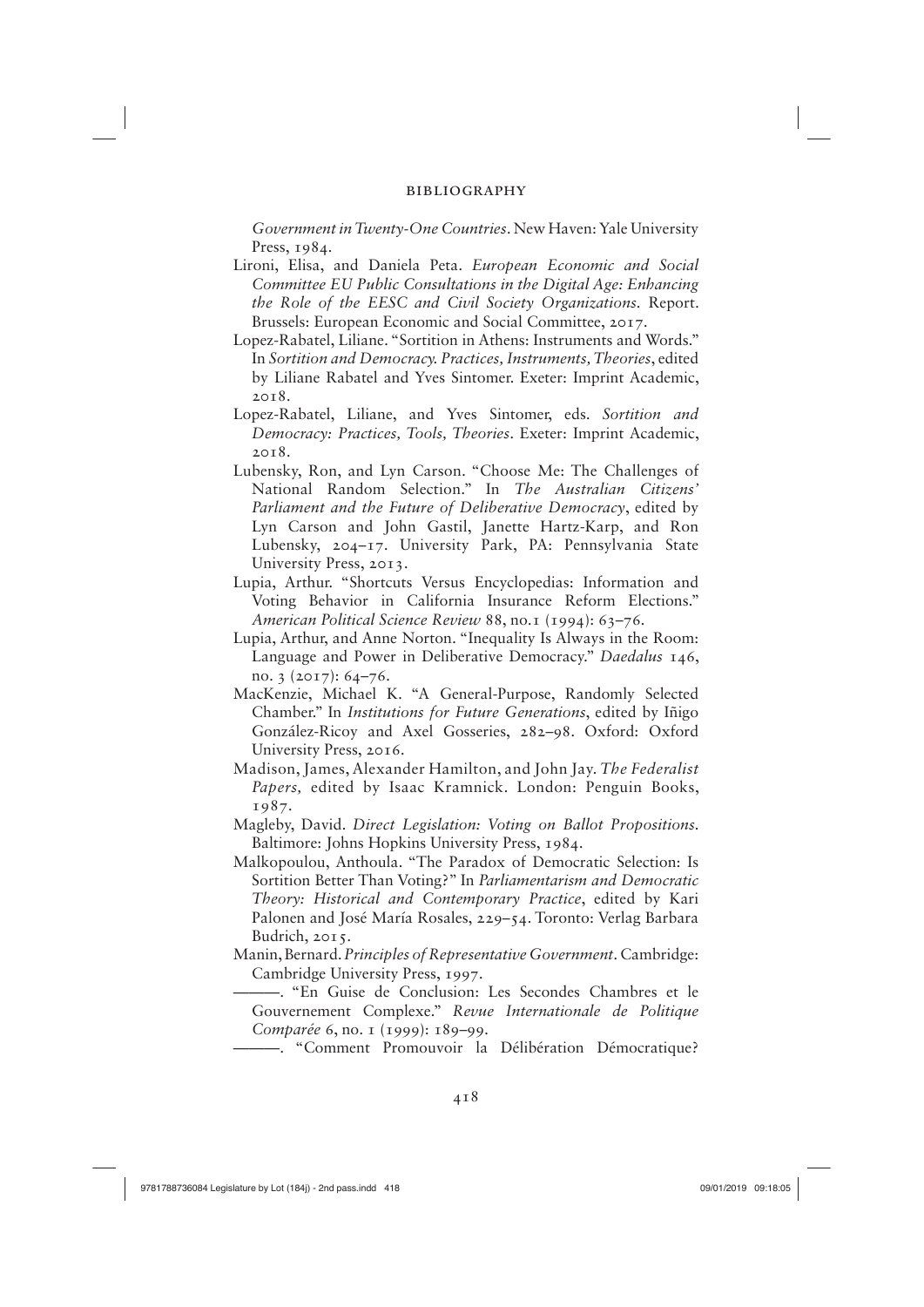Priorité du Débat Contradictoire sur la Discussion." *Raisons Politiques* 42, no. 2 (2011): 83–113.

———. *Principes Du Gouvernement Représentatif*. Paris: Flammarion,  $2.012$ 

- Manin, Bernard, Adam Przeworski, and Susan C. Stokes. "Elections and Representation." In *Democracy, Accountability, and Representation*, edited by Adam Przeworski, Susan C. Stokes, and Bernard Manin, 29–54. Cambridge: Cambridge University Press, 1999.
- Mansbridge, Jane. *Beyond Adversary Democracy.* Chicago: University of Chicago Press, 1983.
- ———. "Using Power/Fighting Power\*: The Polity." In *Democracy and Difference: Contesting the Boundaries of the Political*, edited by Seyla Benhabib, 46–66. Chichester: Princeton University Press, 1996.
- ———. "Should Blacks Represent Blacks and Women Represent Women? A Contingent 'Yes.' " *Journal of Politics* 61, no. 3 (1999): 627–57.
- ———. "A 'Moral Core' Solution to the Prisoners' Dilemma." In *Schools of Thought: Twenty-Five Years of Interpretive Social Science*, edited by Joan W. Scott and Debra Keates, 330–47. Princeton: Princeton University Press, 2001.

———. "On the Relation of Altruism and Self Interest." In *Beyond Self Interest*, edited by Jane Mansbridge, 133–43. Chicago: University of Chicago Press, 1990.

———. "Rethinking Representation." *American Political Science Review* 97, no. 4 (2003): 515–28.

———. "Cracking Through Hegemonic Ideology: The Logic of Formal Justice." *Social Justice Research* 18, no. 3 (2005): 335–47.

- ———. "Deliberative Polling as the Gold Standard." *Good Society* 19, no. 1 (2010): 55–62.
- ———. "What Is Political Science For? APSA Presidential Address." *Perspectives on Politics* 12, no. 1 (2014a): 8–17.

———. "A Contingency Theory of Accountability." In *The Oxford Handbook of Public Accountability*, edited by Mark Bowens, Robert E. Goodin, and Thomas Schillemans, 55-68. Oxford: Oxford University Press, 2014b.

———. "Recursive Representation." In *Making Present*, edited by Dario Castiglione and Johannes Pollak. Chicago: University of Chicago Press, forthcoming.

Mansbridge, Jane, James Bohman, Simone Chambers, David Estlund, Andreas Føllesdal, Archon Fung, Cristina, Lafont, Bernard Manin, and José Luis Martí. "The Place of Self-Interest and the Role of Power in Deliberative Democracy." *Journal of Political Philosophy* 18, no. 1 (2010): 64–100.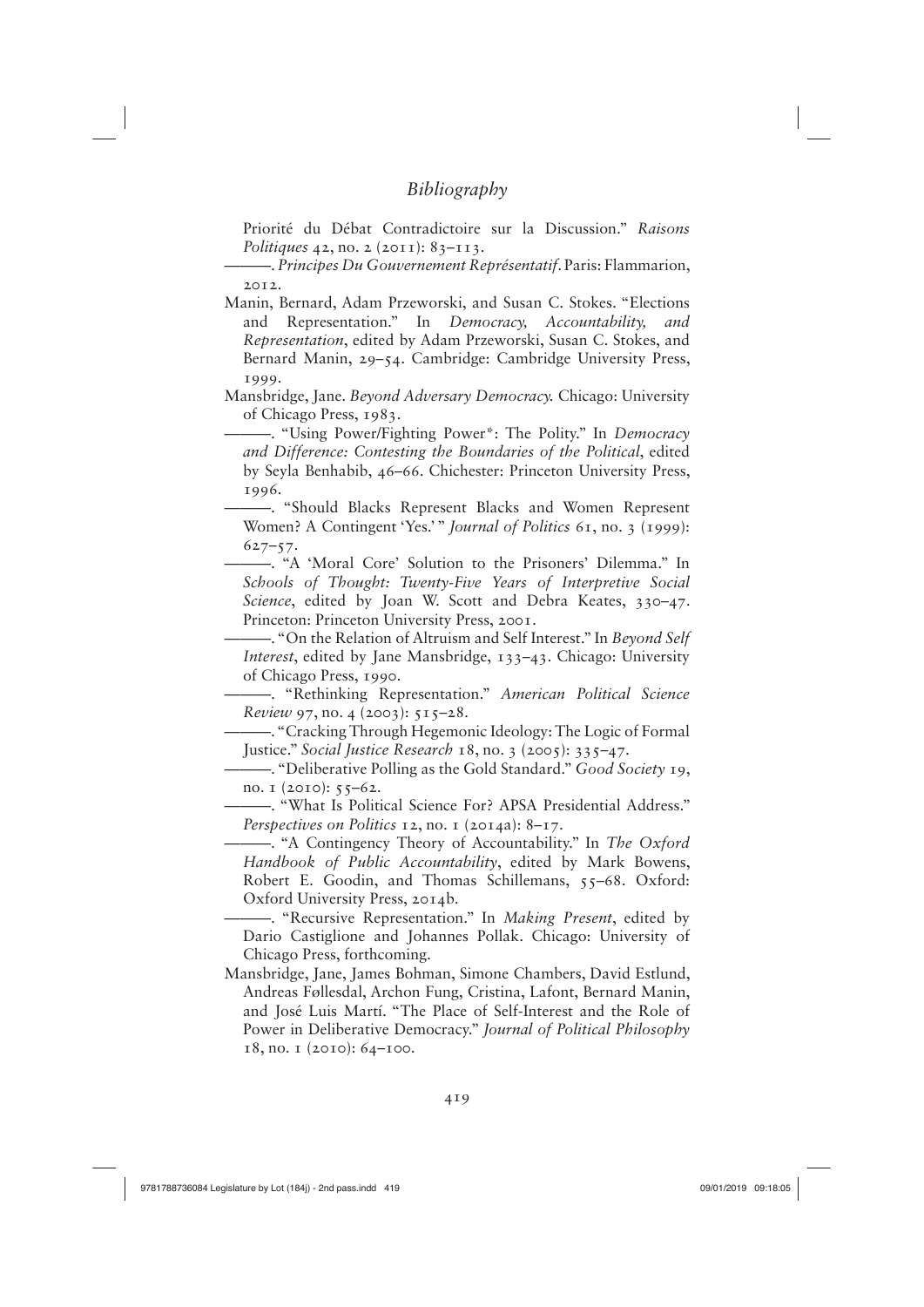- Markell, Patchen. "The Insufficiency of Non-Domination." Political *Theory* 36, no. 1 (2008): 9-36.
- Marxsen, Christian, "Open Stakeholder Consultations at the European Level-Voice of the Citizens?" *European Law Journal* 21, no. 2  $(2015): 257 - 80.$
- Mayhew, David R. *Congress: The Electoral Connection*. 2nd ed. New Haven: Yale University Press, 2004.
- McCormick, John P. "Contain the Wealthy and Patrol the Magistrates: Restoring Elite Accountability to Popular Government." *American Political Science Review* 100, no. 2 (2006): 147–63.
- McKenzie, Jessica. "Small but Successful Participatory Democracy Experiment to Continue in Utah." *Civic Hall,* August 4, 2015.
- Mellina, Maxime. "Démocratiser la Démocratie? Le Tirage au Sort de l'Assemblée des Délégué.e.s de la Fédération des Associations d'Étudiant.e.s de l'UNIL." Master's thesis, Lausanne University, 2016.
- Mendelsohn, Matthew, and Andrew Parkin. "Introduction: Referendum Democracy." In *Referendum Democracy: Citizens, Elites and Deliberation in Referendum Campaigns*, edited by Matthew Mendelsohn and Andrew Parkin, 1-22. Basingstoke: Palgrave, 2001.
- Mendonça, Ricardo Fabrino. "Mitigating Systemic Dangers: The Role of Connectivity Inducers in a Deliberative System." *Critical Policy Studies* 10, no. 2 (2016): 171-90.
- Montesquieu. *De l'Esprit des Lois*. Paris: Garnier Flammarion, 1979.
- Mooney, Gavin. *A Handbook on Citizens Juries' with Particular Reference to Health Care*. Research paper. Sydney: newDemocracy, 2010.
- Morewedge, Carey K., Haewon Yoon, Irene Scopelliti, Carl W. Symborski, James H. Korris, and Karim S. Kassam. "Debiasing Decisions: Improved Decision Making with a Single Training Intervention." *Policy Insights from the Behavioral and Brain Sciences* 2, no. 1 (2015): 129-40.
- Mueller, Denis C., Robert D. Tollison, and Thomas Willet. "Representative Democracy via Random Selection." *Public Choice* 12, no. 1 (1972):  $57-68$ .
- Mulgan, Richard G. "Lot as a Democratic Device of Selection." *Review of Politics* 46, no. 4 (1984): 539–60.
- Nabatchi, Tina, John Gastil, Michael G. Weiksner, and Matt Leighninger, eds. *Democracy in Motion: Evaluating the Practice and Impact of Deliberative Civic Engagement*. Oxford: Oxford University Press, 2012.
- Neblo, Michael A. *Deliberative Democracy Between Theory and Practice.* Cambridge: Cambridge University Press, 2015.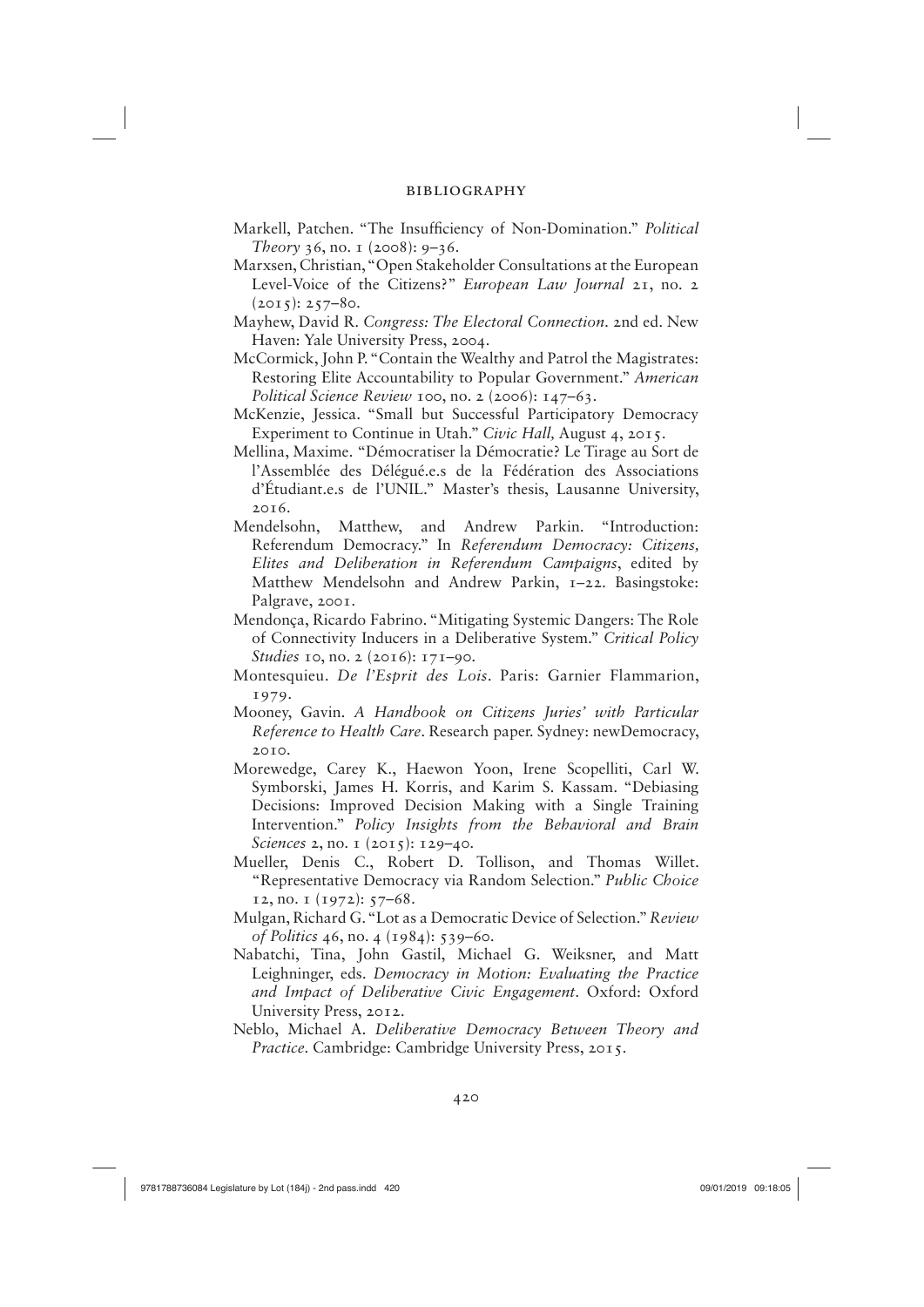- Niemeyer, Simon, and John S. Dryzek. "The Ends of Deliberation: Meta-Consensus and Inter-Subjective Rationality as Ideal Outcomes." *Swiss Political Science Review* 13, no. 4 (2007): 497–526.
- Nourse, Victoria F., and Jane S. Schacter. "The Politics of Legislative Drafting: A Congressional Case Study." *New York University Law Review* 77, no. 3 (2002): 575–624.
- Nyhan, Brendan, and Jason Reifler. "When Corrections Fail: The Persistence of Political Misperceptions." *Political Behavior* 32, no. 2 (2010): 303–30.
- Ober, Josiah. "What the Ancient Greeks Can Tell Us About Democracy." *Annual Review of Political Science* 11 (2008): 67–91.
- ———. *Democracy and Knowledge: Innovation and Learning in Classical Greece.* Princeton: Princeton University Press, 2010.
- Ó Dochartaigh, Niall, Katy Hayward, and Elizabeth Meehan, eds. *Dynamics of Political Change in Ireland: Making and Breaking a Divided Island*. London: Routledge, 2017.
- Odonkhuu, Munkhsaikhan. "Mongolia's (Flawed) Experiment with Deliberative Polling in Constitutional Reform." *ConstitutionNet,*  June 29, 2017.
- O'Leary, Kevin. *Saving Democracy: A Plan for Real Representation in America*. Stanford: Stanford University Press, 2006.
- Olsen, Espen, and Hans Jörg Trenz, "From Citizens' Deliberation to Popular Will Formation? Generating Democratic Legitimacy in Transnational Deliberative Polling." *Political Studies* 62, no. 1  $(2014): 117-33.$
- Olson, Mancur. *Logique de l'Action Collective*. Bruxelles: Université de Bruxelles, 2011.
- Owen, David. *The Hubris Syndrome: Bush, Blair and the Intoxication of Power*. York: Methuen, 2012.
- Papadopoulos, Yannis. "On the Embeddedness of Deliberative Systems: Why Elitist Innovations Matter More." In *Deliberative Systems: Deliberative Democracy at the Large Scale*, edited by John Parkinson and Jane Mansbridge, 125-50. Cambridge: Cambridge University Press, 2012.
- ———. *Democracy in Crisis? Politics, Governance and Policy*. Basingstoke: Palgrave Macmillan, 2013.
- Parkinson, John, and Jane Mansbridge, eds. *Deliberative Systems: Deliberative Democracy at the Large Scale*. Cambridge: Cambridge University Press, 2012.
- Parkinson, John. *Deliberating in the Real World: Problems of Legitimacy in Deliberative Democracy*. Oxford: Oxford University Press, 2006.
- Pateman, Carole. *Participation and Democratic Theory.* Cambridge: Cambridge University Press, 1976.

9781788736084 Legislature by Lot (184j) - 2nd pass.indd 421 09/01/2019 09:18:05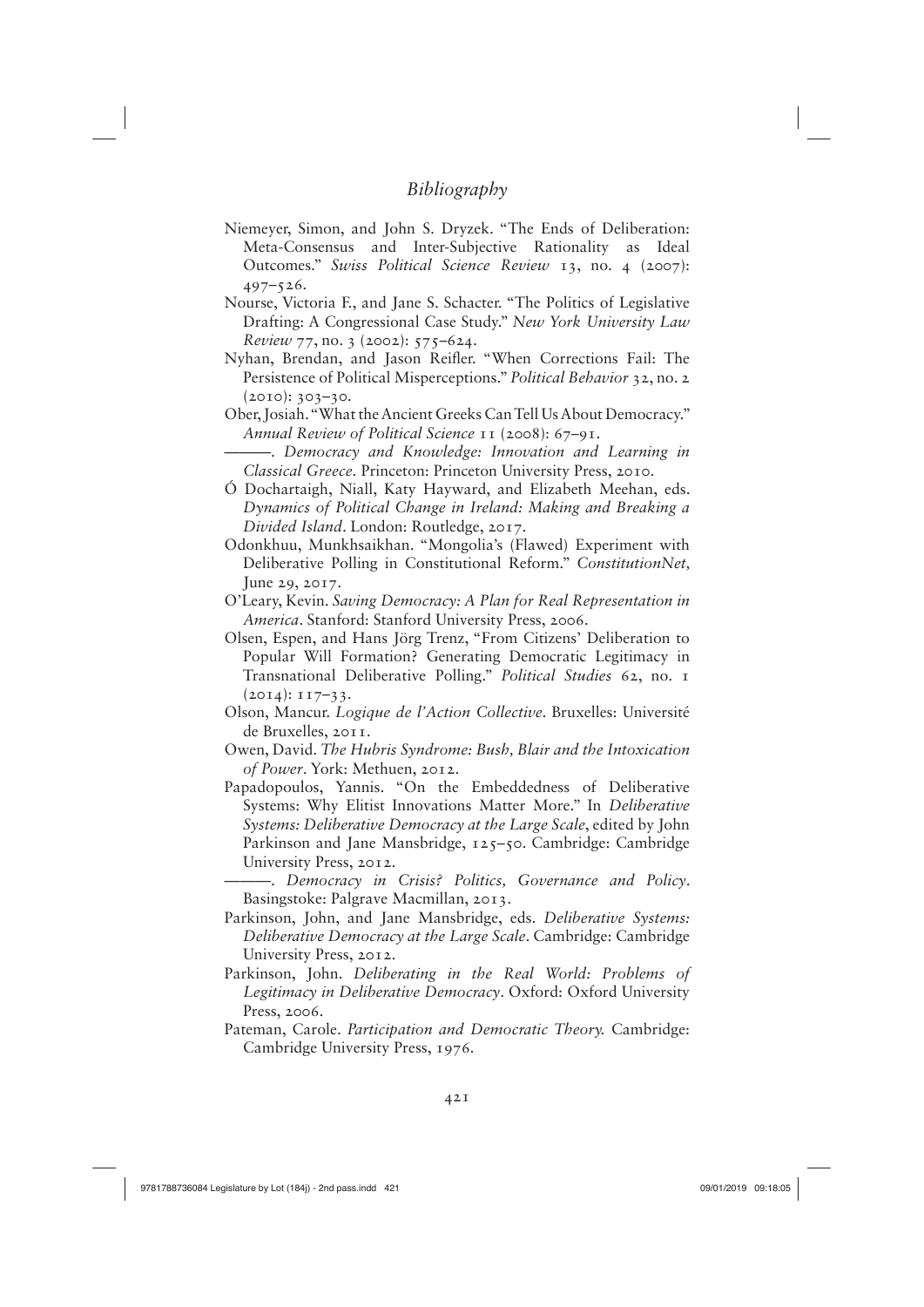Pettit, Philip. "Representation, Responsive and Indicative." *Constellations* 17, no. 3 (2010): 426–34.

———. *On the People's Terms: A Republican Theory and Model of Democracy*. Cambridge: Cambridge University Press, 2012.

- Pincock, Heather. "Does Deliberation Make Better Citizens?" In *Democracy in Motion: Evaluating the Practice and Impact of Deliberative Civic Engagement*, edited by Tina Nabatchi, John Gastil, Michael Weiksner, and Matt Leighninger, 135–62. Oxford: Oxford University Press, 2012.
- Plato. *The Republic*. 2nd ed. Translated by Desmond Lee. London: Penguin Books, 1974.

———. *Protagoras*. Oxford: Oxford University Press, 2009.

- Polletta, Francesca. "Social Movements in an Age of Participation." *Mobilization: An International Quarterly* 21, no. 4 (2016):  $485 - 97$
- Posner, Richard. *Law, Pragmatism and Democracy.* Cambridge: Harvard University Press, 2003.
- Pourtois, Hervé. "Les Élections Sont-Elles Essentielles à la Démocratie?" *Philosophiques* 43, no. 2 (2016): 411–39.
- Proudhon, Pierre-Joseph. *Les Confessions d'un Révolutionnaire*. Paris: TOPS, 2013.
- Przeworski, Adam. *Capitalism and Social Democracy.* Cambridge: Cambridge University Press, 1986*.*
- ———. "Minimalist Conception of Democracy: A Defense." In *Democracy's Value,* edited by Ian Shapiro and Casiano Hacker-Cordón, 23–55. Cambridge: Cambridge University Press, 1999.

———. *Democracy and the Limits of Self-Government.* Cambridge: Cambridge University Press, 2010.

- Przeworski, Adam, Susan Stokes, and Bernard Manin, eds. *Democracy, Accountability, and Representation*. Cambridge: Cambridge University Press, 1999.
- Quittkatt, Christine. "The European Commission's Online Consultations: A Success Story?" *Journal of Common Market Studies* 49, no. 3 (2011): 653-74.
- Radaelli, Claudio Maria. *Technocracy in the European Union.* London: Longman, 1999.

Rancière, Jacques. *Hatred of Democracy*. London: Verso, 2009.

- Ransby, Barbara. *Ella Baker and the Black Freedom Movement*. Chapel Hill: University of North Carolina Press, 2003.
- Read, Rupert. *Guardians of the Future: A Constitutional Case for Representing and Protecting Future People*. Weymouth: Green House, 2012.

Renwick, Alan. "Referendums." In *The SAGE Handbook of Electoral Behaviour*, vol. 1, edited by Kai Arzheimer, Jocelyn Evans, and

9781788736084 Legislature by Lot (184j) - 2nd pass.indd 422 09/01/2019 09:18:05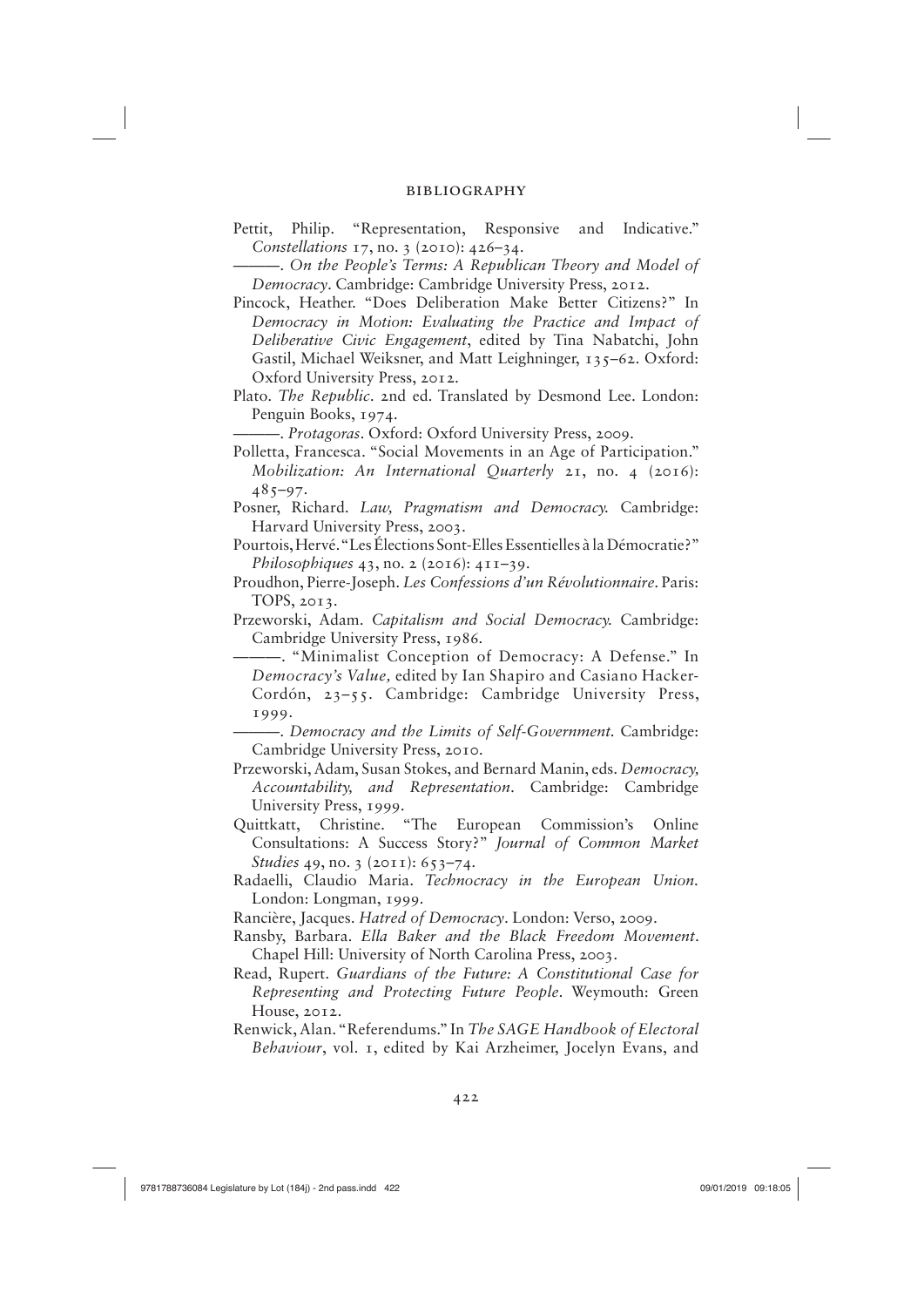Michael S. Lewis-Beck, 433–58. London: SAGE Publications, 2017.

———. *The Politics of Electoral Reform: Changing the Rules of Democracy.* Cambridge: Cambridge University Press, 2010.

- Reuchamps, Min, and Jane Suiter, eds. *Constitutional Deliberative Democracy in Europe*. Colchester, UK: ECPR Press, 2016.
- Reuchamps, Min, Didier Caluwaerts, Jérémy Dodeigne, Vincent Jacquet, Jonathan Moskovic and Sophie Devillers. "Le G1000: Une Expérience Citoyenne de Démocratie Deliberative." *Courrier Hebdomadaire du CRISP*, no. 2344–5 (2017): 5–104.
- Richards, Robert, and John Gastil. "Symbolic-Cognitive Proceduralism: A Model of Deliberative Legitimacy." *Journal of Public Deliberation* 11 (2015).
- Robert, Henry Martyn. *Robert's Rules of Order: Classic Manual of Rules of Order for Deliberative Assemblies*. Minneapolis: Filiquarian Publishing, 1876.
- Roberts, Jen, and Ruth Lightbody. *Experts and Evidence in Public Decision Making*. Report, ClimateXChange. Glasgow: University of Strathclyde, 2017.
- Roberts, Jennifer Tolbert. *Athens on Trial: The Antidemocratic Tradition in Western Thought.* Princeton: Princeton University Press, 1994.
- Röcke, Anja. *Losverfahren und Demokratie: Historische und Demokratietheoretische Perspektiven*. Münster: LIT, 2005.
- Roemer, Tim. "Why Do Congressmen Spend Only Half Their Time Serving Us?" *Newsweek*, July 29, 2015.
- Rootes, Christopher. "Denied, Deferred, Triumphant? Climate Change, Carbon Trading and the Greens in the Australian Federal Election of 21 August 2010." *Environmental Politics* 20, no. 3 (2011): 410–17.

Rosanvallon, Pierre. *Le Peuple Introuvable: Histoire de la Représentation Démocratique en France*. Paris: Gallimard, 1998. ———. *La Contre-Démocratie*. Paris: Seuil, 2006.

- Rosenthal, Alan. "The Good Legislature." *State Legislatures,* August, 1999.
- Rosenthal, Robert, and Leonore Jacobson. "Teacher Expectation for the Disadvantaged." *Scientific American* 218, no. 4 (1968): 19-23.

Rosenzweig, Philip M. *The Halo Effect: How Managers Let Themselves Be Deceived*. London: Pocket Books, 2008.

- Ryfe, David M. "Does Deliberative Democracy Work?" *Annual Review of Political Science* 8 (2005): 49–71.
- Sanders, Lynn M. "Against Deliberation." *Political Theory* 25, no. 3 (1997): 347–76.

Santos, Boaventura de Sousa, ed. *Democratizing Democracy: Beyond the Liberal Democratic Canon*. London: Verso, 2005.

Schuman, Sandy. *Creating a Culture of Collaboration. The International* 

9781788736084 Legislature by Lot (184j) - 2nd pass.indd 423 09/01/2019 09:18:05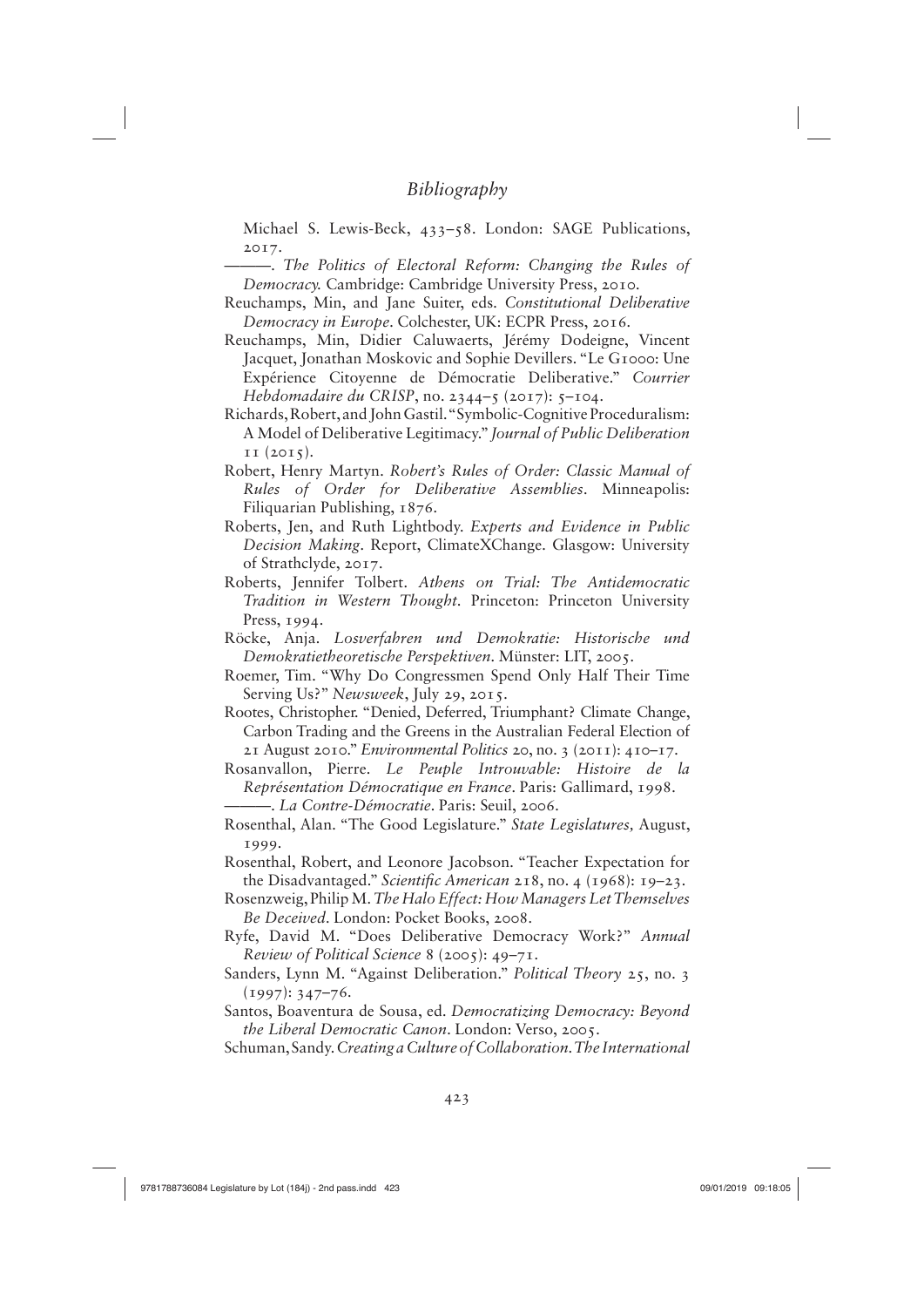*Association of Facilitators Handbook*. San Francisco: Jossey-Bass, 2006.

- Schumpeter, Joseph A. *Capitalism, Socialism and Democracy*. New York: Harper and Row, 1942.
- Schwartzberg, Melissa. *Counting the Many: The Origins and Limits of Supermajority Rule*. New York: Cambridge University Press, 2014.
- Sclove, Richard. *Democracy and Technology*. New York: Guilford Press, 1995.
- Setälä, Maija, and Graham Smith "Mini-Publics and Deliberative Democracy." In *The Oxford Handbook of Deliberative Democracy*, edited by André Bächtiger, John Dryzek, Jane Mansbridge, and Mark E. Warren. Oxford: Oxford University Press, 2018.
- Shapiro, Ian. *Politics Against Domination*. Cambridge: Harvard University Press, 2016.

———. *The State of Democratic Theory.* Princeton: Princeton University Press, 2003.

- Shaw, Daron, Stephen Ansolabehere, and Charles Stewart. "A Brief Yet Practical Guide to Reforming U.S. Voter Registration Systems." *Election Law Journal: Rules, Politics, and Policy* 14, no. 1 (2015):  $26 - 31.$
- Sinclair, R. K. *Democracy and Participation in Athens.* Cambridge: Cambridge University Press, 1988.
- Sintomer, Yves. *Le Pouvoir au Peuple: Jurys Citoyens, Tirage au Sort et Démocratie Participative*. Paris: La Découverte, 2007.
- ———. "Random Selection, Republican Self-Government, and Deliberative Democracy." *Constellations* 17, no. 3 (2010): 472–87.
- ———. *Petite Histoire de l'Expérimentation Démocratique: Tirage au*
- *Sort et Politique d'Athènes à nos Jours*. Paris: La Découverte, 2011. —. "Délibération et Participation: Affinité Élective ou Concepts en Tension?" *Participations* 1, no. 1 (2011b): 239–76.
- ———. *From Radical to Deliberative Democracy? Random Selection in Politics from Athens to the Present*. Cambridge: Cambridge University Press, 2019.
- Sintomer, Yves, Carsten Herzberg, and Anja Röcke. *Participatory Budgeting in Europe: Democracy and Public Governance*. London: Ashgate, 2016.
- Sintomer, Yves, Carsten Herzberg, Anja Röcke, and Giovanni Allegretti. "Transnational Models of Citizen Participation: The Case of Participatory Budgeting." *Journal of Public Deliberation* 8, no. 2  $(2012).$
- Smith, Graham. *Democratic Innovations: Designing Institutions for Citizen Participation.* Cambridge: Cambridge University Press, 2009.

Smith, Mark. *American Business and Political Power: Public Opinion,*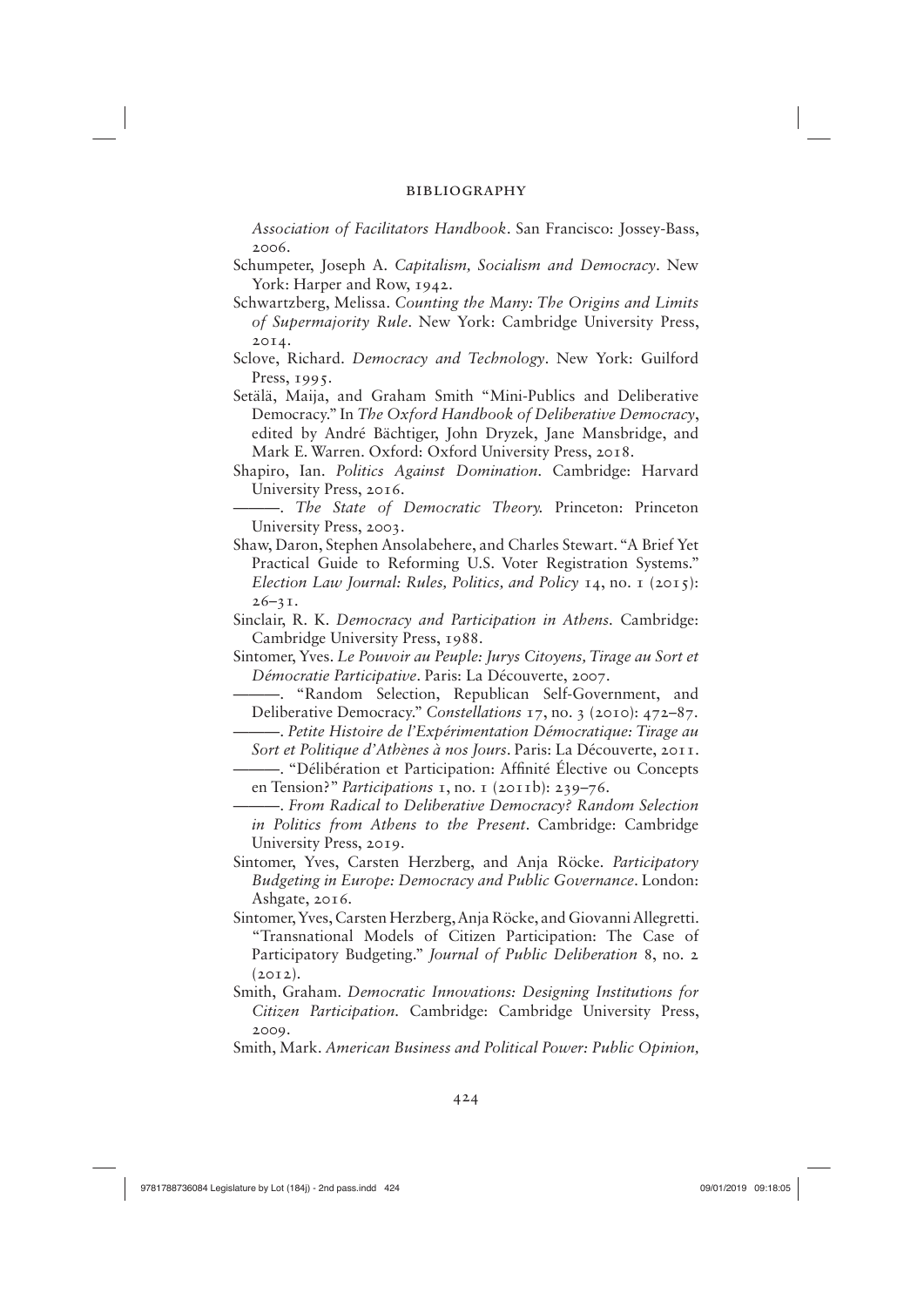*Elections, and Democracy*. Chicago, University of Chicago Press, 2000.

- Snyder, Benjamin. "14% of Zappos' Staff Left After Being Offered Exit Pay." *Fortune*, May 8, 2015.
- Somin, Ilya. *Democracy and Political Ignorance: Why Smaller Government Is Smarter*. Stanford: Stanford University Press, 2013.
- Steiner, Jürg. *The Foundations of Deliberative Democracy: Empirical Research and Normative Implications*. Cambridge: Cambridge University Press, 2012.
- Stone, Peter. "The Logic of Random Selection." *Political Theory* 37, no. 3 (2009): 375–97.
	- ———. "Sortition, Voting, and Democratic Equality." *Critical Review of International Social and Political Philosophy* 19, no. 3 (2016): 339–56.

———. *The Luck of the Draw: The Role of Lotteries in Decision Making*. Oxford: Oxford University Press, 2011.

- Suiter, Jane, and David M. Farrell. "The Parties' Manifestos." In *How Ireland Voted 2011*, edited by Michael Gallagher and Michael Marsh, 29–46. Houndmills: Palgrave Macmillan, 2011.
- Suiter, Jane, David M. Farrell, and Clodagh Harris. "Ireland's Constitutional Convention: An Experiment in Representation." In *Constitutional Acceleration Within the European Union and Beyond*, edited by Paul Blokker*.* London: Routledge, 2018.
- ———. "Ireland's Evolving Constitution." In *Constitutional Acceleration Within the European Union and Beyond*, edited by Paul Blokker, London: Routledge, 2018.
- ———. "The Irish Constitutional Convention: A Case of 'High Legitimacy'?" In *Constitutional Deliberative Democracy in Europe*, edited by Min Reuchamps and Jane Suiter, 33–52. Colchester, UK: ECPR Press, 2016.
- Sullivan, Andy. "Insight: In Washington, Lawmakers' Routines Shaped by Fundraising." *Reuters*, June 12, 2013.
- Sullivan, John L., and Eric M. Uslaner. "Congressional Behavior and Electoral Marginality." *American Journal of Political Science* 22, no. 3 (1978): 536–53.
- Sunstein, Cass R. *Why Societies Need Dissent.* Cambridge: Harvard University Press, 2003.
- Surowiecki, James. *The Wisdom of Crowds: Why the Many Are Smarter Than the Few and How Collective Wisdom Shapes Business, Economics, Society and Nations*. London: Little Brown, 2004.
- Sutherland, Keith, Ernest Callenbach, and Michael Phillips. *A People's Parliament: A (Revised) Blueprint for a Very English Revolution*. Exeter: Imprint Academic, 2008.

———. "The Two Sides of the Representative Coin." *Studies in Social Justice* 5, no. 2 (2011): 197–211.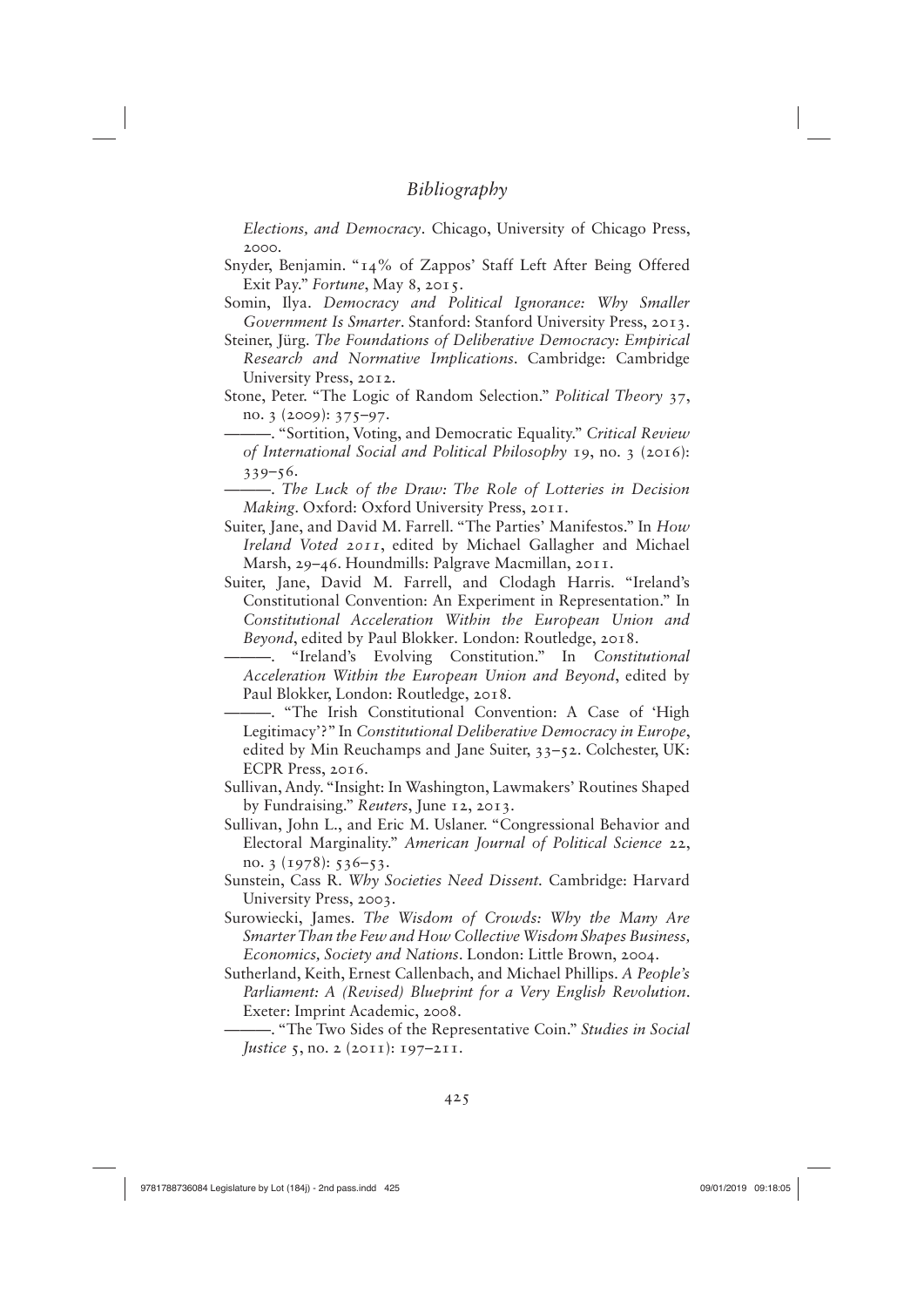- Swain, Carol M. *Black Faces, Black Interests: The Representation of African Americans in Congress*. Cambridge: Harvard University Press, 1993.
- Swers, Michele. *The Difference Women Make: The Policy Impact of Women in Congress*. Chicago: University of Chicago Press, 2002.
- Swift, Jeffrey. "The People's Lobby: A Model for Online Activist Deliberation." *Journal of Public Deliberation* 9, no. 2 (2013).
- Talpin, Julien. "How Can Constitutional Reforms Be Deliberative? The Hybrid Legitimacies of Constitutional Deliberative Democracy." In *Constitutional Deliberative Democracy in Europe*., edited by Min Reuchamps and Jane Suiter, 93–108. Colchester, UK: ECPR Press, 2016.

———. "Deliberative Democracy and Sortition in Politics: A Critical Assessment." In *Sortition and Democracy. Practices, Instruments, Theories*, edited by Liliane Lopez-Rabatel and Yves Sintomer. Exeter: Imprint Academic, 2018.

- ———. "Democratic Innovations." In *The Oxford Handbook of Social Movements*, edited by Donatella della Porta and Mario Diani. Oxford: Oxford University Press, 2015.
- Tarrow, Sidney G. *Power in Movement: Social Movements and Contentious Politics.* Cambridge: Cambridge University Press, 2011.
- Tetlock, Philip. "Accountability: A Social Check on the Fundamental Attribution Error." *Social Psychology Quarterly* 48 (1985): 227–36.
- Toke, David. "USA: Consolidation of a Renewables Industry?" In *Ecological Modernisation and Renewable Energy*, edited by David Toke, 98–128. London: Palgrave Macmillan, 2011.
- Tronto, Joan. *Who Cares? How to Reshape a Democratic Politics*. Ithaca, NY: Cornell University Press, 2015.
- Tsebelis, George. *Veto Players: How Political Institutions Work*. Princeton: Princeton University Press, 2002.
- Tsebelis, George, and Jeannette Money. *Bicameralism*. Cambridge: Cambridge University Press, 1997.
- Twyford, Vivien, Stuart Waters, Max Hardy, John Dengate, and Owen Thomson. *The Power of "Co": The Smart Leaders' Guide to Collaborative Governance*. Woolongong: Twyfords Consulting, 2012.
- Urbinati, Nadia. *Representative Democracy: Principles and Genealogy*. Chicago: University of Chicago Press, 2006.
- Urh, John. *Deliberative Democracy in Australia. The Changing Place of Parliament*. Cambridge: Cambridge University Press, 1998.
- van Damme, Jan, Vincent Jacquet, Nathalie Schiffino, and Min Reuchamps. "Public Consultation and Participation in Belgium: Directly Engaging Citizens Beyond the Ballot Box?" In *Policy Analysis in Belgium*, edited by Marleen Brans and David Aubin, 215–34. Bristol: Policy Press, 2017.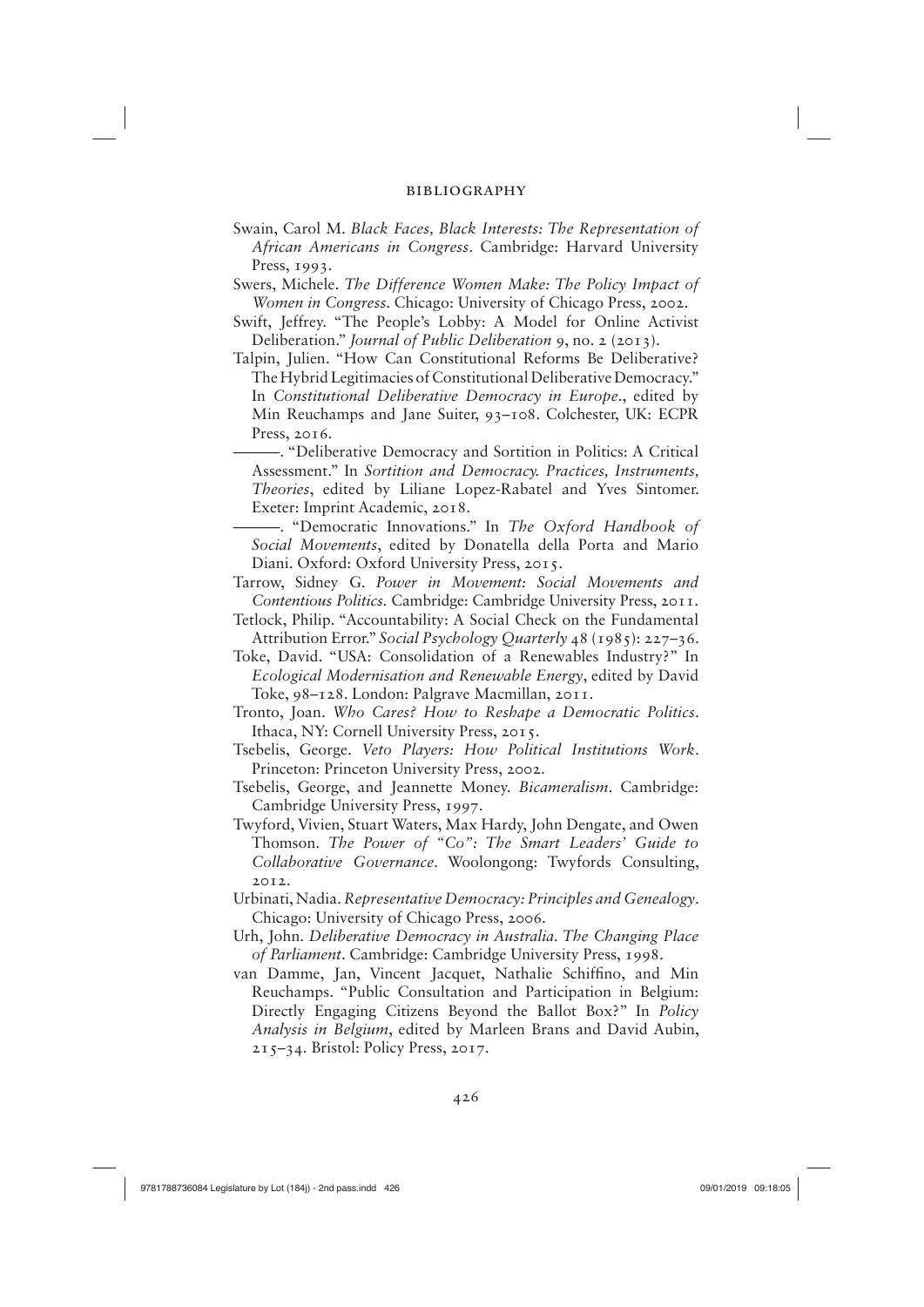- van Reybrouck, David. *Against Elections. The Case for Democracy*. London: Bodley Head, 2016.
- Vandamme, Pierre-Étienne, and Antoine Verret-Hamelin. "A Randomly Selected Chamber: Promises and Challenges." *Journal of Public Deliberation* **13**, no. **1** (2017).
- Vergne, Antoine. "Le Modèle *Planungszelle*—Citizen Juries: Quelles Logiques de Diffusion?" In *La Démocratie Participative Inachevée: Genèse, Adaptations et Diffusions*, edited by Marie-Hélène Bacqué and Yves Sintomer, 83–100. Paris: Yves Michel, 2010.
- Vidmar, Neil, and Valerie P. Hans. *American Juries: The Verdict.* Amherst: Prometheus Books, 2007.
- Walzer, Michael. *Obligations: Essays on Disobedience, War, and Citizenship*. Cambridge: Harvard University Press, 1970.
- Wang, Shaoguang. *Democracy, Republic and Sortition: From Athens to Venice* (in Chinese), Beijing: CITIC Press, 2018.
- Warren, Mark E., and John Gastil. "Can Deliberative Minipublics Address the Cognitive Challenges of Democratic Citizenship?" *Journal of Politics* 77, no. 2 (2015): 562–74.
- Warren, Mark E. "When, Where and Why Do We Need Deliberation, Voting, and Other Means of Organizing Democracy? A Problem-Based Approach to Democratic Systems." Paper presented at the American Political Science Association Annual Meeting, New Orleans, August 2012.
- ———. "Citizen Representatives." In *Designing Deliberative Democracy: The British Columbia Citizens' Assembly*, edited by Mark E. Warren and Hilary Pearse, 50–69. Cambridge: Cambridge University Press, 2008.
- Warren, Mark E., and Hilary Pearse, eds. *Designing Deliberative Democracy: The British Columbia Citizens' Assembly*. Cambridge: Cambridge University Press, 2008.
- Weiser, Wendy. "In 22 States, a Wave of New Voting Restrictions Threatens to Shift Outcomes in Tight Races." *American Prospect,*  October 1, 2014.
- Weissert, Carol S., and William G. Weissert. "State Legislative Staff Influence in Health Policy Making." *Journal of Health Politics*, *Policy and Law 25, no. 6 (2000):*  $1121-48$ *.*
- Wells, Chris. *The Civic Organization and the Digital Citizen: Communicating Engagement in a Networked Age.* Oxford: Oxford University Press, 2015.
- Whitby, Kenny J. *The Color of Representation: Congressional Behavior and Black Constituents*. Ann Arbor: University of Michigan Press, 1997.
- Woodruff, Paul. *First Democracy: The Challenge of an Ancient Idea.* Oxford: Oxford University Press, 2005.
- Wright, Erik Olin. *Envisioning Real Utopias*. New York: Verso, 2010.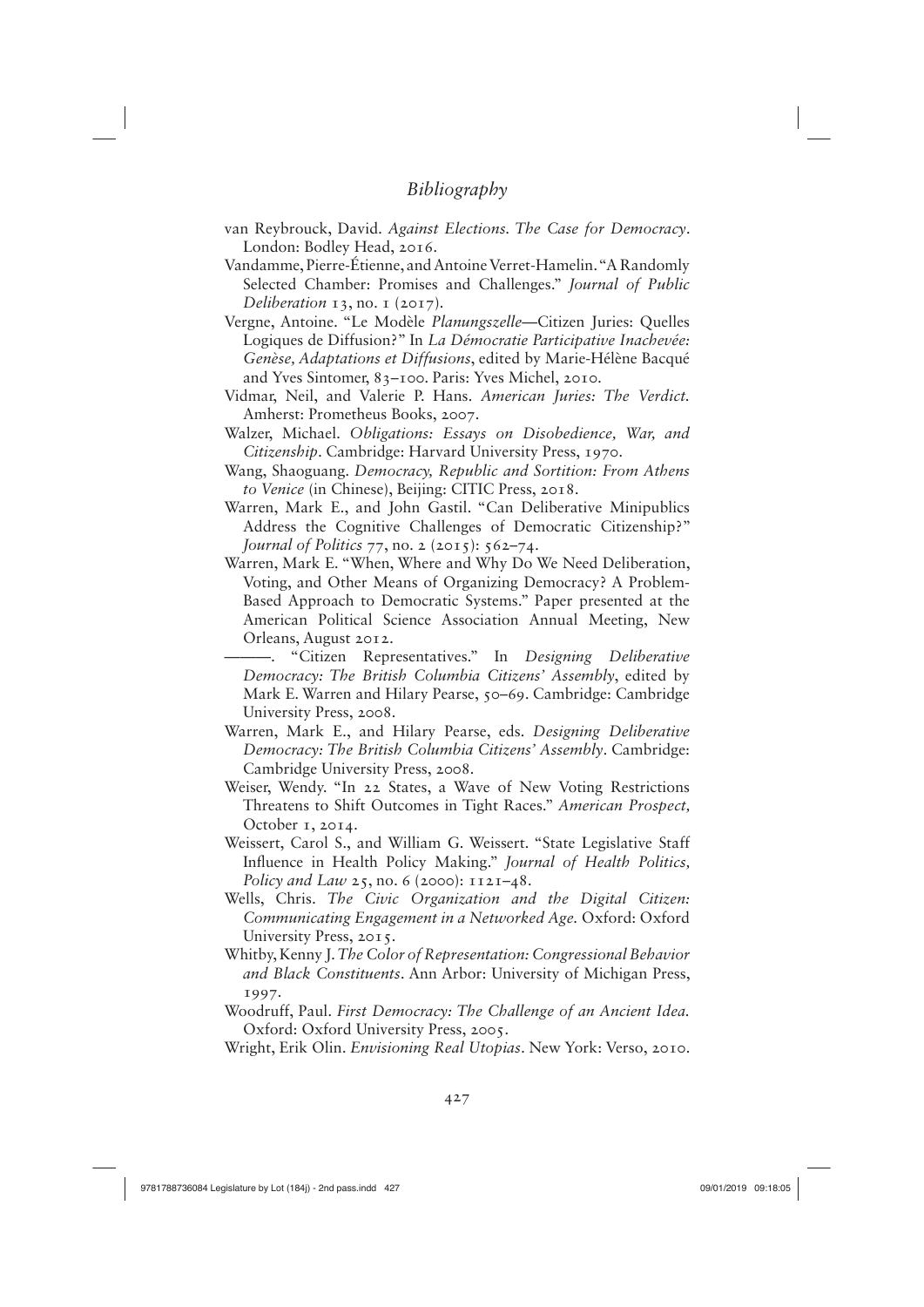- Yang, Mundo. "Europe's New Communication Policy and the Introduction of Transnational Deliberative Citizens' Involvement Projects." In *Is Europe Listening to Us? Successes and Failures of EU Citizen Consultations*, edited by Raphaël Kies and Patrizia Nanz, 17–34. London: Routledge, 2013.
- Yankelovitch, Daniel. *Coming to Public Judgment: Making Democracy Work in a Complex World*. Syracuse: Syracuse University Press, 1991.
- ——. *The Magic of Dialogue: Transforming Conflict into Cooperation*. Sydney: Crows Nest, 1999.
- Young, Iris Marion. *Inclusion and Democracy*. New York: Oxford University Press, 2000.
- Zakaras, Alex. "Lot and Democratic Representation: A Modest Proposal." *Constellations* 17, no. 3 (2010): 455–71.
- Zito, Anthony R., and Adriaan Schout. "Learning Theory Reconsidered: EU Integration Theories and Learning." *Journal of European Public Policy* 16, no. 8 (2009): 1103-23.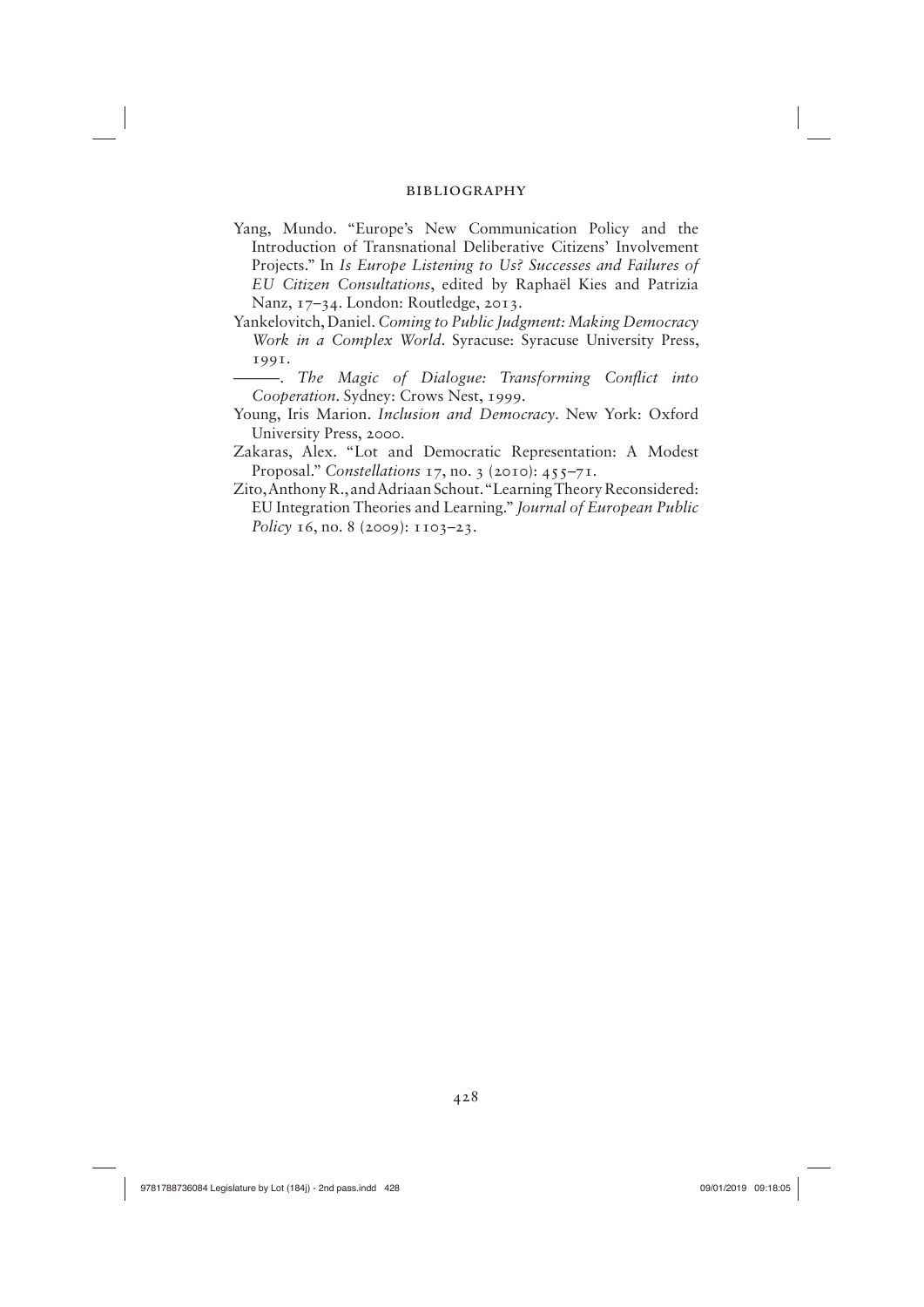# *About the Authors*

elected representative in local government. She has published widely on deliberative democracy over the past twenty-five years and been involved with most of Australia's early experiments with public deliberation. Her primary interest is in sortition that is coupled with deliberation. Relevant books include *Random Selection in Politics* (with Brian Martin, 1999) and *The Australian Citizens' Parliament and the Future of Deliberative Democracy* (2013), for which she was lead editor.

Dimitri Courant is a PhD candidate in political science at the University of Lausanne and the University Paris-VIII. His research focuses on sortition, democracy, deliberation, and representation. His sociological analysis of political uses of random selection in the twentieth and twenty-first century covers various areas and countries: pro-sortition activism; evolution of lottery equipment both material and digital; and qualitative comparative studies of empirical cases of randomly selected deliberative assemblies in France, Ireland, and Switzerland. He recently published in the reviews *Daimon: Revista Internacional de Filosofía* (2017), *Participations* (2018), and in the collective book *Sortition and Democracy* (2018).

David Farrell, MRIA, is professor of politics and chair of the School of Politics and International Relations at University College Dublin. A specialist in the study of parties, electoral systems, and elections, he is currently researching deliberative minipublics in Ireland. He was the research director of the Irish Constitutional Convention (2012–14) and the research leader of the Irish Citizens' Assembly (2016–18). His most recent books include *The Post-Crisis Irish Voter: Voting Behaviour in the Irish 2016 General Election* (coedited; Manchester University Press, 2018) and *A Conservative Revolution: Electoral Change in Twenty-First Century Ireland* (coedited; Oxford University Press, 2017).

Andrea Felicetti is a postdoctoral researcher at the Centre for Political Research, KU Leuven. He previously held research positions at the Scuola Normale Superiore (Center on Social Movement Studies), European University Institute, University of Lille 3, University of Louvain (Hoover Chair of Economic and Social Ethics), and University of Canberra (Center for

431